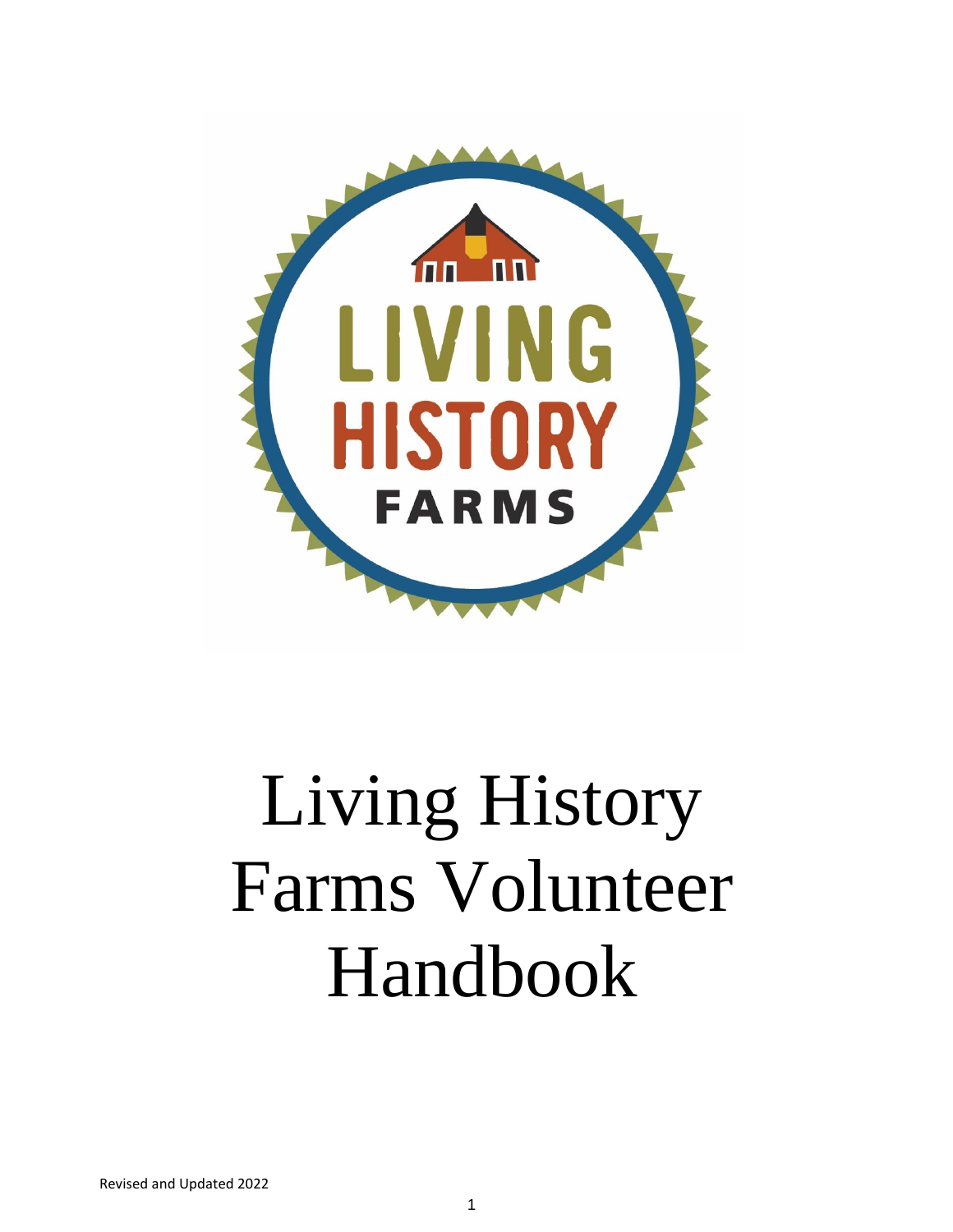#### **Table on Contents**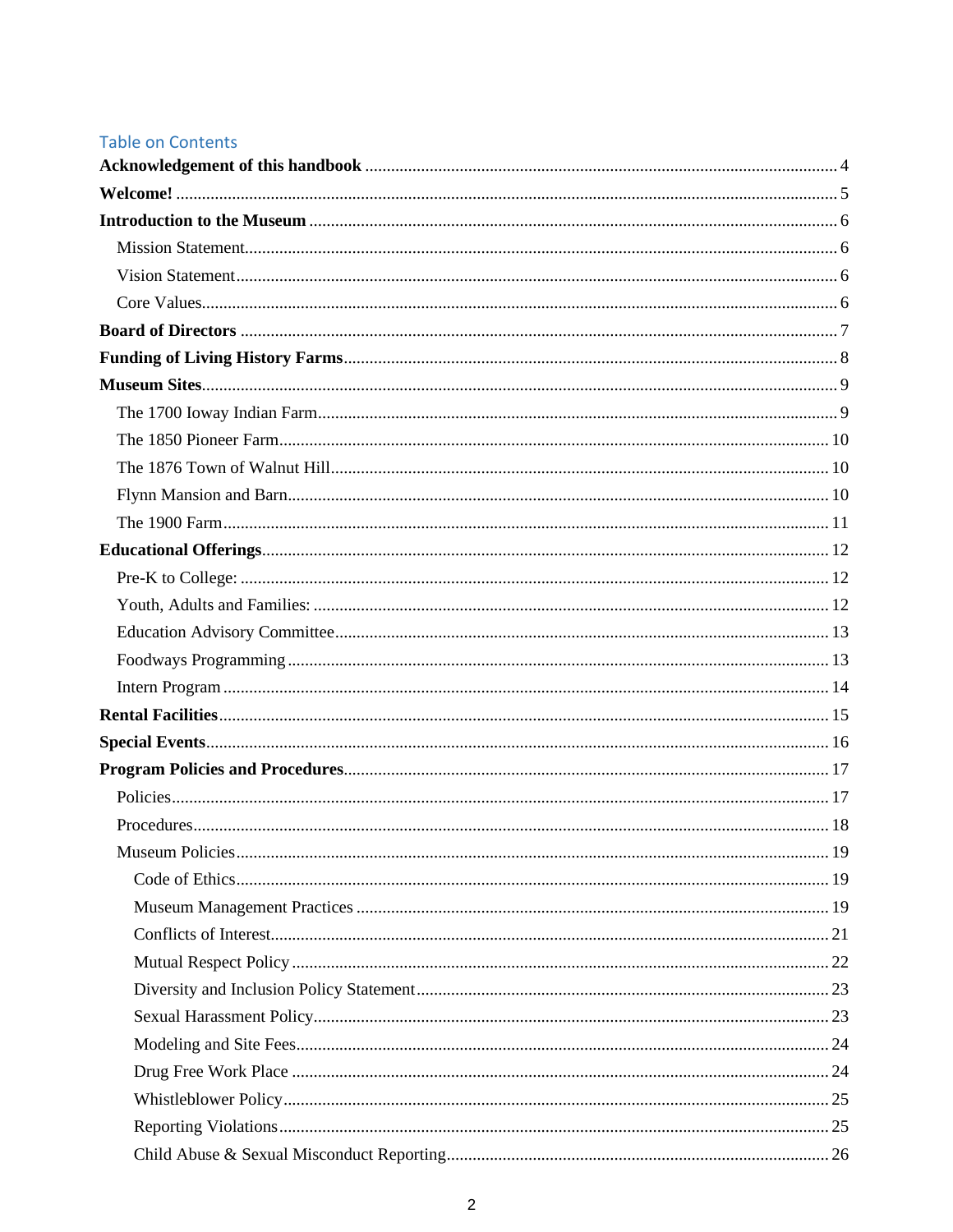| Men. |  |
|------|--|
|      |  |
|      |  |
|      |  |
|      |  |
|      |  |
|      |  |
|      |  |
|      |  |
|      |  |
|      |  |
|      |  |
|      |  |
|      |  |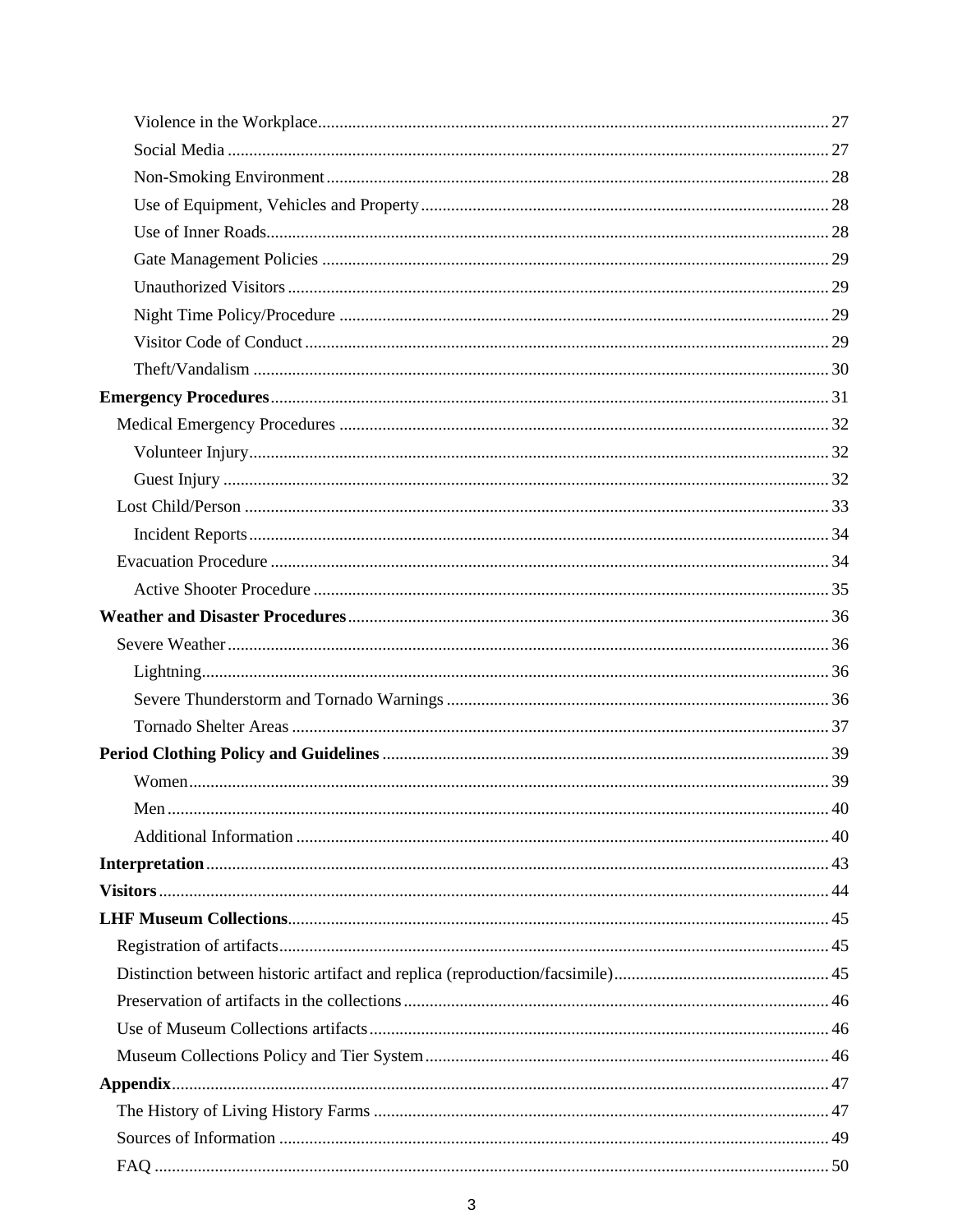# <span id="page-3-0"></span>Acknowledgement of this handbook

This Volunteer Handbook is an important document intended to help you become acquainted with Living History Farms.

Please read the following statements, sign and return this page to the Community Relations Manager:

I understand that the policies, rules and benefits described in this Handbook are subject to change at the sole discretion of the President of Living History Farms at any time.

I further understand that my volunteering is terminable at will, either by the President of Living History Farms, or myself, regardless of the length of my volunteering.

I am aware that during the course of my volunteering, confidential information may be made available to me. I understand that confidential information must not be released within or outside of Living History Farms.

I expressly accept and assume all ofthe risksinherent in these volunteer activities. My participation is purely voluntary and I elect to participate despite the known and unanticipated risks. I understand that Living History Farms has taken steps to mitigate these risks but such risks simply cannot be entirely eliminated. I further understand that I am not covered under workers compensation or any other employee insurance policies of Living History Farms as a volunteer, and verify by my digital signature that I have personal insurance or resources to cover any such injuries that may occur while a volunteer.

The terms of this Volunteer Handbook are not contractual in that Living History Farms retains the right to vary from or change the provisions at any point in the future with or without notice.

I understand that my signature indicates that I have received this copy of the Handbook and that I agree to read it and abide by all of the policies and procedures contained in it. This Handbook will serve as a guide; it is not the final word in all cases.

X

Print Name

Sign and Date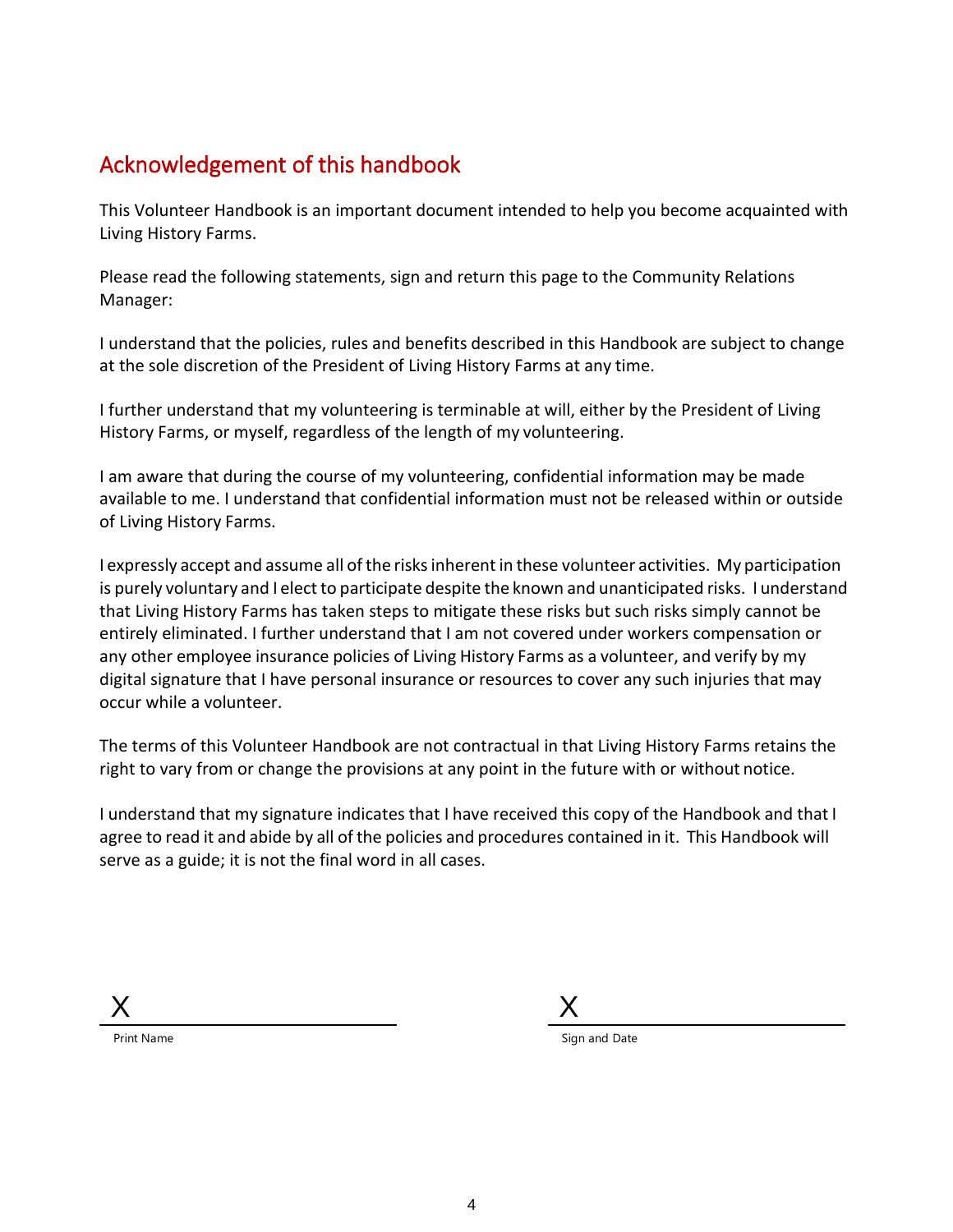# <span id="page-4-0"></span>Welcome!

We are so glad you have decided to volunteer at Living History Farms.

Every volunteer at Living History Farms (LHF) brings their own set of interests, experiences and backgrounds. Each new volunteer is therefore an exciting addition to our organization. Our operation depends on you, and we appreciate you!

The Volunteer Program offers the structure and foundation for volunteers to contribute to the mission of Living History Farms. Volunteers complement, assist and partner with the staff in virtually every facet of operations. We recognize that volunteers can provide LHF with a unique resource of talent. We value this contribution, and hope to offer to each volunteer a satisfying, productive and rewarding experience.

Through the Volunteer Program we offer:

- An opportunity to contribute talents and skills through active participation in programs and events at Living History Farms. Volunteers and staff are partners in the museum operation.
- An exciting educational resource for further study in historical areas.
- An opportunity to grow both personally and professionally.

Living History Farms will implement these opportunities for you through:

- The services of a Supervisor who will help you prepare for service, increase your knowledge and help provide guidance and support.
- Written materials such as: this Handbook, volunteer position descriptions and interpretive study materials.
- Learning sessions such as orientation meetings and individual site training.

We strive to have the volunteer experience be one that provides a mutually beneficial experience for both the volunteer and the museum.

Let me know if there is anything we can do for you, and do not hesitate to contact me with any suggestions or ideas.

Detain Hooker

Sincerely, Stacie Hooker Community Relations Manager shooker@lhdf.org 515.278.5268 ext. 158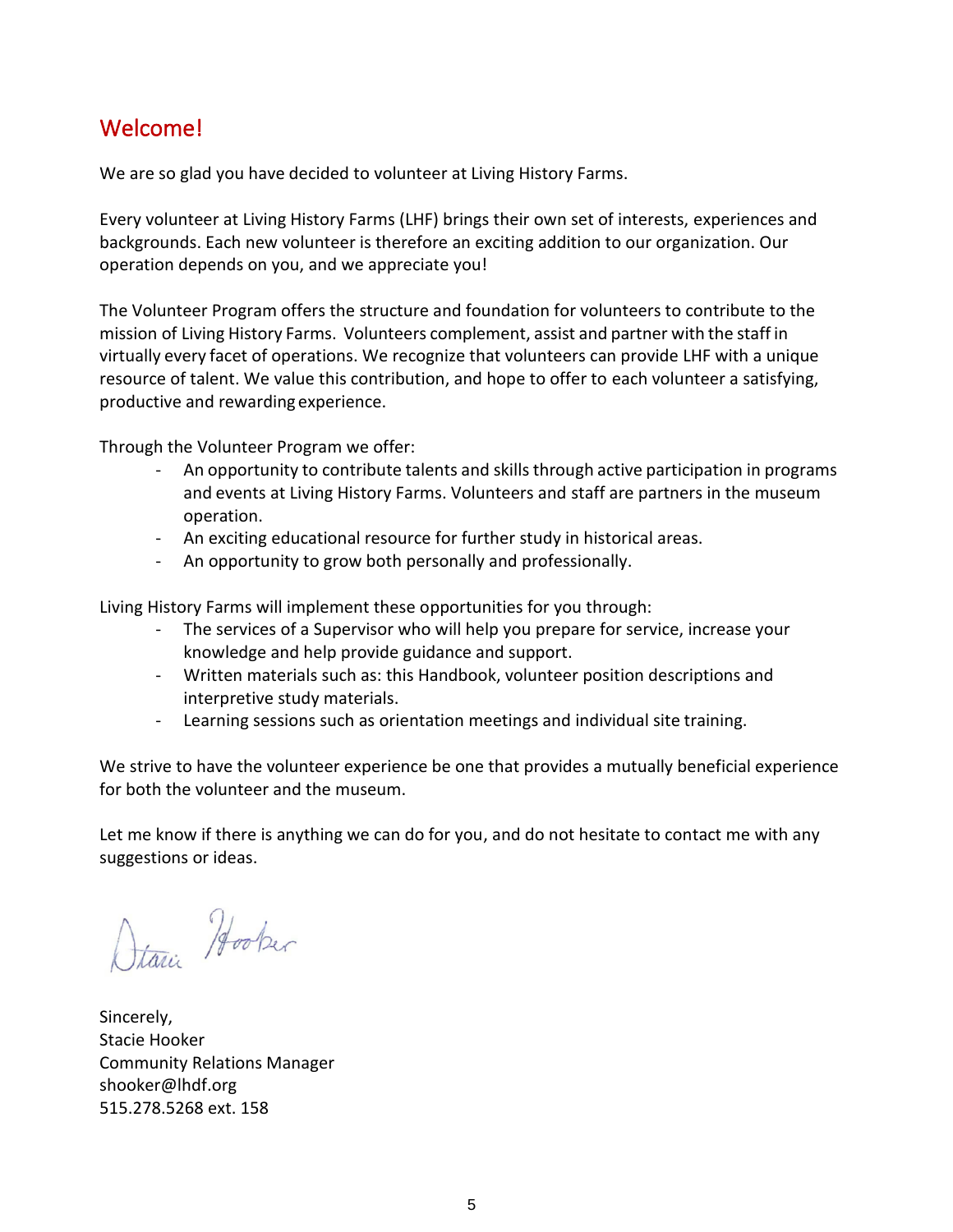# <span id="page-5-0"></span>**Introduction to the Museum**

#### <span id="page-5-1"></span>Mission Statement

Living History Farms is an interactive outdoor history museum, which educates and connects all people to the many stories of Midwestern rural heritage.

## <span id="page-5-2"></span>Vision Statement

Cultivating our future; experiencing our past

The Vision Statement tells people what **we** want to be.

# <span id="page-5-3"></span>Core Values

Hands-on experiences, intergenerational learning, authenticity, community, history, fun and volunteer service.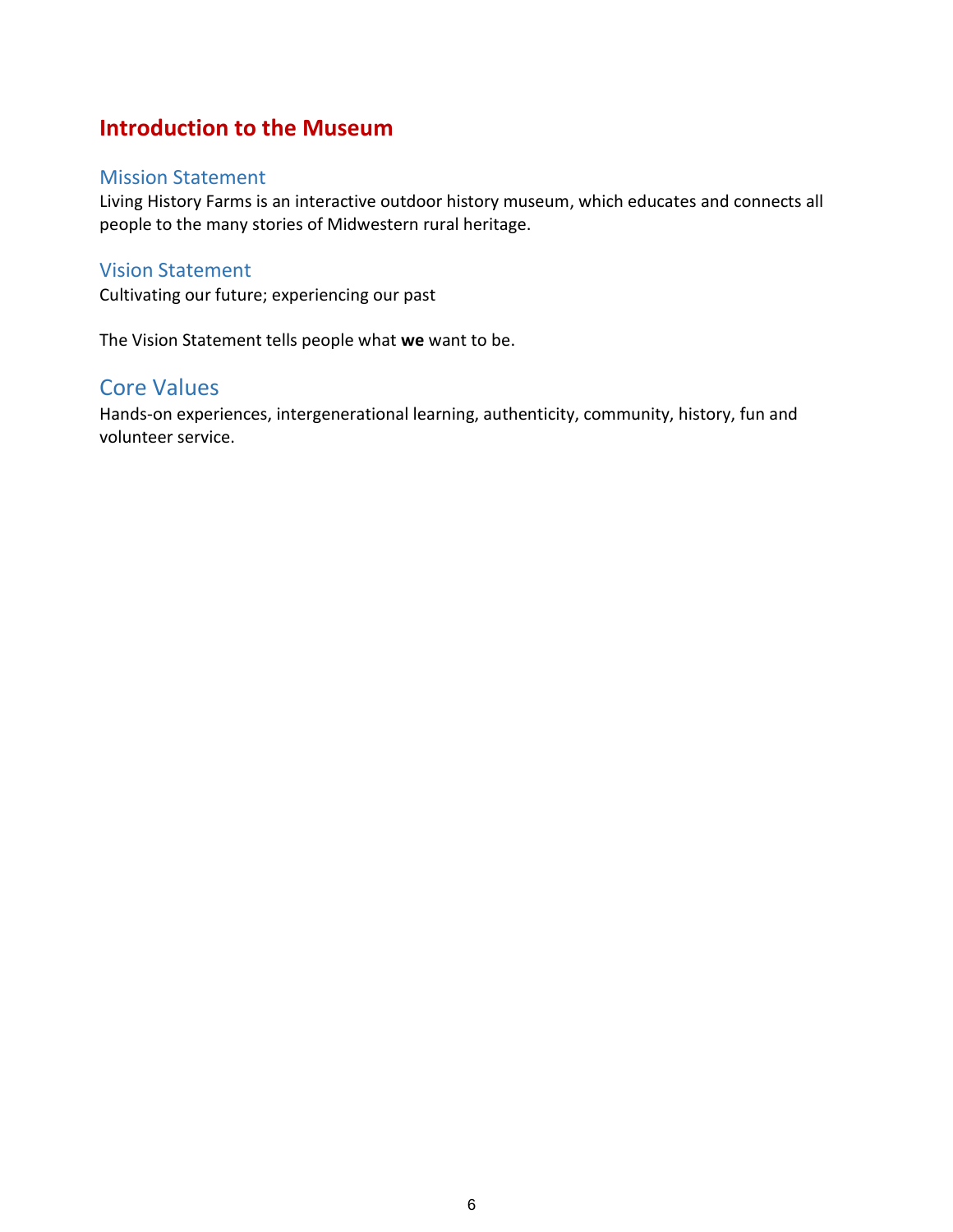# <span id="page-6-0"></span>Board of Directors

Living History Farms Foundation, Inc. is governed by a volunteer Board of Directors that oversees the assets and management of operations of Living History Farms. The Foundation was chartered in 1967 and incorporated in 1970.

The Board of Directors consists of no more than 20 members, each of whom can serve three 3 year terms. New members and officers are nominated and approved by vote of the Directors themselves. Officers of the Board are: Chair, Vice-Chair, Secretary and Treasurer. In addition, there is a Board President who also serves as President and who manages the operation of the museum. These five members form the Executive Committee and meets no less than quarterly per year.. The Board meets quarterly typically in March, June, September and December and when requested by the Executive Committee.

The Board has the following standing Committees: Executive, Nominating and Governance, Strategic Planning and Finance. In addition there is a standing Audit Subcommittee. The Museum President is an ex officio member of each standing Committee. Committee meetings are scheduled by the Nominating and Governance Committee and approved by the full Board at the Quarter 4 meeting for the upcoming calendar.

For biographical information about our board members and management team please visit our web site - [www.livinghistoryfarms.org.](http://www.livinghistoryfarms.org/)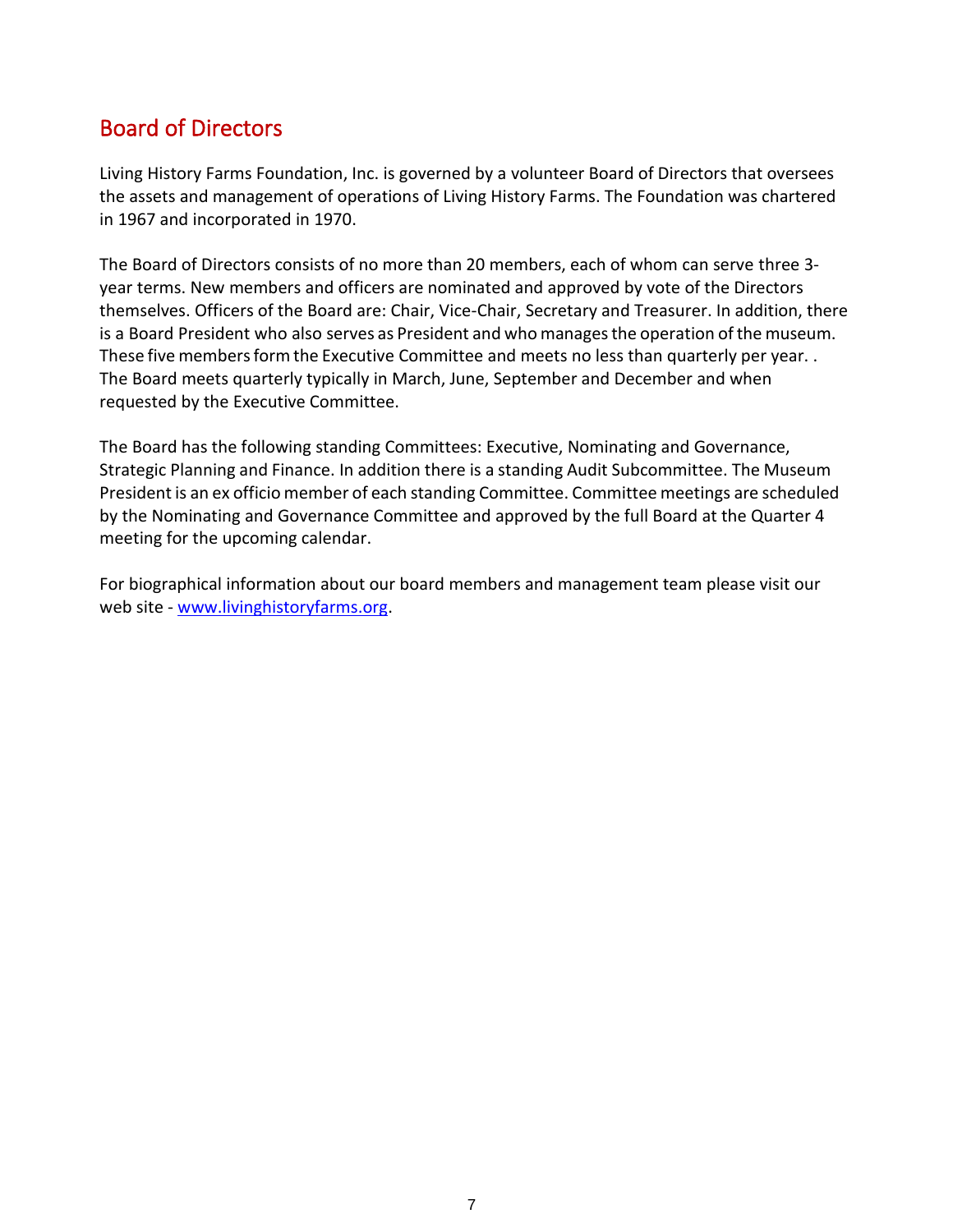# <span id="page-7-0"></span>Funding of Living History Farms

Living History Farms is a 501 (c)(3) non-profit organization. It is a private educational, historical foundation and is not owned or operated by any governmental entity. It is important to know this because many people have the misconception that Living History Farmsis fully funded by their tax dollars. Funding actually comes from the following sources:

Earned Income:

- Admissions and memberships
- Programs such as; historic dinners, Day Camp, Historical Enrichments, Outreach Programs, Workshops, Special events, Adult Education Classes and Barnyard Readers
- Retail sales from the MarketPlace Museum Store, General Store, Flynn Café and the Snack Shop
- Rentals of the Walnut Hill picnic shelter, Church of the Land, Murray Conference Center, Visitor Center, the Flynn Barn and the area south of the Visitor Center complex
- Interest earned from Investments and Endowments

Donations:

- Individuals, corporations and foundations
- Competitive Grants for example from Prairie Meadows and Bravo Greater Des Moines (Hotel/Motel Tax appropriations)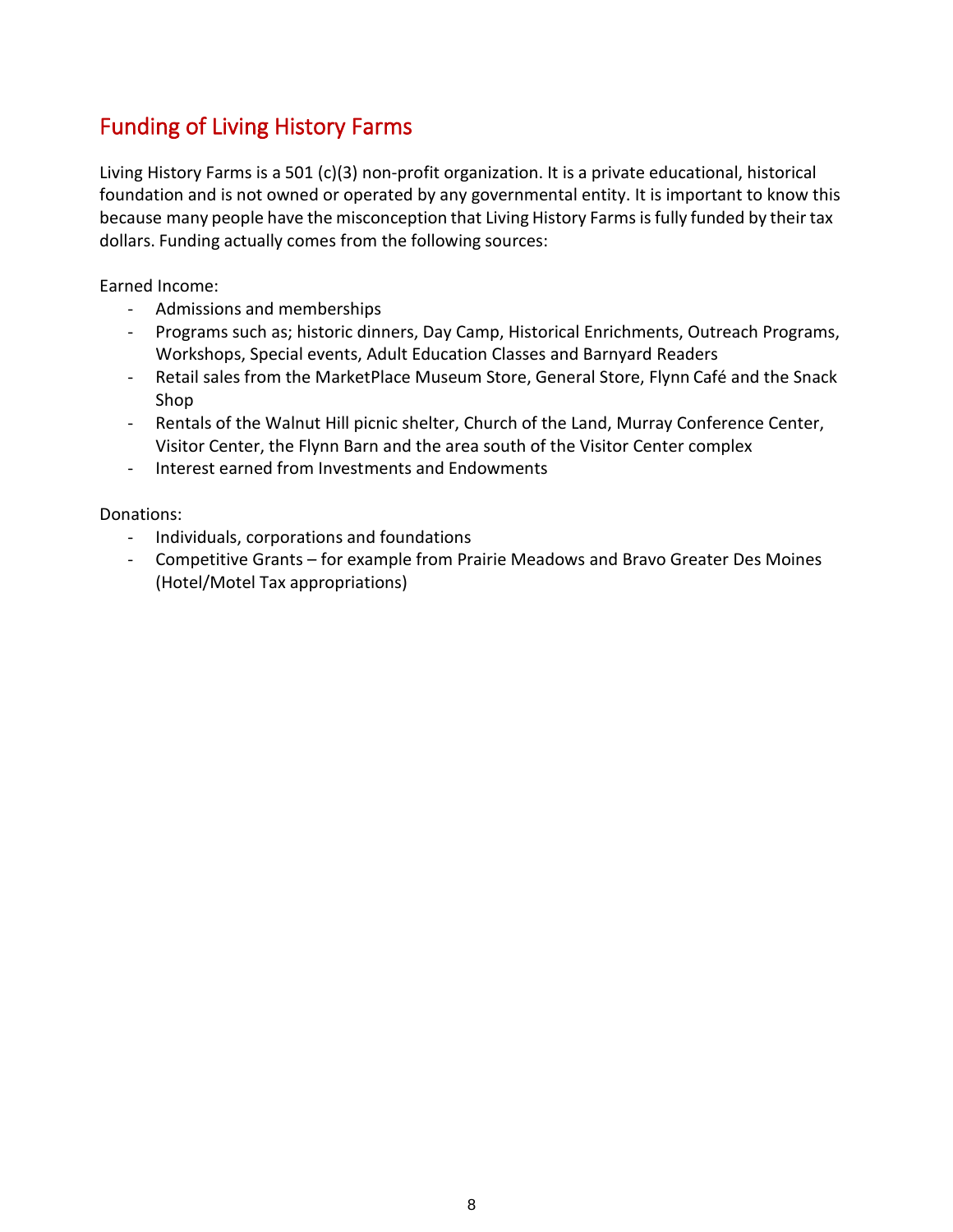# <span id="page-8-0"></span>Museum Sites

The unique strength of Living History Farms is its ability to show change through time. Visitors travel at their own pace through five different sites covering the past three centuries of Iowa farming and rural life. The five sites are:

- 1700 Ioway Indian Farm
- 1850 Pioneer Farm
- 1876 town of Walnut Hill
- Flynn Mansion and Barn
- 1900 Farm

Each site is an independent unit, but together they offer visitors the opportunity to contrast the daily life of different eras. LHF does not attempt to make value judgments on previous eras. It is not our purpose to interpret "newer as better" or that modern life is less satisfying than the "good old days." It is our purpose to depict previous eras as authentically as possible and to engage the visitors in considering different perspectives on life then and now.

## <span id="page-8-1"></span>The 1700 Ioway Indian Farm

No story of Iowa agriculture could be complete without sharing the story of the state's first farmers, the Native American Indian peoples who first discovered the incredible fertility of the rich black soil. A Native American site became a reality at LHF in the summer of 1982. The Ioway Indians were the main inhabitants in Iowa at the time of their first contacts with European traders in 1676. By dating the Ioway site at LHF in 1700, we can show early trade items such as metal pots, tools, wool blankets, and glass beads as well as nearly all of the traditional woodlands Indian technologies. The Ioway were (originally) part of the Oneota Indian culture, which combined prairie and woodland characteristics and relied on both gardening and hunting for food. Visitors see summer and winter lodges, pottery, stone and bone tools, and many other craft items.

A primary theme of the site is Native farming and food ways. The site includes a large garden plot that grows corn, beans, pumpkins and squash. As much as possible, seed varieties have been authenticated as those used by upper Midwestern tribes. The site at LHF represents only a portion of a village of the Ioway tribe around the year 1700. An actual village could have had over 100 homes and hundreds of acres of small, scattered garden plots.

Interpreters at the site wear modern clothing and because of cultural sensitivities do not try to present themselves as Ioway Indians. They do explain woodlands culture and the history of the Ioway tribe.

Funding for initial construction of the Ioway Indian Farm came from an Iowa Humanities Board grant. (The Board is the state division of the National Endowment for the Humanities.) The project was selected as one of the three best projects among all those funded by state NEH programs in 1982.

In 2015 we re-located the site to a more accessible location just north of the 1850 Farm. The new site is now connected to electricity and water. Also added were an orientation building,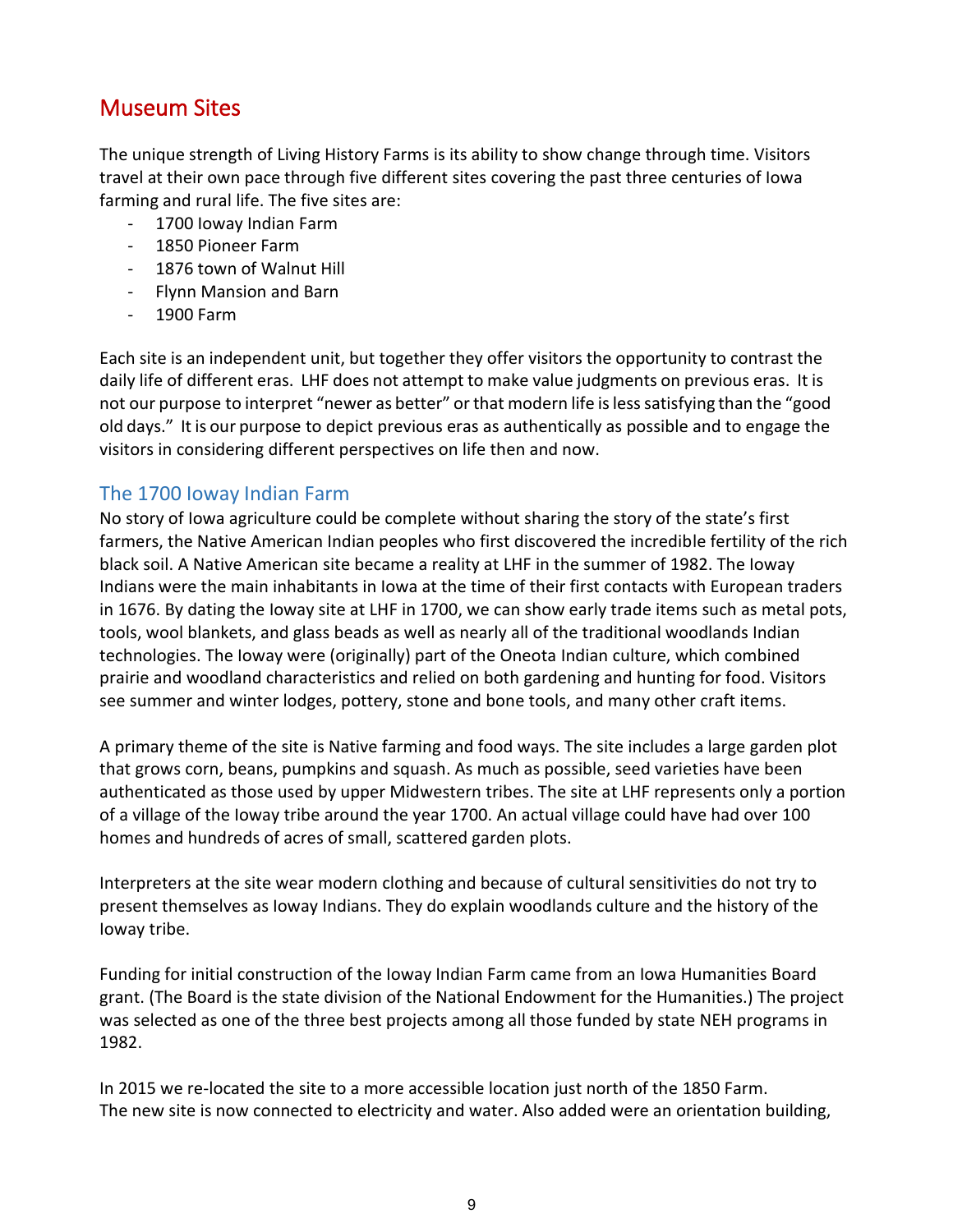additional lodges and an ADA compliant trial.

## <span id="page-9-0"></span>The 1850 Pioneer Farm

Central Iowa was opened to American settlement in 1846 and Iowa became a state on Dec. 28, 1846. The 1850 Pioneer Farm depicts a farming operation approximately four years old, with a log house, barn, several outbuildings and several fields plowed and fenced. Corn, wheat and potatoes are the major field crops. Oxen do much of the heavy work around the farm, as they are stronger than horses and do not need supplemental grain. However, they are much slower and less agile than horses, and as soon as a farmer got the farm established, he would think about "trading up" to horses. In addition to the oxen, livestock includes hogs, a milk cow, sheep, chickens and other assorted poultry.

The women cook in cast iron cookware, over the open hearth. Other work includes spinning wool into yarn, quilting, making lye soap, dipping candles and tending the garden. Women would also work in the fields with the men as needed.

The Pioneer Farm was the first site constructed at LHF. Just like the Iowa pioneers, LHF wanted a farm with fertile prairie soil, timbers and a nearby stream. The spot picked was ideal: forty acres of prairie, forest and well-watered bottomland along a stream. Construction of the first Pioneer Farm began in 1970. In 1984, construction on a new log cabin was a feature of the interpretive program.

# <span id="page-9-1"></span>The 1876 Town of Walnut Hill

The town of Walnut Hill represents a post-Civil War community on the Iowa frontier. The major interpretive theme of the town is the interdependence between farms and the craftsmen and merchants of the town. The 1876 town of Walnut Hill is a supply center forthe farmersin the surrounding area. In Walnut Hill, several shops are interpreted, including a blacksmith, a broom maker and a Print Shop. The General Store is stocked with many careful reproductions of 1876 items and has a large inventory of small items for sale. The town also includes a schoolhouse, doctor's office, law office, vet clinic, bank, millinery/dress maker's shop, drug store, church, cemetery, and implement dealership and residence. The Italianate Victorian home of Martin Flynn, an Irish immigrant who made a fortune in railroad construction and shorthorn cattle, and the adjoining barn were built in 1870 and 1871. Both are listed on the National Register of Historic Places.

In our 1876 town, you can see early evidence of the Industrial Revolution, in the mass-produced furniture of the Flynn House and the factory goods in the general store. When railroads arrived at towns like this, the craftsmen gradually disappeared, having been undersold by eastern factories, and the towns shifted even more heavily to service and retail functions. The railroad will always be a few years away for Walnut Hill.

## <span id="page-9-2"></span>Flynn Mansion and Barn

The Italianate Victorian home and barn of Martin and Ellen Flynn are the original farmhouse and barn on the LHF property. Martin and Ellen were both Irish immigrants who met while Martin was working on the Union Pacific Railroad construction in Omaha. Martin owned a land grading company which moved dirt and rock to level ground for railroad construction. Martin translated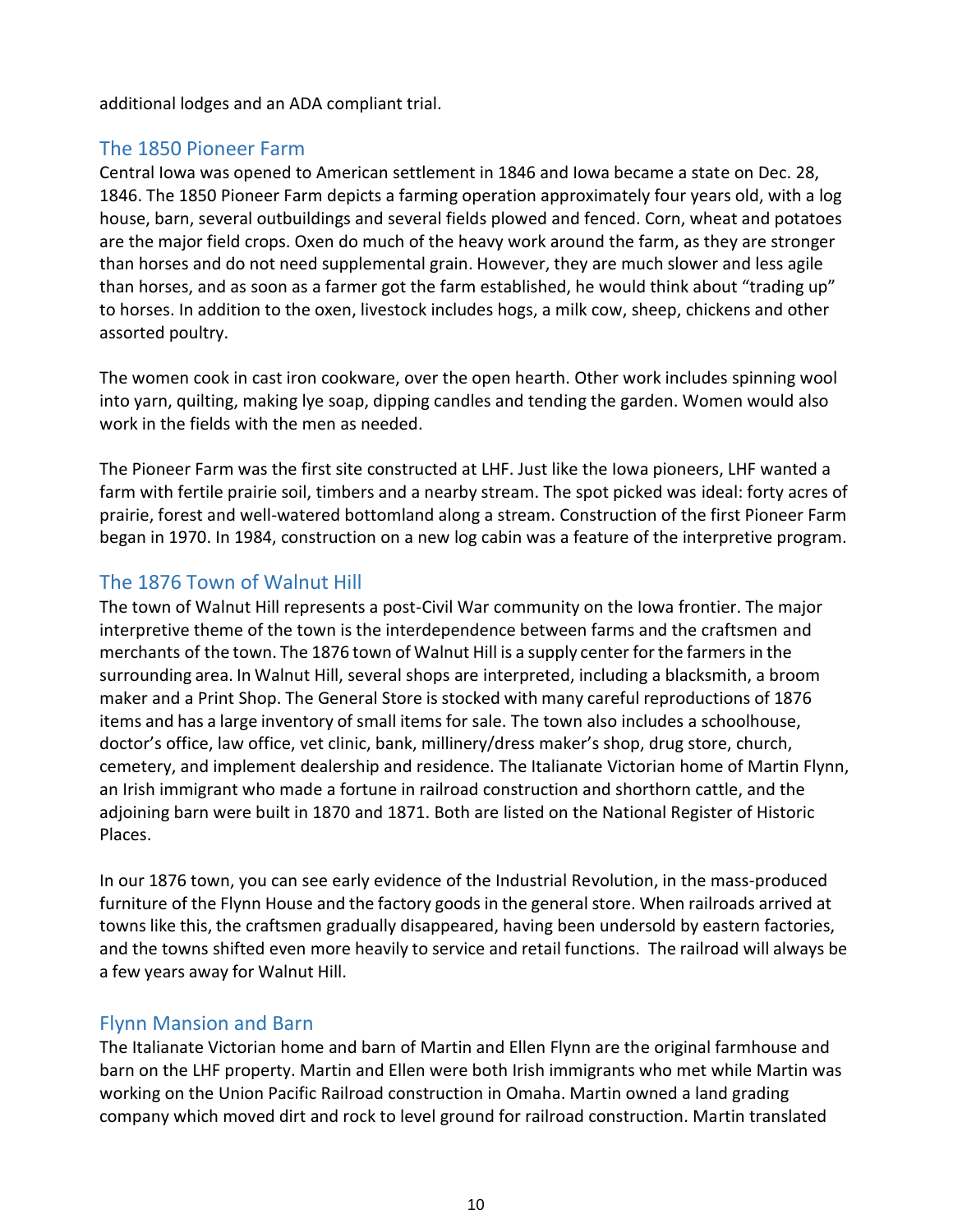money from his construction business into the Walnut Hill Farm. He and Ellen purchased 600 acres in 1867 and grew the farm to 1500 acres. The Flynn Mansion and the adjoining barn were built in 1870 and 1871. Both are listed on the National Register of Historic Places.

## <span id="page-10-0"></span>The 1900 Farm

Life on an Iowa farm in 1900 was very different from the pioneer period 50 years earlier. The 1900 Farm is three times as large, over 120 acres, and is worked with horses rather than oxen. The amount and variety of cast iron and steel implements on the farm testified that an industrial revolution had occurred. Buildings are frame, not log, and they are brightly painted.

The house is filled with manufactured furniture, cooking utensils, imported pottery and other goods ordered from mail order catalogues. Clothing is made on a treadle-sewing machine, not stitched by hand. A world of difference exists between the two farms.

However, the family still spends most of its time raising, processing and preserving food. The family farm continued to be the basic social and economic unit, except for the weekly outing to town, and life revolves around the yearly cycle of farm work.

The 1900 Farm raises corn, oats and hay using Percheron work horses and turn-of-the-century farm equipment. The farm raises cattle, sheep, hogs and chickens and produces much of its own food from a large garden and orchard. The women cook a large midday dinner over the woodburning stove and have a traditional weekly routine of housework.

The 1900 farmhouse is an original structure of the 1890s that has been renovated to the correct period. The barn is an 1889 original, taken down and moved to the 1900 farm. Other outbuildings include a corncrib, hog house, chicken house, machine shed and outhouse (fully functional). A wooden windmill pumps water to stock tanks around the farmyard.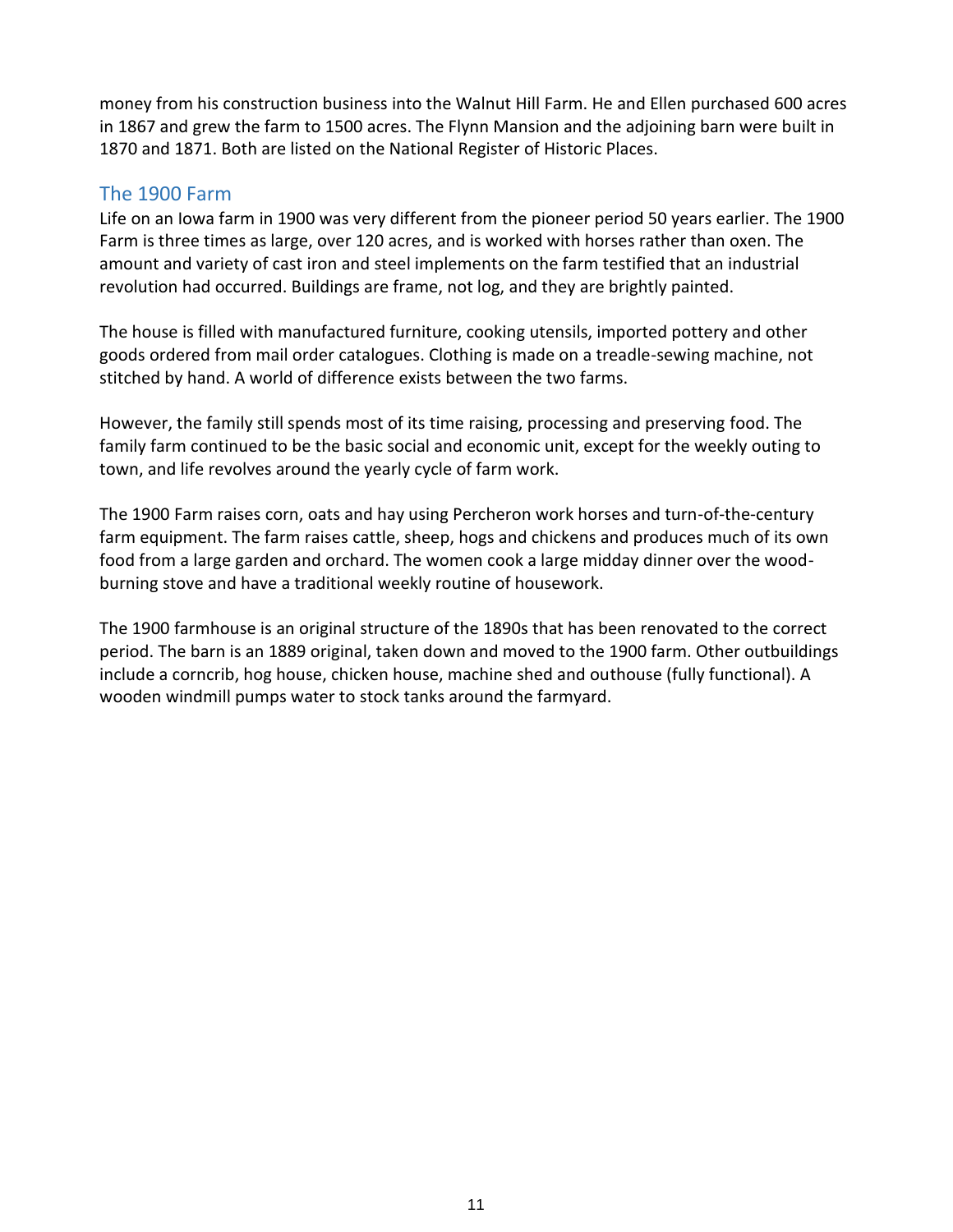# <span id="page-11-0"></span>Educational Offerings

LHF offers more than 100 distinct educational offerings for schools, homeschooling families, youth organizations, families, and adults. Current offerings are always listed on the LHF website and reservations are handled through the Education Department.

## <span id="page-11-1"></span>Pre-K to College:

**Learning Excursion tours** for schools, home-schools and youth groups. Offered in spring, summer and fall during our regular season.

**Enrichment programs** are on-site hands-on programs offered primarily March – April and again mid-October - December. These programs are open to schools, homeschooling families, and organized youth groups by reservation only.

**Outreach Programs** are off-site programsthat combine presentations, artifacts, and activities around a central theme. The primary audience is grades 2-6, but it is also available to libraries and scout groups, by reservation only. Normally, these are available November through March, when the museum is closed.

#### <span id="page-11-2"></span>Youth, Adults and Families:

#### **Day Camp**

Since 1975, LHF has offered some sort of day camp program. Day camps are now offered during spring break, the summer, and winter break. More than 21 different camps are offered over the course of the year, for youth in grades  $K - 8$ , and for families. Current camp programs are posted on the LHF website. In October 2014, LHF Day Camp was officially accredited by the American Camping Association (ACA). Camps are a combination of visits to historic sites, crafts, activities, and games. Camps are led by a counselor, and run generally between the hours of 9:00 –4:00. The day camp office is located inside the Murray Conference Center, but all areas of the museum are visited.

#### **Adult and family education classes**

Each year, LHF offers between 40 – 60 classes for adults and families. These classes range from the basics of hand sewing to how to drive a team of oxen to using cast iron cookware. From the mid-1990s until 2016, LHF partnered with the Des Moines Public Schools' Community Education Department to offer these classes. In 2017, LHF moved registration and marketing back in house, but will still seek ways to partner with other organizations to offer these programs. In addition, we offer select classes through Urbandale's Community Education programs.

#### **Barnyard Readers**

Similar to story time at the library, Barnyard Readers is a program for youth age 3 - 5 and their adult. These programs began in 2011 and are offered in the spring, summer and fall.

#### **Education special events**

Several education events are held throughout the year and are on the Special Events Calendar.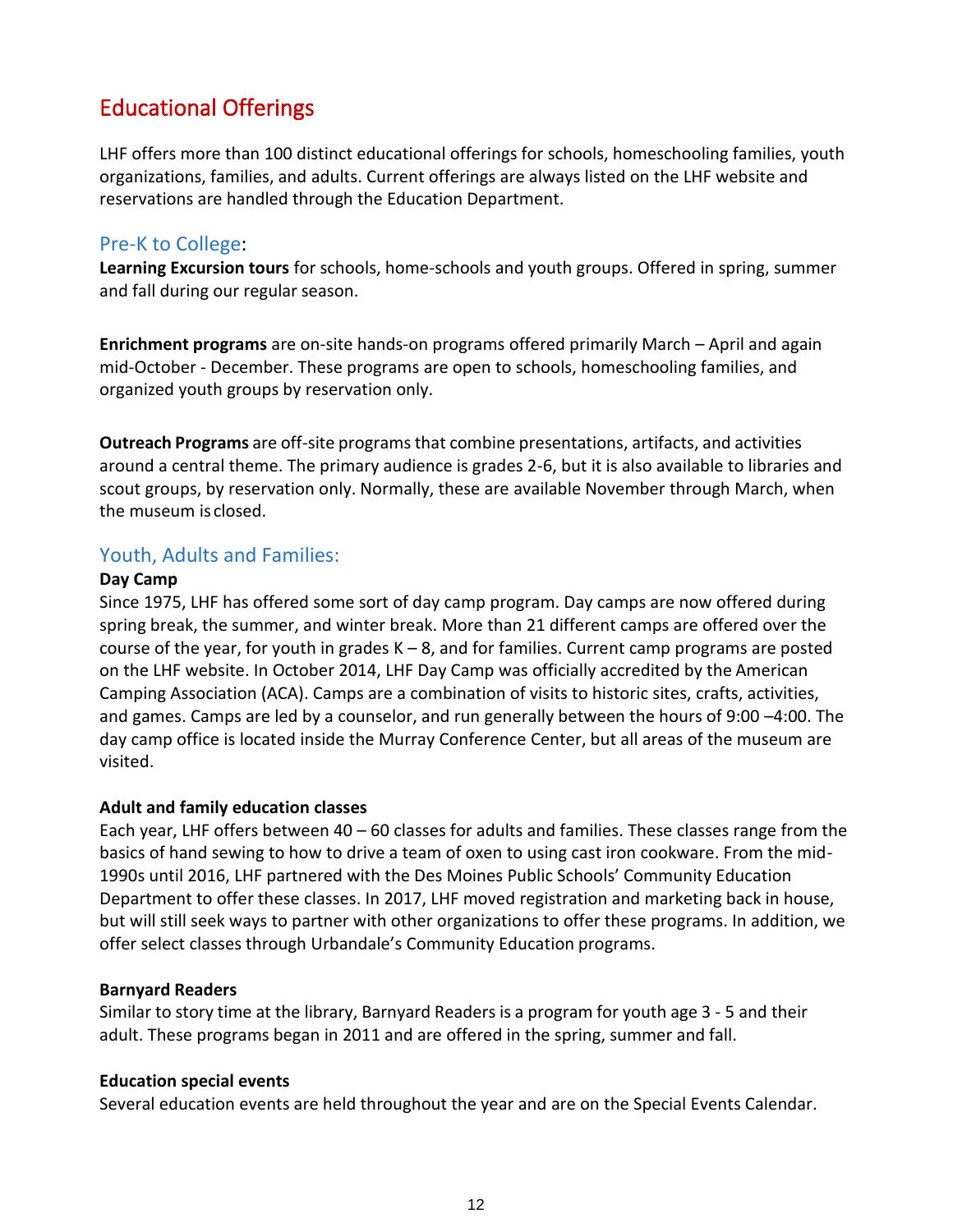#### **Appreciation Days**

Such as Scout, 4H, FFA, and Teacher Appreciation Day.

#### **Homeschool Days**

Reserved for homeschooling families to experience the museum with hands-on activities planned around a theme.

#### **Special day for groups**

Periodically, LHF will have special days for other groups such as Drake Head Start, Big Brothers/Big Sisters, and National Ag Day.

## <span id="page-12-0"></span>Education Advisory Committee

In 2000, Living History Farms created the Education Advisory Committee, which assists LHF in fulfilling the educational component of its mission statement. Committee members assist museum staff with special projects, provide feedback from the field of education and assure that LHF is serving learners in a variety of ways. The committee is composed of no more than 12 individuals from all aspects of education who serve for 3-year terms. Committee members may serve 2 consecutive terms. The committee elects a chairperson and vice-chairperson, who serve for 2-year terms. The vice-chair becomes the chair after the chair's term is over. The committee meets 2 times per year, usually March/April and September/October.

In 2010, Living History Farms created the "Teacher of the Year" award to recognize a K-12 teacher who brings history to life for his or her students. The members of the Education Advisory Committee select the recipient, who is then honored at the annual Farmstasia event held in October. Winners are posted on the LHF website and on a plaque in the Visitor Center.

## <span id="page-12-1"></span>Foodways Programming

LHF offers historic Foodways programs during the Winter Season. These programs are managed by the Program Co-Director. Reservations are required in advance and are made through the LHF Web Site: [www.LHF.org.](http://www.lhf.org/)

**1900 Farm Dinners:** Guests are served a meal cooked on the 1900 cook stove. Guests park at the Conference Center and are taken by horse and wagon to and from the 1900 Farm. The event is more than just a meal, however, with relaxation time in the parlor, a barn tour and simply soaking up the traditional atmosphere.

**1876 Dahl Historic Dinners at the Tangen Home:** Guests park at the Visitor Center and walk on the lantern-lit boardwalk. Guests are served an elegant meal in the dining room of the house with period entertainment in the formal parlor.

**Flynn Mansion High Style Coursed Dinners:** Serving staff present multiple courses of food, one by one, and offer tips for navigating the many forks and spoons laid out at each place setting.

**Flynn Harvest Home Dinners:** A host will share stories about the Flynn family farm and what a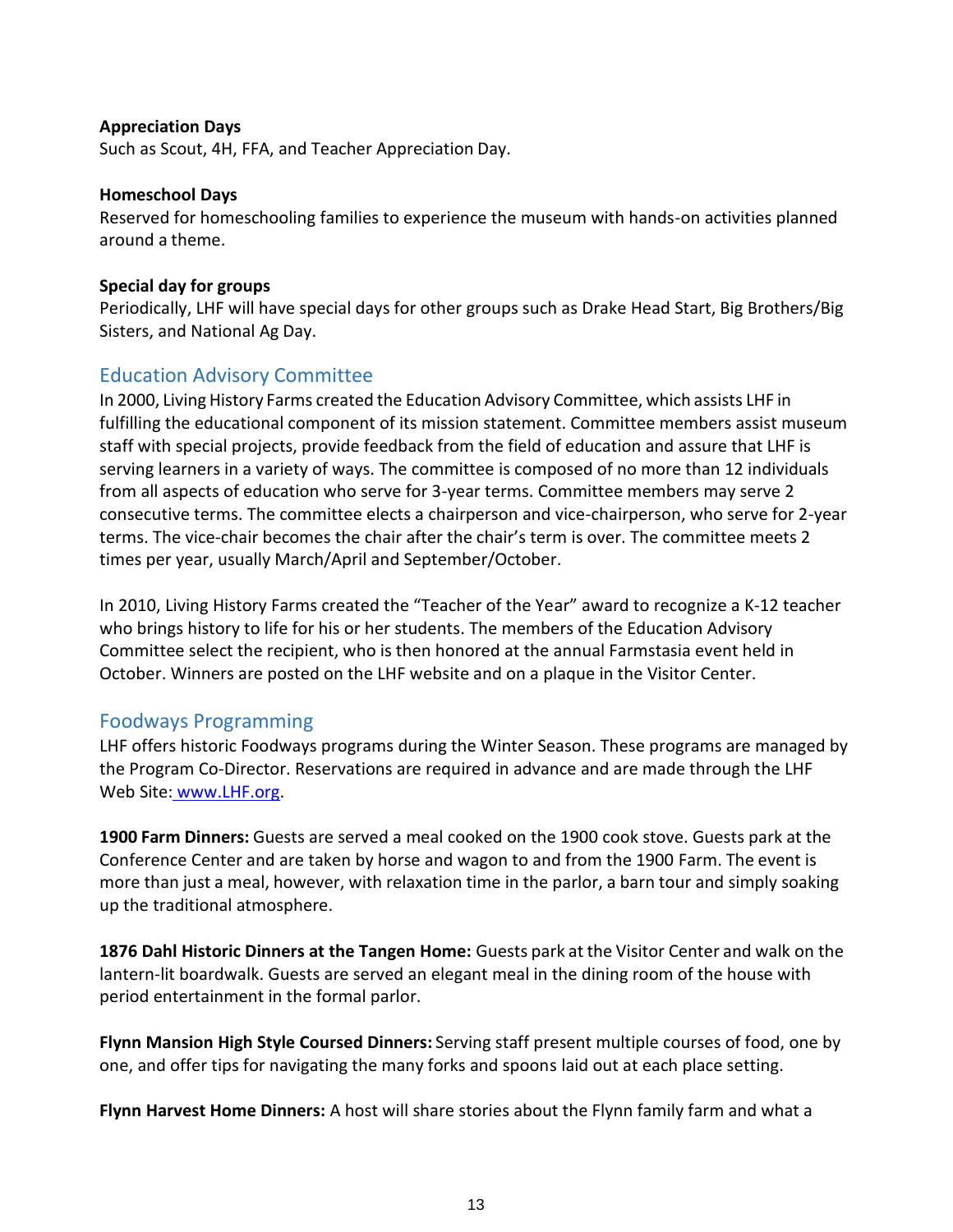typical fall harvest would have looked like for farming families in the late 19<sup>th</sup> century.

**Flynn Victorian Teas:** Guests will enjoy tea sandwiches, scones and cakes and sweets, along with steaming cups of tea.

#### <span id="page-13-0"></span>Intern Program

LHF offers a variety of internships, both paid and unpaid, for college students. The Program Co-Director serves as the internship coordinator handling the application and screening program, as well as insuring the internship meets the academic requirements of the student's college or university. The department director, working with the education director, will be responsible for training, supervising and evaluating the intern. These interns typically are undergraduates studying a wide variety of fields (history, education, marketing, liberal arts and recreation majors are most common, but any discipline can be represented). The paid intern program began in 1982. All current internship opportunities are posted on the LHF web site, where the procedure for applying is also posted.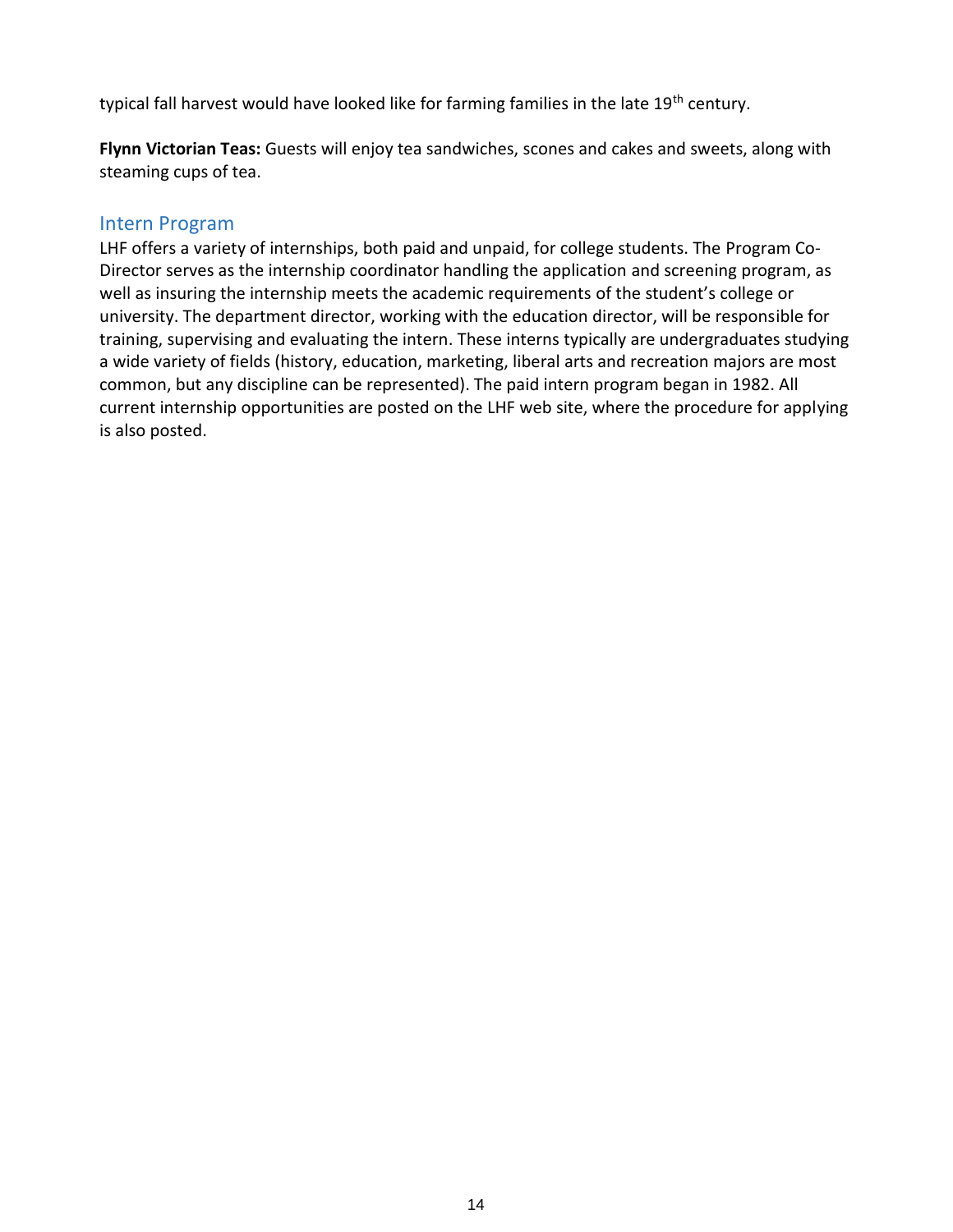# <span id="page-14-0"></span>Rental Facilities

In an attempt to more fully utilize our existing facilities and also to meet the needs of the public, LHF rents the following sites/areas:

- Church of the Land (sanctuary and basement reception room/meeting room)
- Walnut Hill Picnic Shelter and Stage
- Walnut Hill Gazebo/Bandstand
- Murray Conference Center
- Visitor Center Great Hall (after-hours or outside the General Visitor Season)
- Visitor Center Celebration Room
- Flynn Barn
- "Front Lawn" green space south of the Visitor Center frontage road
- Museum Grounds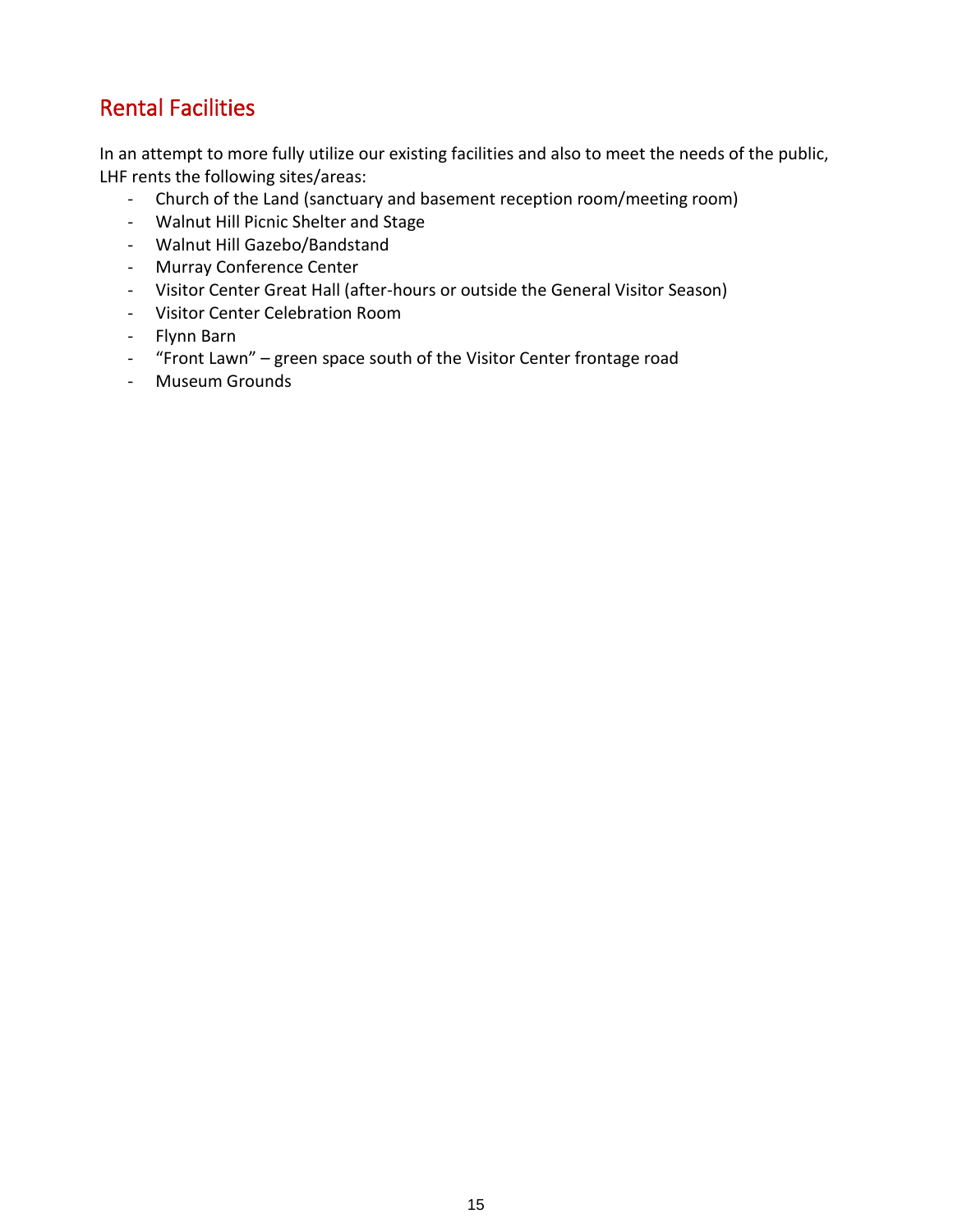# <span id="page-15-0"></span>Special Events

Special events are activities, events or programs that are offered in addition to the General Visitor Season and throughout the year. These events bring in audiences and revenue that would not be otherwise generated. Some events are historically based and are created and delivered by the Interpretation Department (Circuit Court Day, 1850 Pioneer Wedding, etc.). Some events are not historically-based, but celebrate ongoing rural traditions and serve the community's needs (Family Easter Party or Family Halloween). These events are coordinated by the Event Planner. A few events contain both historical themes and non-historical activities, such as our Traditional Independence Day and Victorian Holiday Celebration. Information about upcoming events is published in on the web site: www.LivingHistoryFarms.org, and in our season brochure.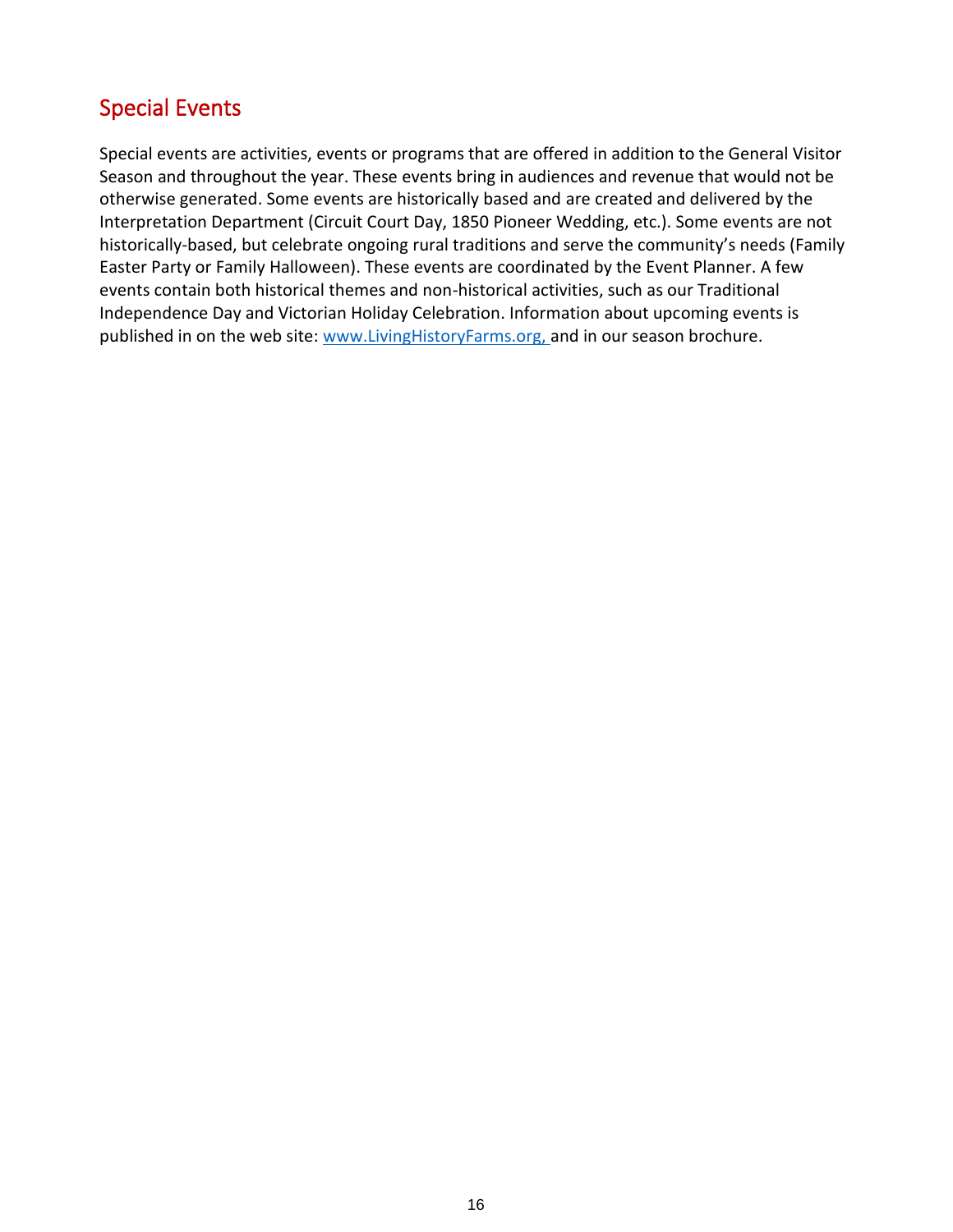# <span id="page-16-0"></span>Program Policies and Procedures

#### <span id="page-16-1"></span>**Policies**

Respect and dignity to both volunteers and staff is necessary for a healthy organization. To that end, it is important to have policies and procedures in place for both the volunteer and staff.

#### **Recruitment**

Recruitment shall be designed to attract volunteers from the entire population in response to the needs of the museum.

#### **Interviewing and screening**

An application and interview process is required for specific volunteer positions. This process helps determine how the desires, skills and capabilities of the volunteer relate to the needs of Living History Farms. This process also includes a criminal background check, and checks on the National and Iowa Sexual Registries. In addition there is a Release & Waiver of Liability that must be completed and signed by the volunteer (and a parent or guardian if the volunteer is under 18 years of age.)

#### **Selections and Placement**

Volunteers shall be selected and assigned to volunteer duties that will best meet the needs of the museum, volunteers and our visitors.

#### **Evaluations**

End of the season evaluations will be done with all volunteers to ensure volunteer and museum satisfaction.

#### **Orientation and Training**

The Community Relations Manager conducts a new volunteer orientation which includes how LHF was started, our structure, educational programs, policies, procedures and emergency guidelines. When applicable, materials are provided for volunteer to study in preparation for their assignment also your supervisor will provide training for specific site and situationneeds.

Volunteers with period clothing shall abide by the guidelines of the Period Clothing Department. Any questions or concerns may be directed to the Textile Supervisor. If you find that you are no longer able to volunteer, please return your period clothing immediately. It may be used to outfit another volunteer who is waiting to begin his/her assignment.

#### **Feedback**

We value your suggestions and comments. Feel free to share those with your supervisor, the Community Relations Manager or the President.

#### **Motivation**

Recognition shall be an integral part of the volunteer program. Benefits offered to each active volunteer include:

- Complimentary admission to tour during your shift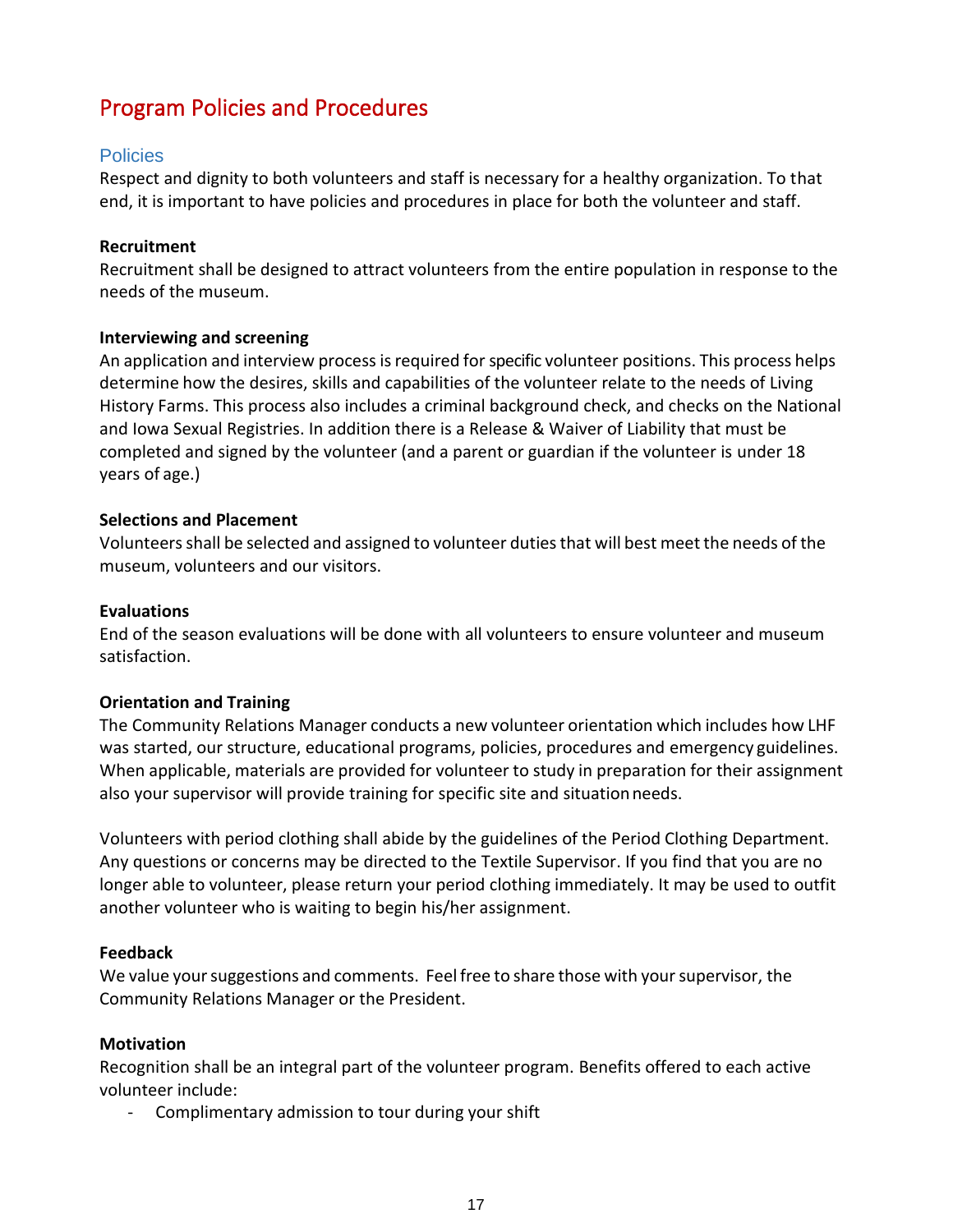- Opportunities for social and educational interaction with other staff and volunteers
- Events and trainings exclusively for volunteers

## <span id="page-17-0"></span>**Procedures**

If you are injured in the course of your volunteer work, please contact your supervisor.

The avoidance of tardiness or absenteeism is vital to the success of the daily operation of LHF. In case of an illness, vacation or other absence, please contact the Community Relations Manager, 515.278.5286 ext. 158. A replacement may need to be found immediately, depending on your site assignment and work schedule.

To ensure a satisfying experience for the volunteer and museum, if a concern should arise by either party, immediate discussion is important. Please contact your direct supervisor. While we anticipate an enjoyable relationship with all of our volunteers, in the unfortunate circumstance that misconduct may occur, your supervisor will take necessary action. Action may include any or all of the following:

- Written warning
- Suspension from volunteer assignments
- Dismissal as a LHF volunteer

Examples of misconduct include the following, non-exclusive list:

- Performing volunteer position while under the influence of alcohol or drugs
- Theft
- Deliberate injury to another person or property
- Violation of safety rules or engaging in conduct that creates a safety hazard
- Repeated unexplained absences
- Failure to cooperate and work harmoniously with other staff and volunteers.
- Failure to remain neutral or non-adversarial on many subjects which may be brought up in the course of contact and interpretation with visitors
- Unauthorized promotion of personal causes, political opinions or religious beliefs while representing Living History Farms.

It is very important for our museum to record your contributed hours. Volunteer hours are primarily recorded with an electronic time-keeping system, Volgistics. The total number of volunteer hours donated is needed for many grant applications to indicate the size and scope of our volunteer program.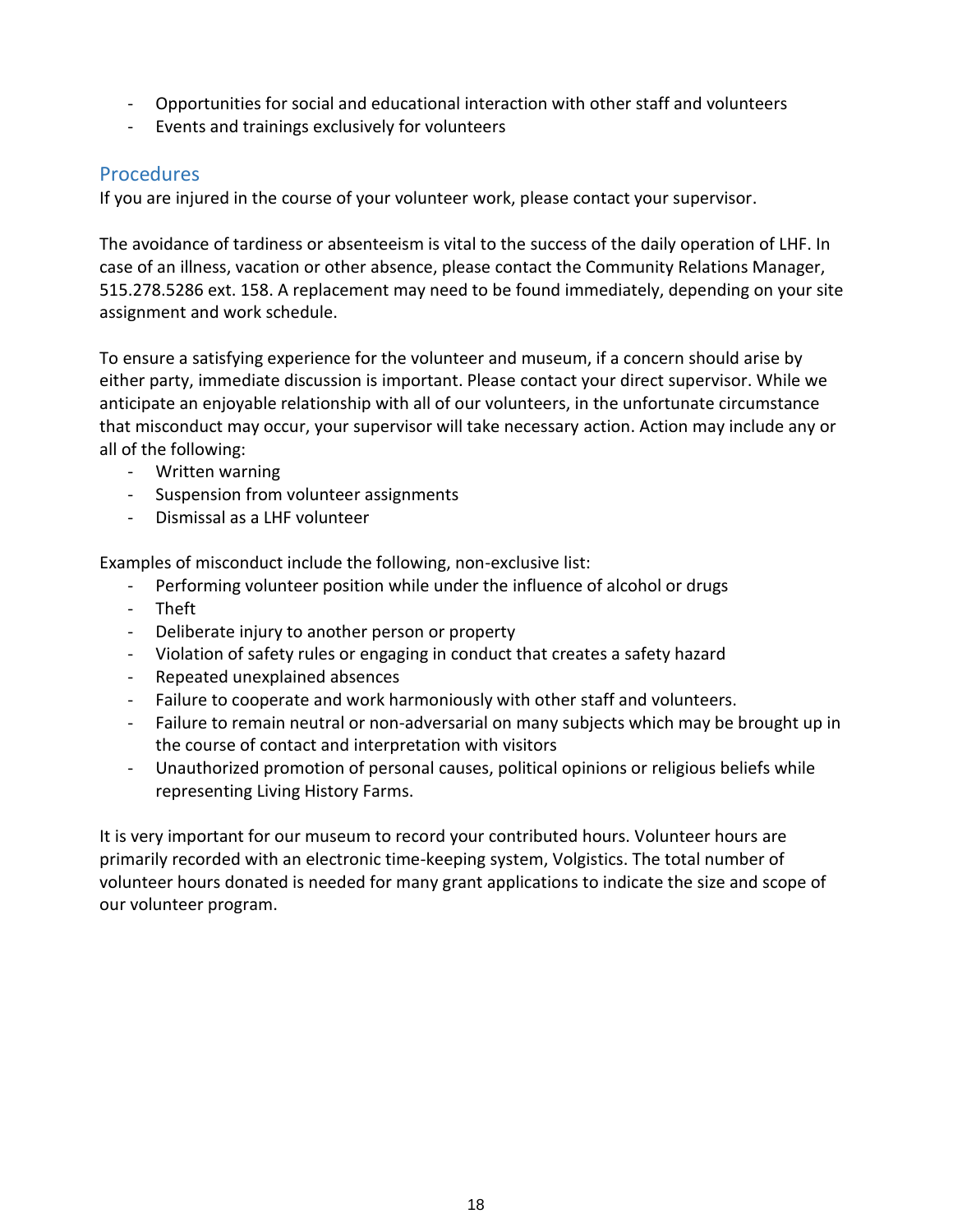# <span id="page-18-0"></span>Museum Policies

#### <span id="page-18-1"></span>Code of Ethics

#### **Guiding Principles and Ethic Duties**

Living History Farms is a 501(c)(3) nonprofit corporation, required by law to operate for public rather than private interests and educational purposes. In an effort to achieve the highest organizational integrity possible and ensure that its public duty take precedence over any private or personal interests, as well as to provide guidance to help recognize and deal with ethical issues and foster honest andethical conduct, LHF has developed this Code of Ethics Policy which applies to all directors, officers, employees and volunteers. All are expected to be fully aware of their responsibilities under this policy adopted by the Board of Directors.

#### **Governance Authority and Responsibility**

The Board of Directors serves in the public interest and considers itself accountable to the public as well as to the organization. The Board acts as the ultimate governing authority for the organization and is responsible for the adoption and oversite of the Articles of Incorporation, Bylaws, and governance policies. As such, the Board of Directors is responsible for establishing and maintaining this Code of Ethics Policy, as well as monitoring compliance in coordination with the President.

A critical responsibility of the Board is its relationship with the LHF President. The selection of the President and the continued oversight of his or her activities are a primary Board responsibilities that cannot be delegated and must be diligently and thoroughly fulfilled. The President shall carry out the policies established by the Board and bring before the Board any known matters involving concerns with ethics or conflict of interest.

Actions by members of the Board should always be taken as a Board, or Committee thereof, rather than as an individual, and conform to the LHF Bylaws.

#### <span id="page-18-2"></span>Museum Management Practices

#### **Compliance with Laws**

LHF is committed to compliance with all federal, state and local laws in the course of doing business.

#### **Personnel Practices**

LHF follows equal opportunity employment policies. LHF encourages employment, internal promotion, training, and opportunities for advancement for all individuals equally. In addition, LHF provides an environment free from unlawful harassment.

#### **Professionalism**

LHF staff are hired due to knowledge or expertise they hold in their job responsibilities. As such, members of the staff and Board of Directors should respect the professional expertise of one another and incorporate opinions of those with relevant knowledge or expertise when making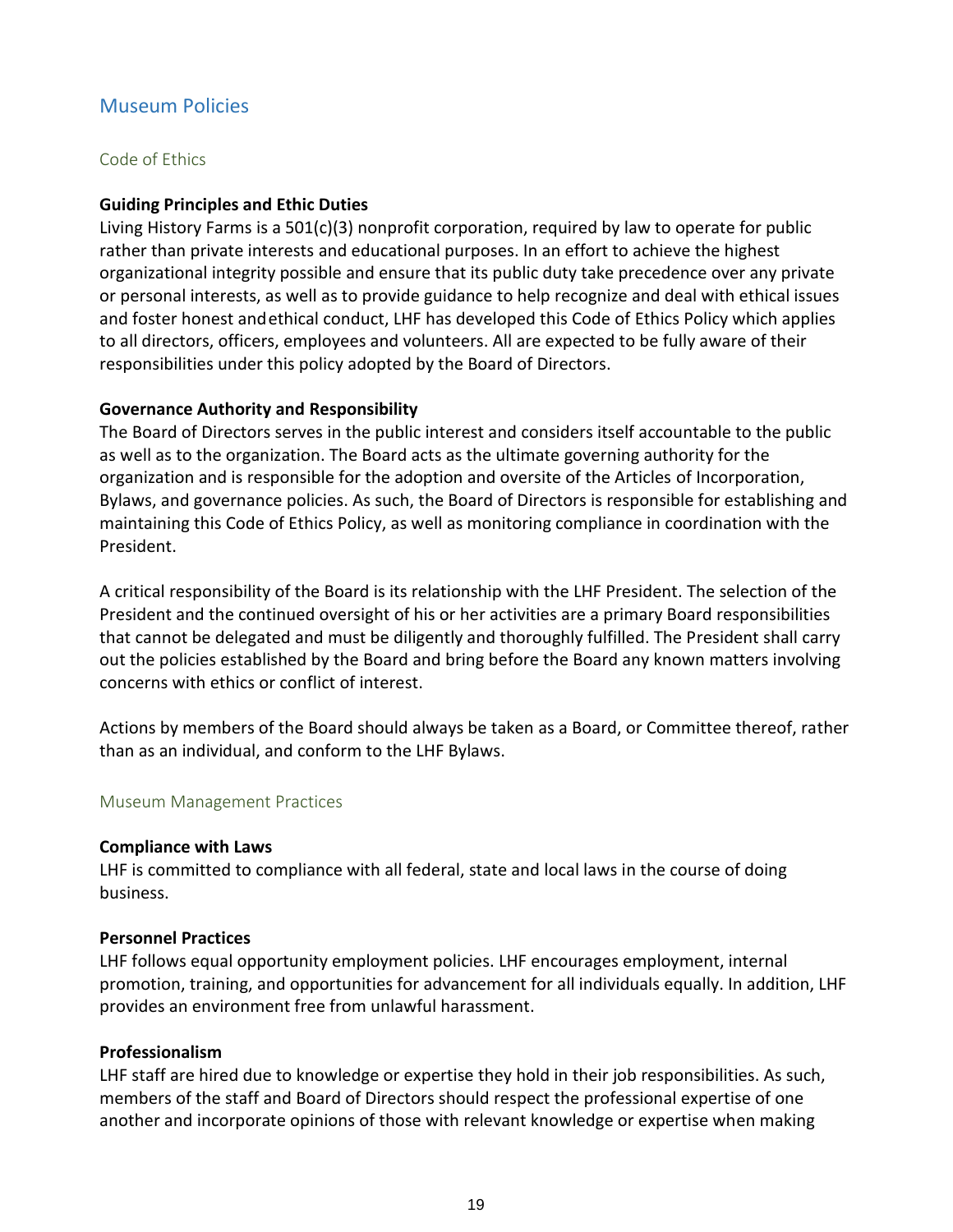decisions. Final decisions rest with the President and the Board of Directors, and staff should publicly support final decisions reached for the best interest of the organization.

#### **Gifts, Favors, Loans or Discounts in Business Dealings with Related Parties**

LHF is committed to the highest ethical principles in all relationships with business suppliers. Any individual authorized to encumber funds on behalf of LHF shall do so with impartiality, honesty, and with regards only to the best interest of LHF. Accepting gifts, entertainment, loans, or other favors from individuals or entities in connection with their duties for LHF could result in a conflict or duality of interest when the party providing the gift/entertainment/favor does so under circumstances where itmight be inferred that such action was intended to influence or possibly would influence the Trustee in the performance of his or her duties. This does not preclude the acceptance of items of nominal or insignificant value or entertainment of nominal or insignificant value (\$30.00 or less) which are not related to any particular transaction or activity of LHF. Prohibited gifts include but are not limited to discounts on personal purchases from suppliers (except where discounts would regularly be offered to the general public), as well as offers of outside employment or other advantageous arrangements.

#### **Outside Employment & Volunteer Activities**

LHF allows its board members, employees and volunteers to seek outside employment or volunteer activities so long as such activity does not interfere with regular LHF duties. Board members, employees and volunteers shall not take advantage of their LHF position for personal gain or in any way that may appear to compromise the integrity of LHF. Employees should recognize when outside employment activities are similar or may be related to their LHF job responsibilities, and discuss all aspects with their department head or the President. Any outside employment or related volunteer activities shall be disclosed in writing by employees, and if related to their LHF responsibilities should obtain prior written approval before accepting any such employment or engagement.

#### **Fundraising**

Board members and employees involved in raising money or soliciting contributions or gifts in-kind must do in accordance with the Board approved Gift Acceptance Policy. Fundraising shall be done so with honesty and integrity, and gifts shall only be used for the donor's intended purposes. Gifts should not be solicited with the promise of opportunities or advantages not offered to all comparable donors. LHF shall not sell its donor information. Please coordinate in advance any fundraising activities you may be contemplating on LHF's behalf with our Director of Community Relations.

#### **Personal Collecting**

No board members or employees may compete with LHF in any personal collecting activities, or in any manner which conflicts with the interests or credibility of the institution and its policies. Personal collecting interests shall be disclosed in writing. If, in the course of personal collecting, an item is discovered by a board member, employee or volunteer as one that would be considered of interest to LHF, that individual is obligated to notify LHF and offer LHF the first right of refusal to purchase/repurchase said item(s). Using an LHF position or affiliation to promote personal collecting activities is prohibited. Buying or selling objects similar or related to objects within the LHF collection for profit (as distinguished from an occasional sale/exchange) is prohibited for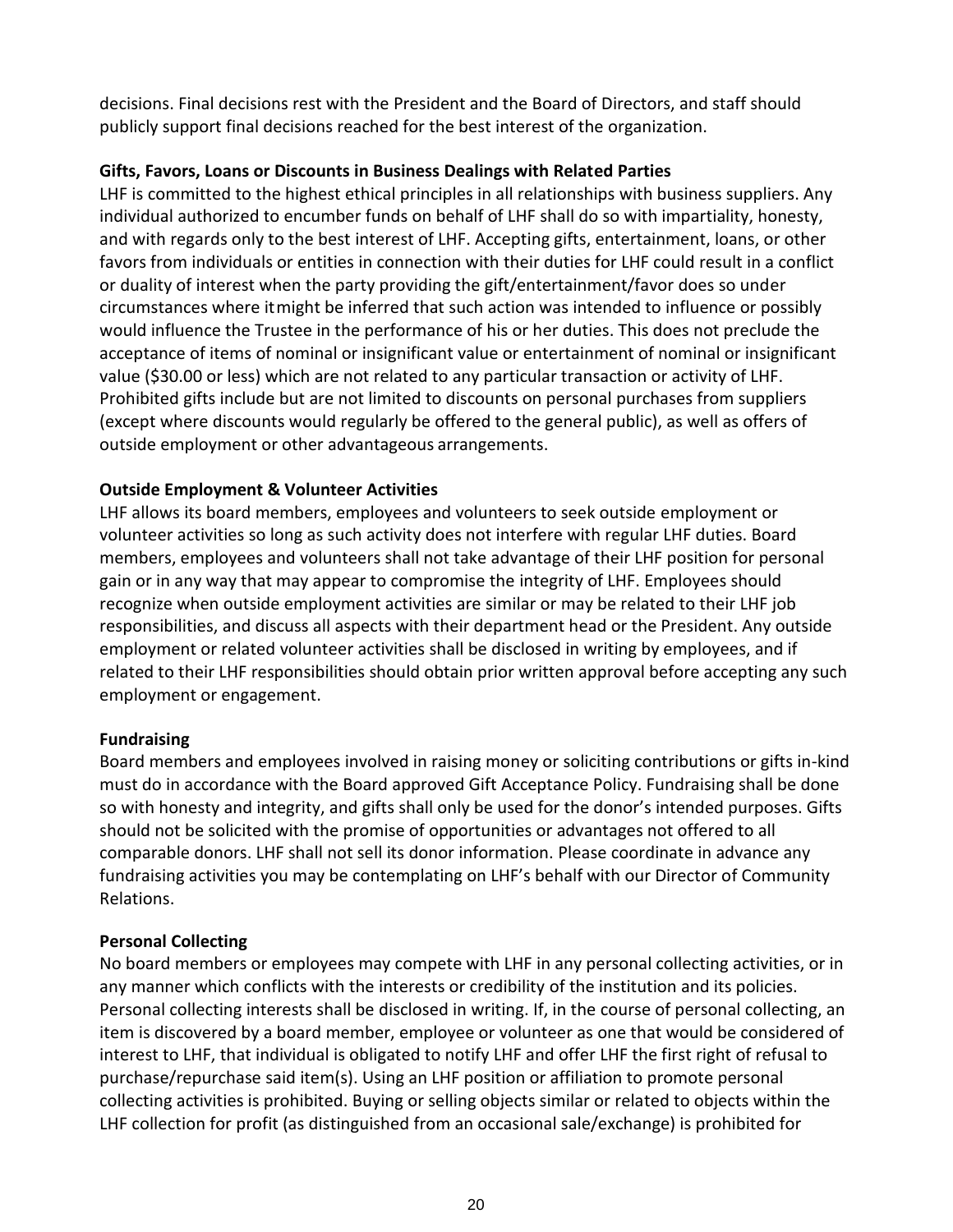board members, employees or volunteers. LHF does not allow storage or restoration of personal collections at LHF.

#### **Museum Store**

The LHF Marketplace Museum Store shall operate in keeping with the mission of LHF and shall seek to sell products which are relevant and supportive of programs and themes of the organization.

#### **Museum Collections and Interpretive Content**

LHF's museum collections shall be relevant to the mission of LHF. Policies regarding acquisition, disposal, maintenance, care and presentation of objects in the collection are all defined in the Board- approved LHF Collections Policy, and based upon current professionally acceptable ethics standards. Collections shall not be made available to any individual for personal use or any other purpose contrary to the LHF Collections Policy, either on or off LHF premises. LHF has an ethical responsibility towards its living collection. Policies and decisions regarding care and use of these living collections animals are defined and managed by the LHF Livestock Committee, in cooperation with external veterinarian experts. LHF does not give or endorse collection appraisals. Any collections values shown are for internal use only. Proceeds from disposal of collections are used solely for acquisition or direct care of collections to advance the museum's mission, as stated within the LHF Collections Policy.

LHF intends to present truthful interpretive content in all programs, exhibits and interpretive themes, using the most current accepted academic research and information. Intellectual honesty and objectivity in the presentation of programs is the duty of every staff member.

#### <span id="page-20-0"></span>Conflicts of Interest

Historical organizations and their representatives must protect the integrity of their institutions from both the reality and the appearance of undue influence by donors, sponsors and other sources of financial support. LHF Directors, officers, employees and volunteers (hereafter referred to as "Trustees" or "Interested Persons") should not attempt to derive any personal material advantage or financial gain from their relationship with LHF. Trustees should use LHF property and relationships only for official purposes.

The following circumstances shall be deemed to create a Conflict of Interest:

- A director, officer, or employee, including a board member (or a family member, such as spouse, parent, child, or spouse of a sibling, of any of the foregoing) is a party to a contract, or involved in a transaction with LHF for goods or services. A "Contract or Transaction" is defined any agreement or relationship involving the sale or purchase of goods or services, the providing or receipt of a loan or grant, the establishment of any other type of financial relationship, or the exercise of control over another organization. The making of an immaterial gift to LHF is not a Contract or Transaction.
- A director, officer, or employee, (or a family member) has a material financial interest in a transaction between LHF and an entity in which the director, officer, or employee, or a family member of the foregoing, is a director, officer, agent, partner, associate, employee, trustee, personal representative, receiver, guardian, custodian, or other legal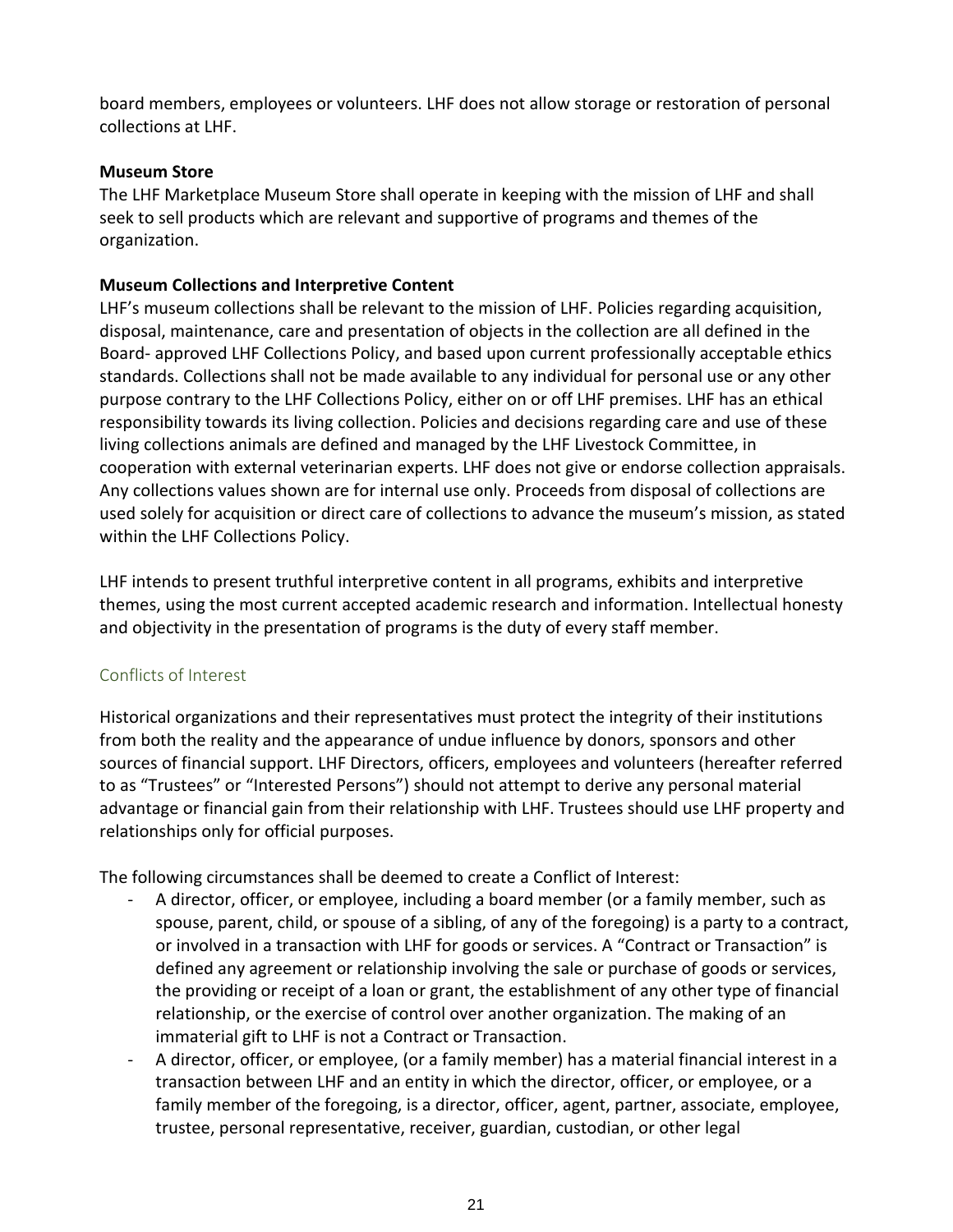representative.

- A director, officer, or employee, (or a family member) is engaged in some capacity or has a material financial interest in a business or enterprise that competes with LHF. A "Material Financial Interest" in an entity is defined as a financial interest of any kind, which, in view of all the circumstances, is substantial enough that it would, or reasonably could, affect an Interested Person's (or Family Member's) judgment with respect to transactions to which the entity is a party.

#### **Implementation/Reporting/Disclosure**

Prior to action on a contract or transaction involving a Conflict of Interest, the Interested Person having the Conflict of Interest shall disclose all facts material. Should the Interested Person not attend a meeting at which he or she has reason to believe that action will take place on a matter in which the person has a Conflict of Interest, that person shall disclose to the Chair of the meeting or the President all facts material to the Conflict of Interest. The Chair or the President shall disclose all facts material to the Conflict of Interest to the decision making body prior to taking action. Such disclosure(s) shall be reflected in the minutes of the meeting.

Interested Persons who have a Conflict of Interest shall not participate in the discussion or decision making of the matter except to disclose material facts and to respond to questions. Such person shall not attempt to exert his or her personal influence with respect to the matter, either at or outside the meeting.

In the event it is not entirely clear that a Conflict of Interest exists, the individual with the potential conflict shall disclose the circumstances to the President or the Board Chair, who shall determine whether full board discussion is warranted or whether there exists a Conflict of Interest that is subject to this policy.

#### **Confidentiality & Privacy**

LHF shall exercise care not to disclose any personal or confidential information without prior consent by the individual or unless required by policy or law. Access to confidential or privileged information is reserved for employees only.

#### <span id="page-21-0"></span>Mutual Respect Policy

Living History Farms is committed to providing an environment of mutual respect. Conduct will not be tolerated if it:

- Has the purpose or effect of creating an intimidating, hostile or offensive environment
- Has the purpose or effect of unreasonably interfering with an individual's performance
- Adversely affects an individual's volunteer opportunities without basis or justification

Common examples that will not be tolerated may include racist or sexually explicit jokes, slurs, hostile acts, pranks, negative stereotyping and threats.

We determine incidents on a case-by-case basis, taking into account whether the conduct was unwelcome, the nature of the conduct, how the conduct would be perceived by a reasonable person under the circumstances and the totality of the circumstances.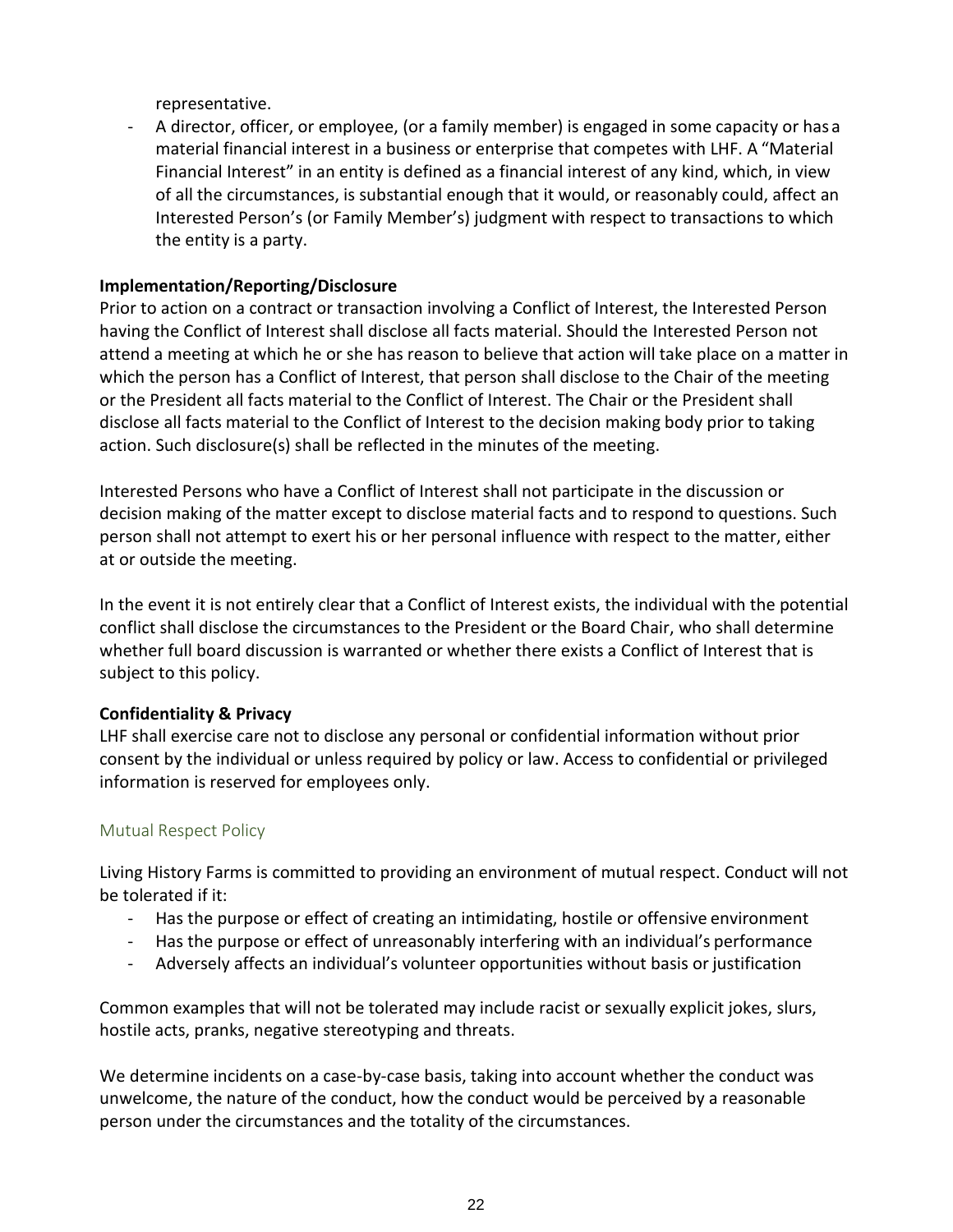Employees and volunteers are expected to treat one another, and visitors, with respect. Behavior that may not rise to the level of unlawful activity, but may be considered offensive or inappropriate for the workplace, is not acceptable in our environment.

If you feel you are the victim of inappropriate behavior, you may choose to personally confront the behavior by letting that person know that it is unwelcome.

If the matter is not resolved or you are not comfortable confronting the behavior directly, you should immediately report your concerns. If you are a target or are aware of other employees or volunteers who are being targeted, it is your responsibility to report this matter to the Community Relations Manager, the Finance Director and/or the President.

Your concerns will be handled as sensitively as is practicable under the circumstances. Allegations are acknowledged, heard, investigated and appropriately resolved. When you voice a good faith complaint or in good faith aid in an investigation, you are protected from retaliation or negative treatment for your involvement in the process. If you are found to have acted inappropriately or retaliated, LHF may end your status as a LHF volunteer.

This policy applies to all employees, board members, customers, volunteers, vendors and guests. Non- Farms persons working at or visiting our facilities should be made aware of our policy as the situation warrants. A Code of Conduct is posted at each public entrance to LHF. Allegations of harassment by non-Farms employees or visitorsshould be reported immediately to the Community Relations Manager, the Director of Finance or the President. It is all about respect. Think before speaking or acting, especially before telling a joke. Imagine how other people might feel. When in doubt…do not say or do it!

#### <span id="page-22-0"></span>Diversity and Inclusion Policy Statement

"History nurtures personal and collective identity in a diverse world. People discover their place in time through the stories of their families, communities, and nation. These stories of freedom and equality, injustice and struggle, loss and achievement, and courage and triumph shape people's personal values that guide them through life." Living History Farms welcomes diverse opinions and voices as part of our interpretive experiences. We believe this culture of inclusion supports our mission to educate, entertain and enrich all our guests and helps us to better serve the community.

Like the beautifully stitched historic quilts in our collection, Living History Farms staff, volunteers, interns and guests are people from diverse backgrounds, upbringings and experiences, each of whom brings their uniqueness to our museum, making it the best visitor experience possible. Together, we are truly greater than the sum of our parts.

#### <span id="page-22-1"></span>Sexual Harassment Policy

It is the purpose of this policy statement to clearly communicate that Living History Farms will not condone sexual harassment and will take appropriate actions to ensure that all employees and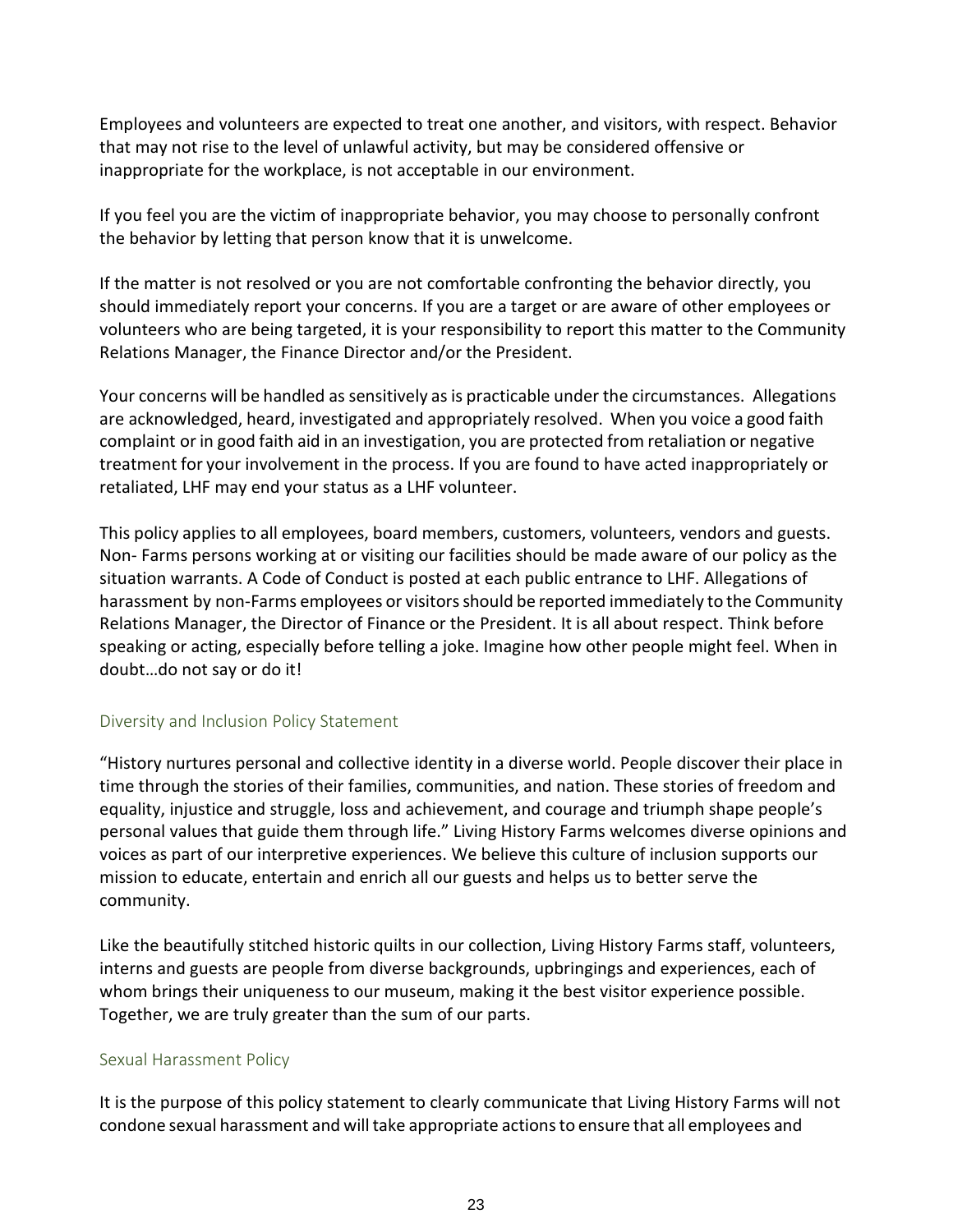volunteers are protected from sexual harassment.

Any unwelcome sexual advance, any request for sexual favors or any other verbal or physical conduct of a sexual nature constitutes sexual harassment when submission to such conduct is made the basisfor employment (or a volunteer position) or promotional decisions. Such actions are illegal and will not be tolerated.

Any sexual contact, actions or speech which results in a work environment that is hostile, offensive or abusive may also be construed as sexual harassment and will not be condoned or tolerated. If you believe that you have been subjected to sexual harassment, immediately notify the Community Relations Manager, the Finance Director and/or the President.

Retaliation against anyone who files a complaint will not be allowed and should such an occurrence take place, disciplinary action will be taken.

All complaints of sexual harassment will be taken seriously and an investigation will be conducted in as confidential a manner as is possible. The President will appoint two people to conduct an investigation (one male and one female) within seven days after the complaint is filed.

If you believe that the response to your complaint is inadequate or the harassing conduct continues or resumes, contact the President so an additional investigation may be conducted and, where warranted, corrective action may be taken. If your complaint involves the President, your complaint should be brought to the Chair of the Board of Directors Audit Committee.

Employees or volunteers will not be subjected to retaliation for good-faith reports of harassment. False reports may be subject to discipline up to and including dismissal as a volunteer.

Non-Farms persons working at or visiting our facilities (vendors, delivery persons, construction workers, etc.) should be made aware of our policy as the situation warrants. Allegations of harassment by non-Farms workers or visitors should be reported as soon as possible to the Community Relations Manager. A code of Conduct is posted at each public entrance to LHF. Allegations of harassment by non-Farms employees or visitors should be reported immediately to your Department Head, the President or Director of Finance.

#### <span id="page-23-0"></span>Modeling and Site Fees

Living History Farms is a popular location for professional photographers. Should someone ask you about this please refer them to the Director of Marketing & Communication.

#### <span id="page-23-1"></span>Drug Free Work Place

In compliance with the Drug Free Workplace Act of 1988, it is the policy of Living History Farms to maintain a safe workplace free from the use, abuse or effects of alcohol or drugs and controlled substances. LHF volunteers and employees have the right to work in an environment that is free from drug or alcohol abuse or misuse. Working under the influences of drugs or alcohol may adversely affect you, your co-workers (whether employees or volunteers) and the public as well.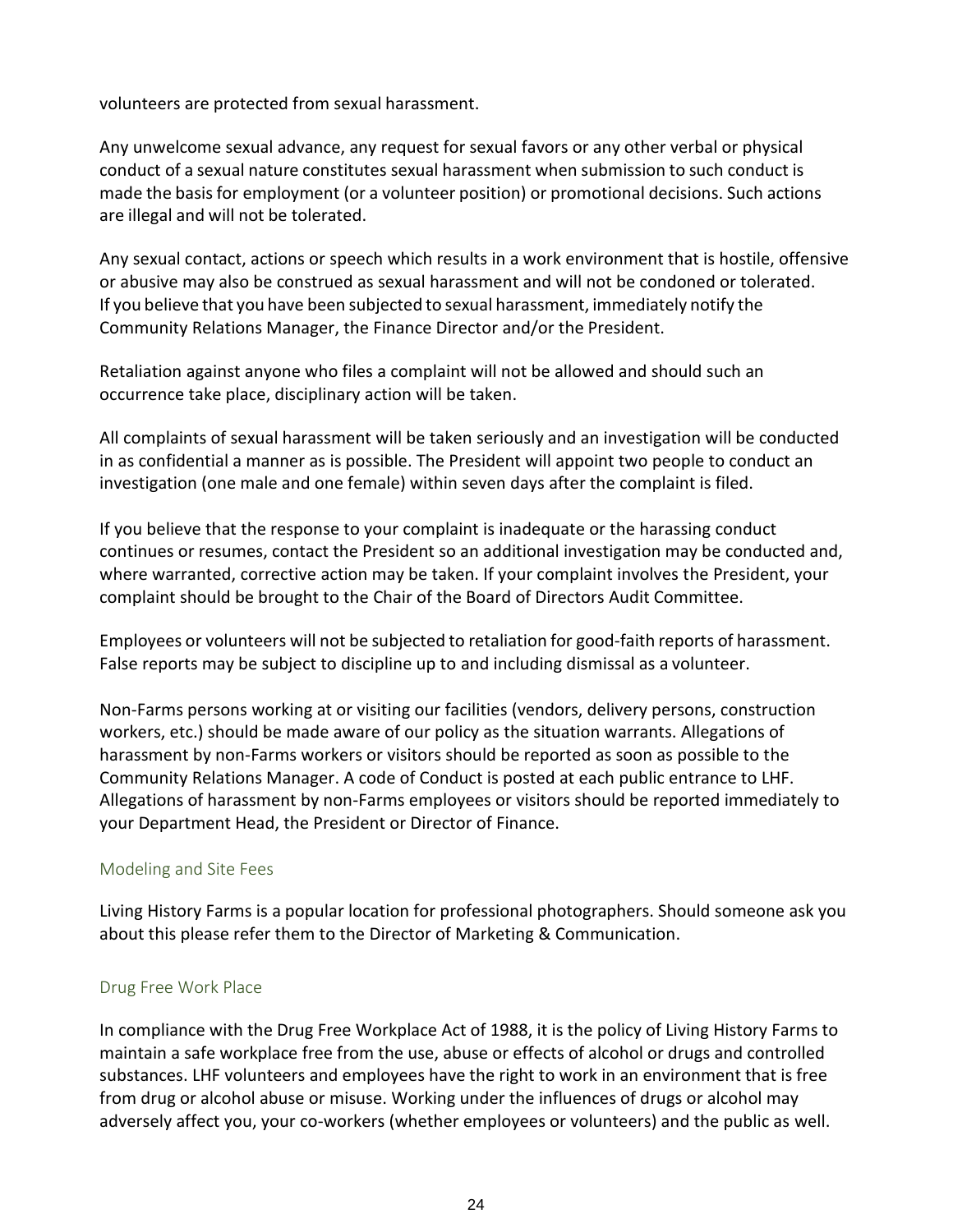Therefore, you are prohibited from the following:

- Reporting to volunteer while under the influence of alcohol or a controlled substance.
- Illegal or non-prescribed use of controlled substances during time volunteering.
- Unauthorized manufacture, possession, sale, purchase or transfer of any controlled substance or alcoholic beverage while volunteering.
- Consuming any beverage containing alcohol on LHF premises except during special LHFsponsored functions (Board of Directors reception, donor recognition event, etc.).

Engaging in any of these prohibited conducts or activities may result in dismissal as a volunteer.

Living History Farms recognizes that drug and alcohol dependencies are treatable illnesses. Such dependencies can cause major health problems as well as safety and security problems. If you need help dealing with such problems, you are strongly encouraged to seek counseling and/or treatment.

#### <span id="page-24-0"></span>Whistleblower Policy

The Living History Farms Foundation, Inc. ("Organization") Code of Ethics and Conduct ("Code") requires directors, officers and employees to observe high standards of business and personal ethics in the conduct of their duties and responsibilities. As employees, volunteers and representatives of the Organization, we must practice honesty and integrity in fulfilling our responsibilities and comply with all applicable laws and regulations.

#### **Reporting Responsibility**

It is the responsibility of all directors, officers, employees and volunteers to comply with the Code and to report violations or suspected violations in accordance with this Whistleblower Policy.

#### **No Retaliation**

No director, officer, employee or volunteer who in good faith reports a violation of the Code shall suffer harassment, retaliation or adverse employment or volunteer consequence. An employee or volunteer who retaliates against someone who has reported a violation in good faith is subject to discipline up to and including termination of employment or volunteer. This Whistleblower Policy is intended to encourage and enable employees, volunteers and others to raise serious concerns within the Organization prior to seeking resolution outside the Organization.

#### <span id="page-24-1"></span>Reporting Violations

The Code addresses the Organization's open door policy and suggests that employees and volunteers share their questions, concerns, suggestions or complaints with someone who can address them properly. In most cases, an employee's or volunteer's supervisor is in the best position to address an area of concern. However, if you are not comfortable speaking with your supervisor or you are not satisfied with your supervisor's response, you are encouraged to speak with someone in the Human Resources/Finance Department, the Manager of Volunteer Services or anyone in management whom you are comfortable in approaching. Supervisors and managers are required to report suspected violations of the Code of Conduct to the Organization's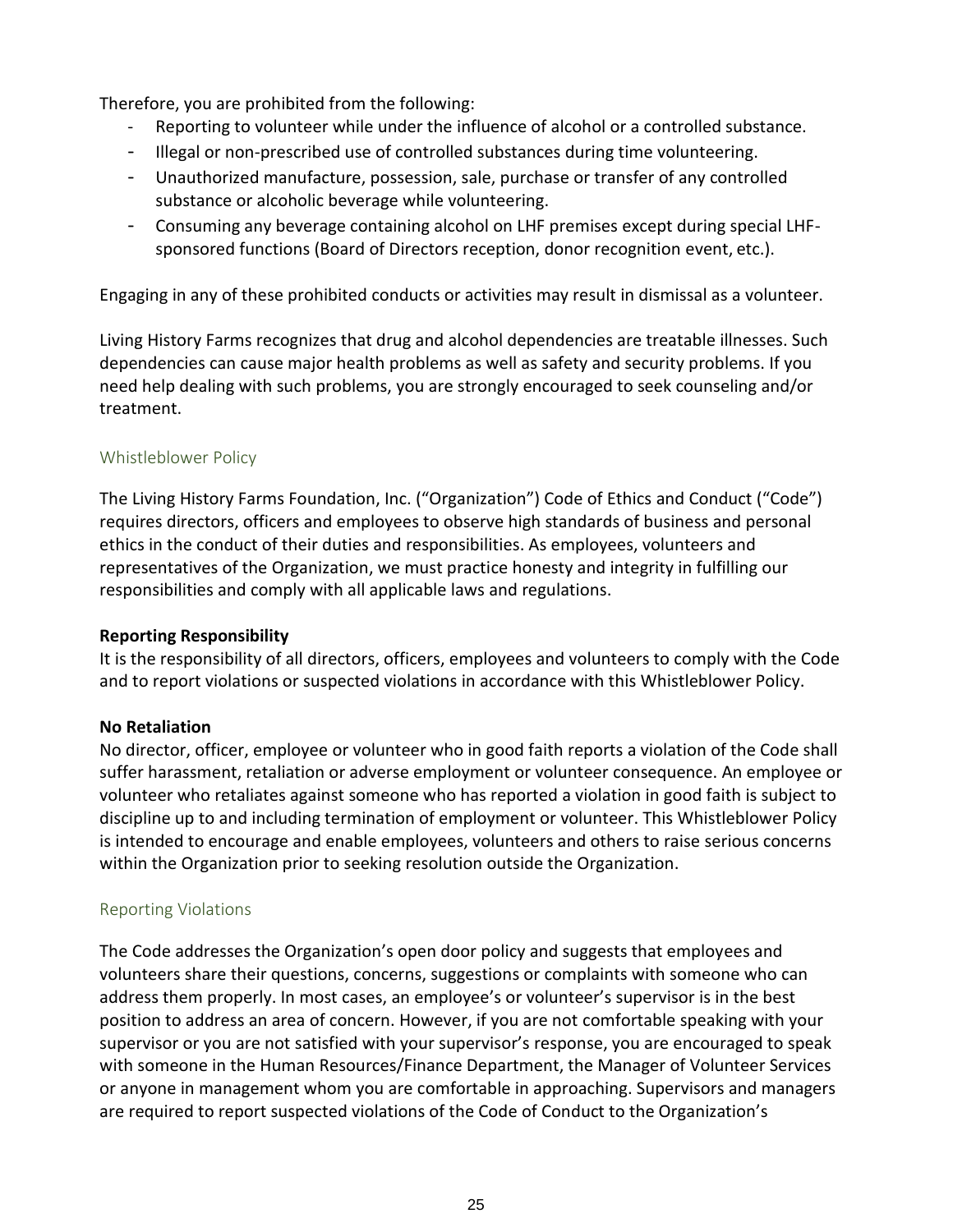Compliance Officer, who has specific and exclusive responsibility to investigate all reported violations. For suspected fraud, or when you are not satisfied or uncomfortable with following the Organization's open door policy, individuals should contact the Organization's Compliance Officer directly.

#### **Compliance Officer**

The Organization's Compliance Officer is responsible for investigating and resolving all reported complaints and allegations concerning violations of the Code and, at his/her discretion, shall advise the Executive Director and/or the Finance Committee. The Compliance Officer has direct access to the Finance Committee of the Board of Directors and is required to report to the Finance Committee at least annually on compliance activity. The Organization's Compliance Officer is the Chair of the Finance Committee.

#### **Accounting and Auditing Matters**

The Finance Committee of the Board of Directors shall address all reported concerns or complaints regarding corporate accounting practices, internal controls or auditing. The Compliance Officer shall immediately notify the Finance Committee of any such complaint and work with the Committee until the matter is resolved.

#### **Acting in Good Faith**

Anyone filing a complaint concerning a violation or suspected violation of the Code must be acting in good faith and have reasonable grounds for believing the information disclosed indicates a violation of the Code. Any allegations that prove not to be substantiated and which prove to have been made maliciously or knowingly to be false will be viewed as a serious disciplinary offense.

#### **Confidentiality**

Violations or suspected violations may be submitted on a confidential basis by the complainant or may be submitted anonymously. Reports of violations or suspected violations will be kept confidential to the extent possible, consistent with the need to conduct an adequate investigation.

#### **Handling of Reported Violations**

The Compliance Officer will notify the sender and acknowledge receipt of the reported violation or suspected violation within five business days. All reports will be promptly investigated and appropriate corrective action will be taken if warranted by the investigation

#### <span id="page-25-0"></span>Child Abuse & Sexual Misconduct Reporting

As an employee or volunteer of Living History Farms, each of us is called to stop inappropriate actions and immediately report such actions to our department manager and the President. Bullying, hazing and corporal punishment are never permissible. Children must have adult chaperones when touring the museum and interpreters should ensure that a chaperone is present when interpreting programs to youth. Furthermore, if a child informs you of alleged inappropriate behaviors, it is imperative that you report this incident immediately to the Community Relations Manager and the President. An Incident Report should also be completed and submitted to the Finance Director within 24 hours. Parents and family members entrust us with their children and with that comes the responsibility to report and investigate any incidents or alleged incidents that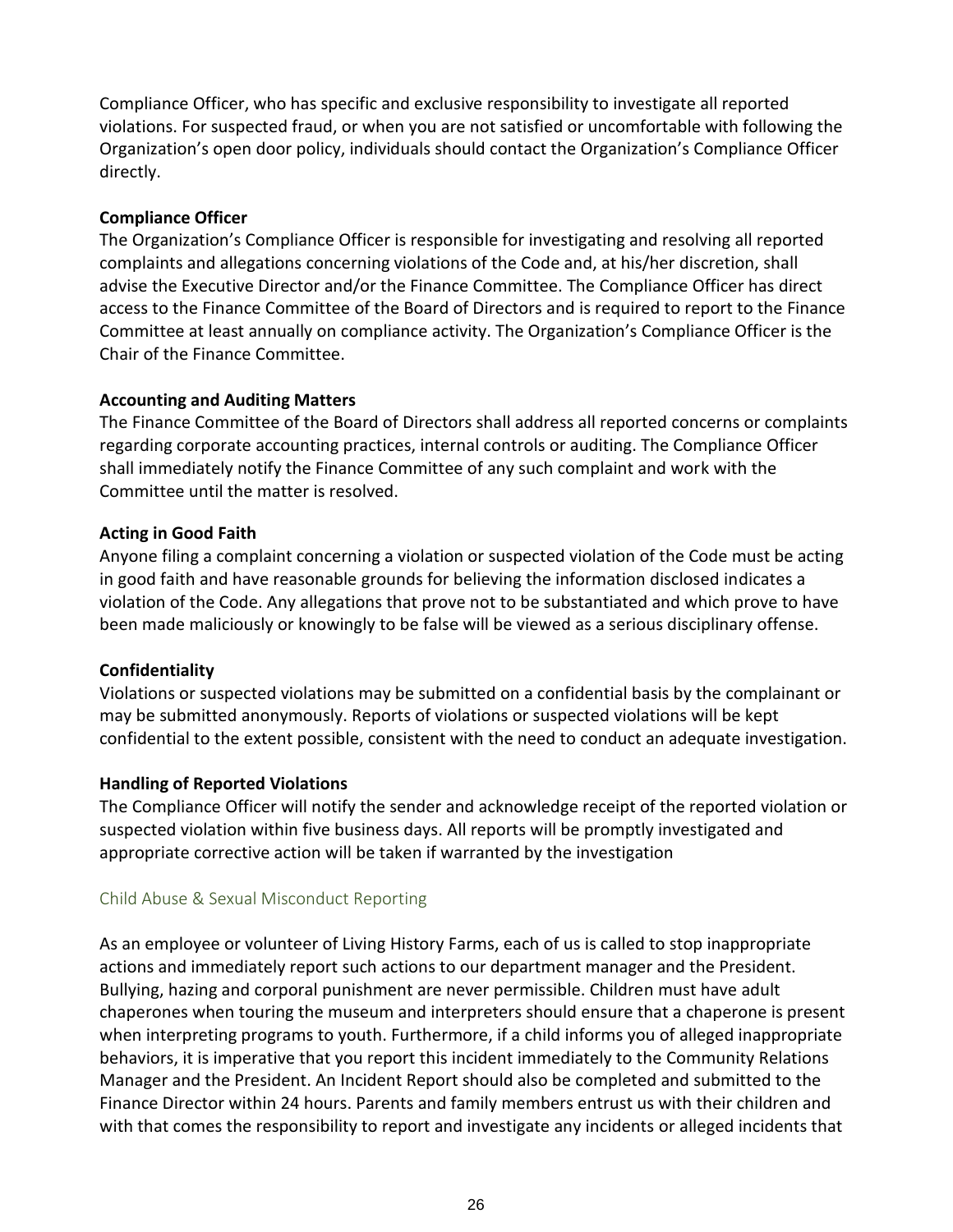#### involve their safety.

#### <span id="page-26-0"></span>Violence in the Workplace

Living History Farms does not tolerate fighting, threats and other acts of violence against employees, volunteers, co-workers, contractors working on the grounds, job applicants, visitors, or any members of the general public. In addition, possession of firearms, weapons, ammunition or explosives on LHF property or while on LHF business is strictly prohibited. Acts or threats of violence, whether made directly or indirectly, violate the safe and professional conduct of our business. If you are subjected to or threatened with violence by a co-worker, contractors working on the grounds, job applicants, visitors, or any members of the general public, orif you become aware of another individual who has been subjected to or threatened with violence, or if you know of circumstances which might result in violence, you should report this information to the President immediately.

Please bring all threats to our attention so that we can deal with them appropriately  $-$  do not assume that any threat is not serious. Any investigation into threatening remarks or conduct will be conducted with as much confidentiality as possible. No adverse action will be taken against anyone who brings a good-faith complaint under this policy.

#### <span id="page-26-1"></span>Social Media

Living History Farms understands that social networking web sites, blogs, multi-media and wikis have become a prevalent method of self-expression in our culture. We respect your right to use these mediums during personal time; however, if you choose to identify yourself as a Living History Farms employee, volunteer or associate, you must adhere to the following guidelines:

Be transparent. If you choose to comment or post about your work at Living History Farms, use your real name, identify that you work for the organization and be clear about your role, while keeping confidentiality around proprietary information.

When expressing your views and opinions, always include the disclaimer "the views expressed are mine alone and do not necessarily reflect the views of Living History Farms" and never claim nor imply that you are speaking on behalf of the organization.

Do not disclose any information that is confidential or proprietary to Living History Farms, including non-public information about security, sales, company performance, marketing or advertising, payroll or internal policies.

Use good judgment when using social media, including personal or non-personal web sites or blogs, and discussing Living History Farms, employees, volunteers, guests or others related to the organization. As a volunteer, your comments reflect on the organization.

In your role as a volunteer, you may become aware of information protected by the attorney-client privilege. Accordingly, you must be cautious about commenting about legal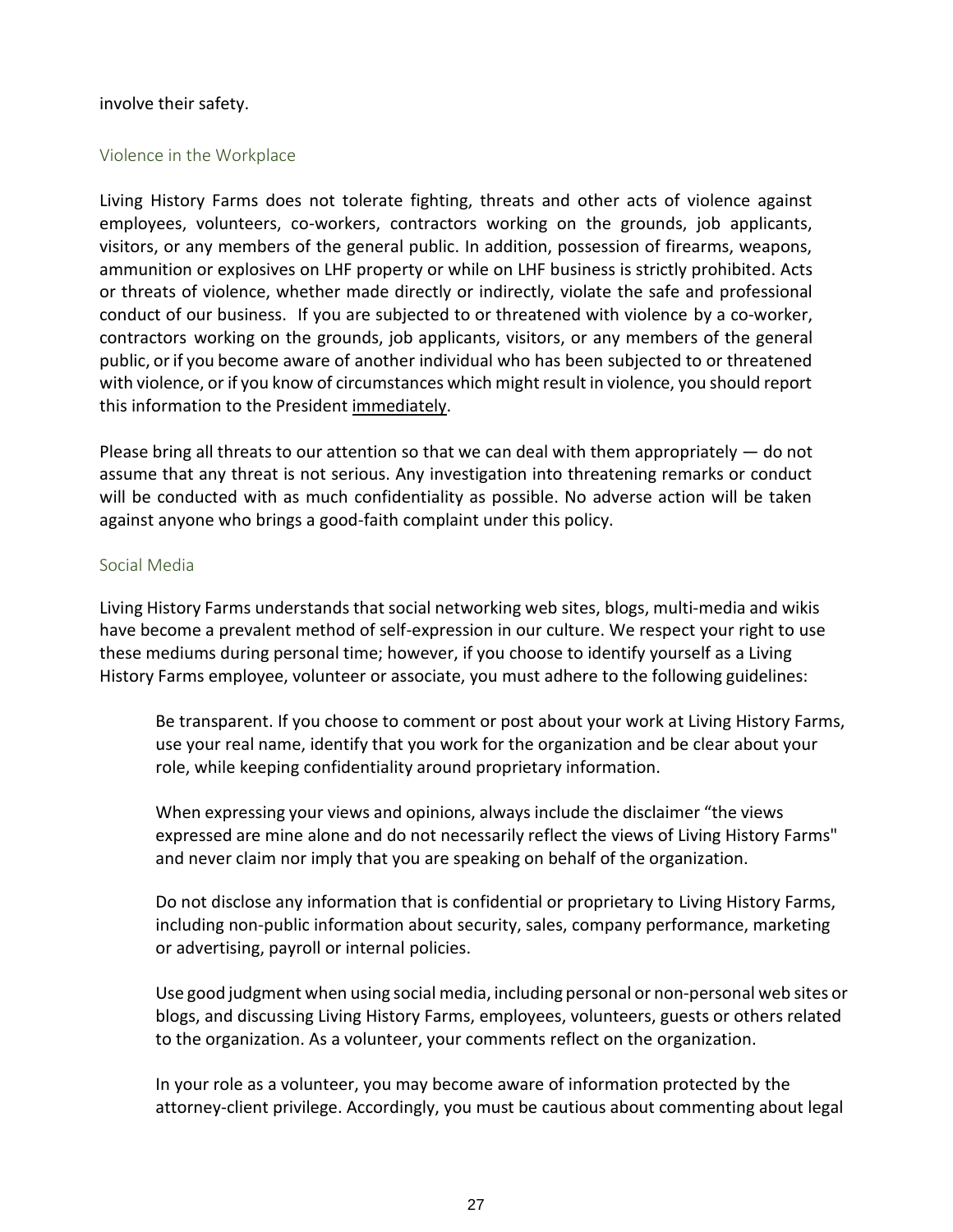matters, litigation or any parties Living History Farms may be in litigation with. These matters generally are confidential.

Be smart about protecting yourself, your privacy and Living History Farms. What you publish is widely accessible and will be around for a long time, so pause and consider the content carefully before posting.

Failure to comply with the Living History Farms Social Media Policy may result in disciplinary action and/or dismissal as a volunteer.

#### <span id="page-27-0"></span>Non-Smoking Environment

In accordance with Iowa law, smoking is not permitted - LHF offers a smoke-free environment for all volunteers, employees and visitors. Receptacles are provided outside the Visitor Center for disposal of tobacco products before entering. If you see someone smoking on the grounds, please use discretion and courtesy, and remind visitors of our smoke-free environment. This policy includes all tobacco products and electronic cigarettes.

## <span id="page-27-1"></span>Use of Equipment, Vehicles and Property

Equipment, vehicles and property, essential to the daily operation of the museum, are expensive and may be difficult to replace. When using Farms equipment, vehicles and property, you are expected to exercise care and follow all operating instructions, safety standards and guidelines. Please notify the appropriate person if any equipment, machines, tools or vehicles appear to be damaged, defective or in need of repair. LHF equipment, vehicles and property (including artifacts, tools, supplies, cameras, furniture, photocopiers, etc.) are purchased to assist you in successfully performing your job functions while volunteering and are not intended for personal use. Using LHF equipment, vehicles, facilities, or property for personal use is strictly prohibited.

#### <span id="page-27-2"></span>Use of Inner Roads

During the General Visitor Season, we need to limit the use of the inner road system as much as possible. Only designated volunteers will be allowed to use the inner roads. During open hours, the most important use is by the Tractor Carts (which run every 15-20 minutes). Because of the growth in winter programming, please be aware of the rules from November through April, too. When you are on the roads, please follow these rules:

- Use Gate 4 off Douglas Avenue/Parkway for access to the west side.
- Speed limit is 15 mph. Drive slower during dry periods to minimize dust.
- Pull off to the side of the road and STOP when a tractor cart, horse and wagon or oxen approaches.
- Do not pass a tractor cart, horse and wagon or oxen unless the driver waves you on.
- Tractor carts must stop for horses or oxen unless the animal driver waves the tractor driver on.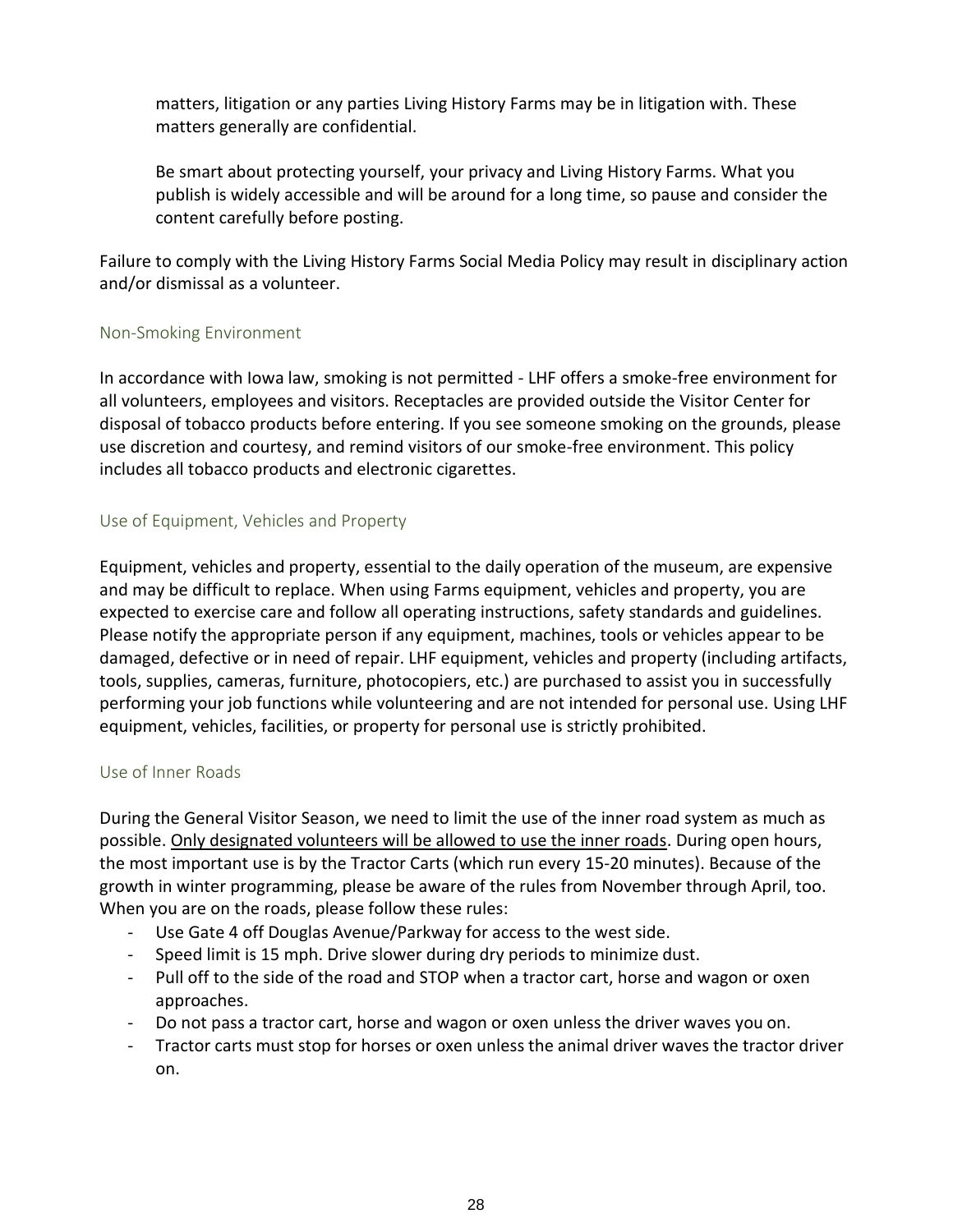#### <span id="page-28-0"></span>Gate Management Policies

The Director of Facilities and Security is responsible for all gates and policies/procedures associated with opening and closing the museum.

#### <span id="page-28-1"></span>Unauthorized Visitors

If you encounter people wandering around after hours or during the Winter Program Season who do not seem to be connected with any visiting group, follow this procedure:

Ask if you may be of assistance (as they might be lost).

- Explain that LHF is private property, we are closed to the public and that they are trespassing. Explain which gates might still be open and encourage them to leave. Explain that staff is instructed to lock gates without warning. If they are in a vehicle, get a description and license number.
- If visitors protest, explain that LHF's policy (see preceding policy) does not allow unauthorized visitors on the grounds for their safety and security and that of the museum.
- If they still refuse to leave, **DO NOT PUT YOURSELF IN A DANGEROUS SITUATION**. Tell them that you will have to call 911 and report them as trespassers.

#### <span id="page-28-2"></span>Night Time Policy/Procedure

Automobiles: If you encounter a strange automobile after dark, DO NOT APPROACH IT. Get a license number and try to determine if they leave. If they do not, call 911 or 222-3321 and report the vehicle to the police.

People on foot – Do not approach them: Call 911 or 222-3321 and report them as trespassers to the Urbandale Police Department.

#### <span id="page-28-3"></span>Visitor Code of Conduct

LHF has a Visitor Code of Conduct so that guests may enjoy their time at here. LHF reserves the right to refuse admission, revoke membership, control occupancy, or eject any person whose conduct is deemed by the management to be disorderly or fails to comply with the terms and conditions herein. Guests who do not act responsibly may be asked to leave. If they refuse to leave the property, they may be referred to law enforcement and prosecuted for criminal trespass. The complete Visitor Code of Conduct is posted on the bottom of each page of the LHF website, and at each public entrance to the museum. Employees should be familiar with the Code of Conduct for visitors and ensure they are following it themselves. If there are any concerns about visitors following the policy, they should contact the Manager on Duty, the Director of Finance, or the President.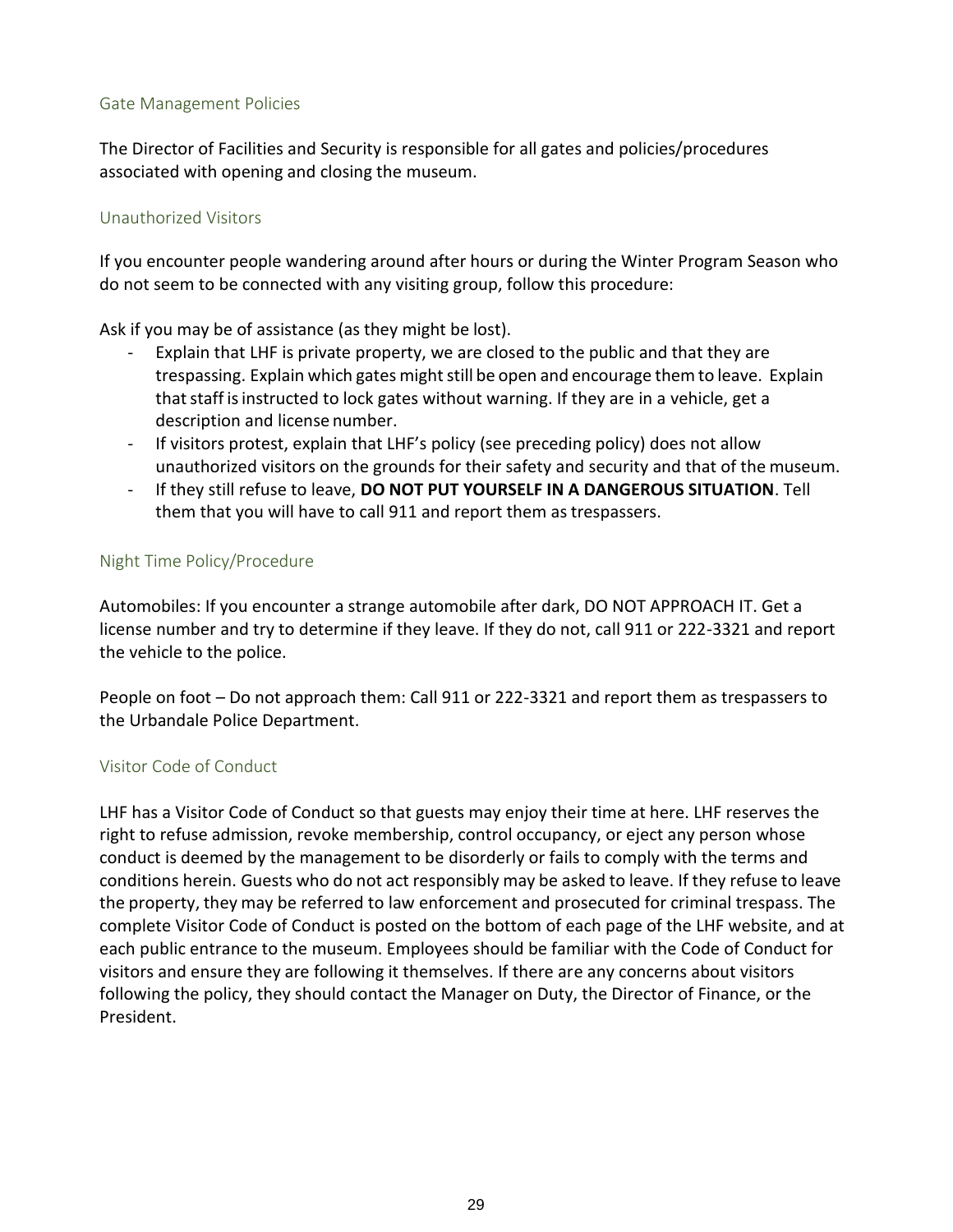## <span id="page-29-0"></span>Theft/Vandalism

If you see evidence of theft or vandalism, inform your supervisor immediately and complete an Incident Report. Do not enter the area by yourself and do not touch anything.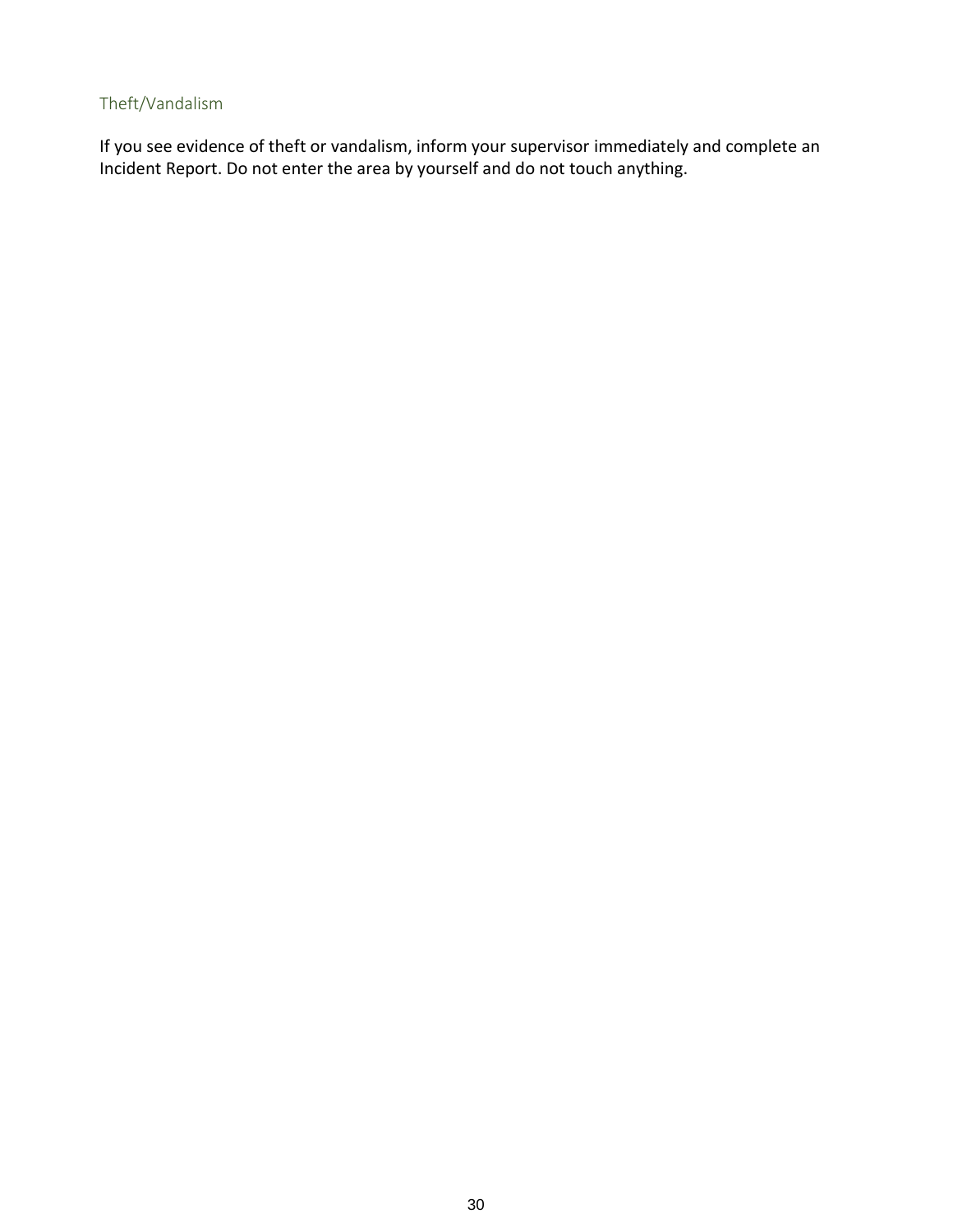# <span id="page-30-0"></span>Emergency Procedures

Emergency Procedures are printed on brightly-colored laminated sheets and kept at each site for easy reference. These procedures will assist you if an issue arises.

Assess the situation and determine if a rescue vehicle is needed. Determine if the victim is accompanied by any family or friends who might know vital medical information. Do not be concerned with the Farms' financial liability – when in doubt, call 911.

If a rescue vehicle is needed, call 911 or ask a specific person to call 911. Clearly and calmly identify yourself as being from Living History Farms, tell the dispatcher the nature of the emergency and information about the victim, including where the victim is located and which gate to use. Be specific and say to use the Douglas Ave. gate 4 or the Hickman road gate. Specific addresses that have been created for the 911 system:

1900 Farm – 12208 Douglas Parkway Murray Conference Center – 12234 Douglas Parkway Visitor Center – 11121 Hickman Rd.

Find a staff person

- Identify yourself
- Explain that you have called 911
- Explain the situation briefly
- Identify the location of the victim

While waiting for assistance and the rescue vehicle to arrive:

- Make the victim comfortable but do not move him/her
- If possible, do not leave the victim alone
- Locate a staff member for assistance or ask a visitor to help

Use your judgment and, if necessary, inform other visitors in the area calmly and briefly of the situation. If assistance is not needed, ask them to continue on their tour.

Assist the staff as needed until the rescue vehicle has left LHF.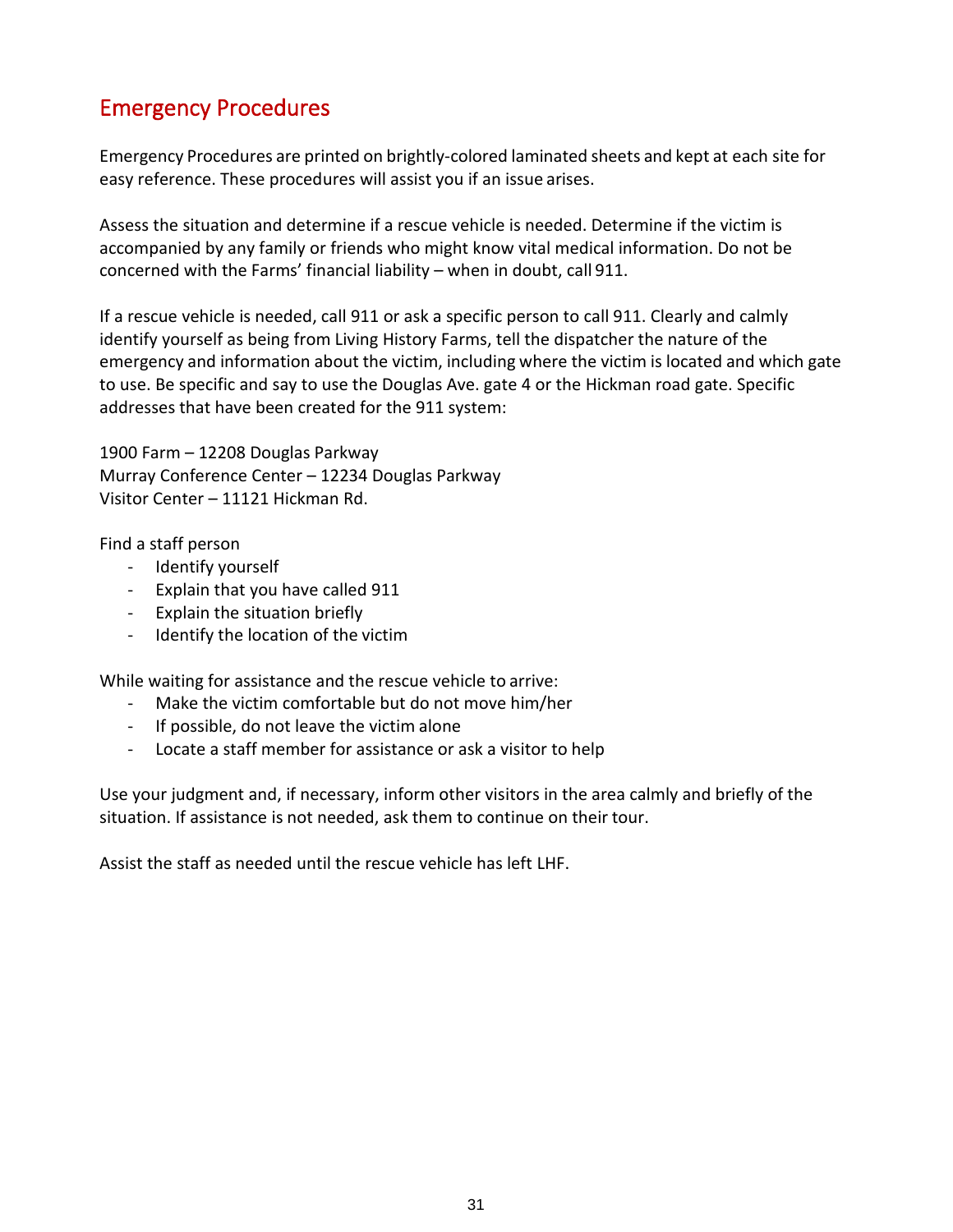# <span id="page-31-0"></span>Medical Emergency Procedures

#### <span id="page-31-1"></span>Volunteer Injury

As you are able, find a staff person to report that you have been injured and provide preliminary information such as your name and nature of injury.

You should visit your own doctor for treatment or go to an urgent care facility where your personal health insurance is accepted. You should have the treatment, prescriptions, etc. billed through your own health insurance.

If urgent care is needed, you should go where your health insurance is accepted. The closest urgent care to Living History Farms is:

Mercy West Urgent Care (Mercy doctors) 1601 NW 114th Street Clive, IA 50325

Iowa Health Systems Urgent Care (Lutheran and Methodist doctors) 2901 86th Street Urbandale, IA 50322

An incident report will be filled out and delivered it to the Finance Director by the next business day. If there is a co-payment or expense not covered by your personal health insurance, give the receipt or bill to the Finance Director for review.

#### <span id="page-31-2"></span>Guest Injury

When a guest is injured, **ASK** if they want us to call 911. If not, provide basic care and respond to what they ask for. Comfort the injured guest to reduce any stress, talk to people touring with them and let them assume responsibility for the guest.

Do not "over-care" or try to take care of something you are not trained to handle. Do NOT off any medical advice. Do NOT say or imply that "This is our fault" of "The Farms insurance will cover this."

If the guest asks for a ride or you feel you should ask if they want one, ask your supervisor to assist them.

Find an employee to report that a visitor has been injured and provide preliminary information. The employee will fill out an incident report and give it to the Finance Director by the next business day.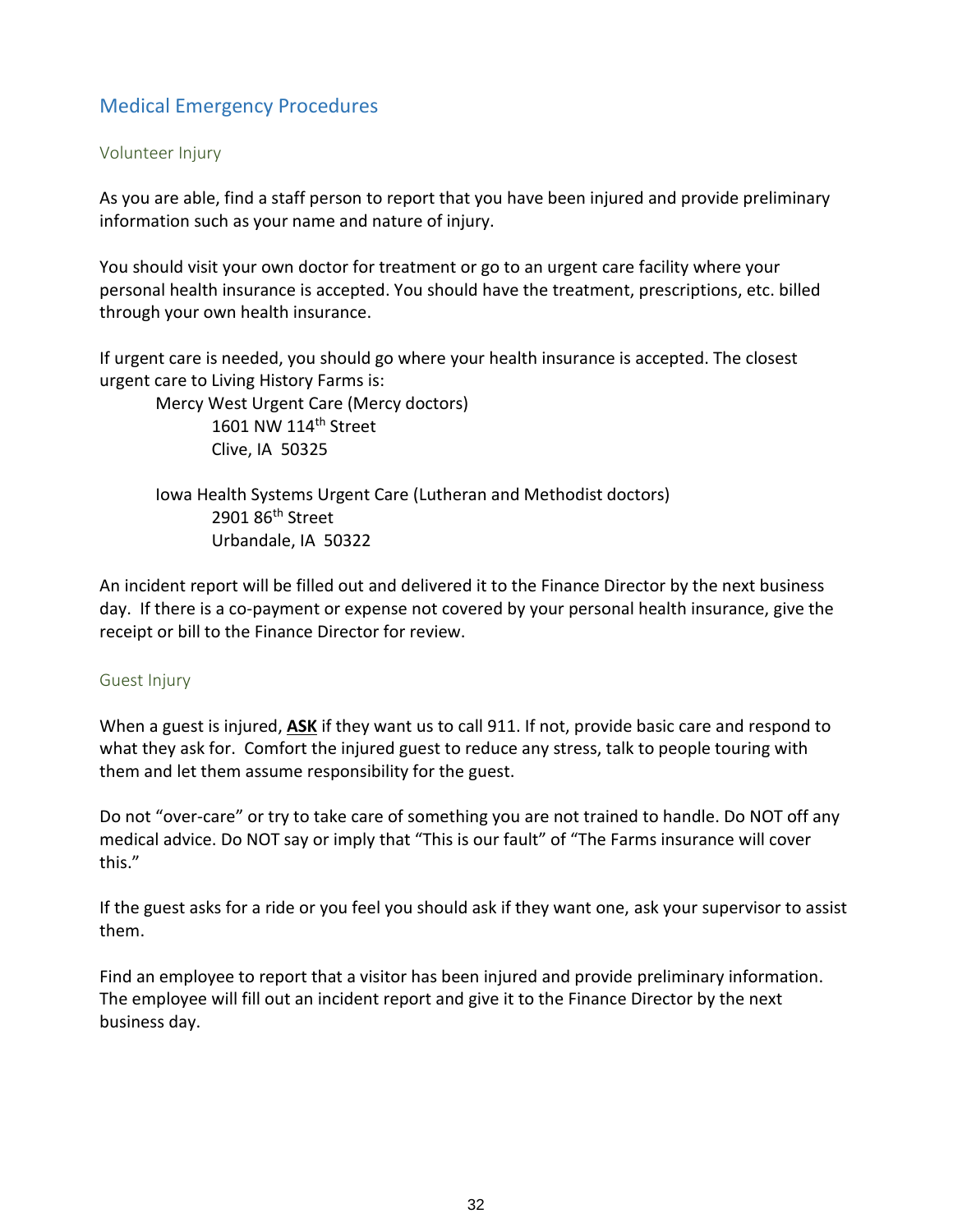# <span id="page-32-0"></span>Lost Child/Person

The goal is to reunite the person with the parent/responsible party as quickly as possible. Remain Calm! All museum staff will be involved. Be pro-active. If you see a minor alone, politely ask the child for the following information:

- Name, Age and Description of the child or parents/adults, with names of child and parents/adults
- Last time or place they saw each other

## **Stay with the person reporting the incident until the other party is found and the two are reunited.**

Find the nearest staff person who will relay the information gathered above (name, age, description along with last time and place they were seen). DO NOT ASSUME ANYTHING! Only relay those facts you know to be true. The employee will complete a Lost Person Form and an Incident Form for our records.

All staff, volunteers and interns should immediately take the following actions:

**Tractor Drivers—**check the following areas: carts, drop-off & pick-up, sites, roads along tractor cart route, notify staff on the east side of town

**Visitor Center staff**—checks Visitor Center, Restrooms, Marketplace, Gallery, exterior grounds and parking lots around building, closely watch visitors exiting themuseum.

**Flynn Café**—Send someone to notify the town sites. Assist as needed.

**Maintenance**—check west side trails, walk through town, parking lots, picnic shelter, restrooms by picnic shelter, maintenance complex, back road to 1850, back road behind maintenance and old Festival Fields.

**Interpretive staff** (Period Farms, Exhibit Center, Walnut Hill)—check your site and area immediately around your site. Examples: 1850 staff should split up with half walking to 1700 and half walking to 1900; Blacksmith should also check around gazebo; if newspaper staff unlocked the church, then they should check the church, etc.

Administration Office—send a runner through Walnut Hill to inform interpretive staff (during weekdays); search area around those buildings and in buildings not staffed.

**1928 House**—search around that building; assist elsewhere as needed.

**Managers**—help coordinate the search; assist where needed.

**Day Camp** - during season, check around individual day camp sites.

If you find the missing person, use the radios or telephone to inform the employee in charge. The employee will inform everyone that the lost child/person has been found. Take the party that reported the incident to the lost person. (For example, the parents will be taken to the child, not the child to the parents.) Make sure an employee is there when the family/people leave LHF to ensure forms are filled out!

After the incident is resolved, the person who received the original incident report will review the Lost Person and Incident Reports. Then turn in that completed reports to the Finance Director. A review will then be done by the Management Team to evaluate the effectiveness of the procedures.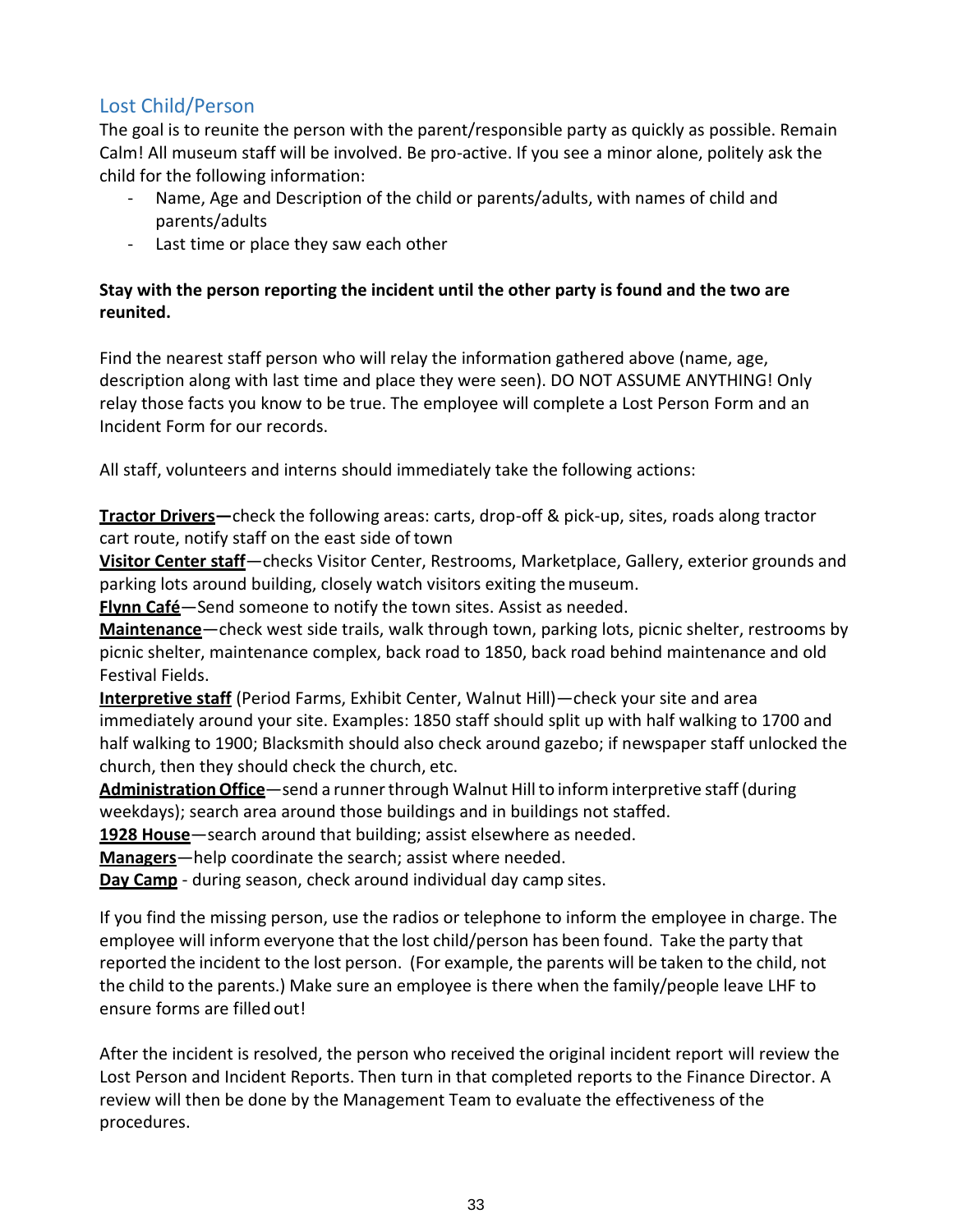#### <span id="page-33-0"></span>Incident Reports

Whenever an incident or injury occurs to or with a visitor/guest, volunteer or staff member an Incident Report should be completed by a staff member, or if they are not available the volunteer will complete the form. Even minor incidents, injuries or accusationsshould be reported, just in case. When in doubt, complete an Incident Report.

Ensure the form is complete and include as many details and information as possible. Write legibly.

When needed, request the information directly from the person(s) involved, but do so as discretely as possible. If asked, feel free to say the Incident Reports are forms used for internal documentation and will be provided to the LHF Finance Office. If someone requests a copy of the Incident Report, let them know they can make that request to the Director of Finance & Administration and note their request on the Report.

Refrain from any derogatory or highly subjective comments on the Incident Reports. Instead, stick to the facts. Remember, these Incident Reports may be provided to third parties for review.

Submit completed Incident Reports within 24 hours to the Director of Finance and Administration.

#### <span id="page-33-1"></span>Evacuation Procedure

LHF began this museum-wide procedure in 2013 as a way to further safeguard our visitors, staff and volunteers. Should an emergency require the evacuation of the entire museum the following will be implemented:

The LHF Evacuation plan calls for three important steps:

- o Prompt notification of emergency services.
- o Protective action for life safety.
- o Accounting for all employees and volunteers.

Your evacuation team leader (staff) will direct the evacuation of your building or historic site. Evacuation Locations:

- o Evacuate to the edge of our property.
	- West side meet at gate 4 on Douglas
	- $\blacksquare$  East side meet in the parking lot by the Girl Scouts Office
- o Evacuate off property.
	- West side The Urbandale Fire Department on 121st Street
	- East side The parking lot behind Subway across Hickman Road
- o Evacuate more than 5 miles from property.
	- All staff meet at Jordan Creek Town Center food court by the fireplace

Copies of our complete and detailed evacuation plan guidelines, as well as training will be distributed to all employees. If you have questions regarding this policy, please direct them to your immediate supervisor.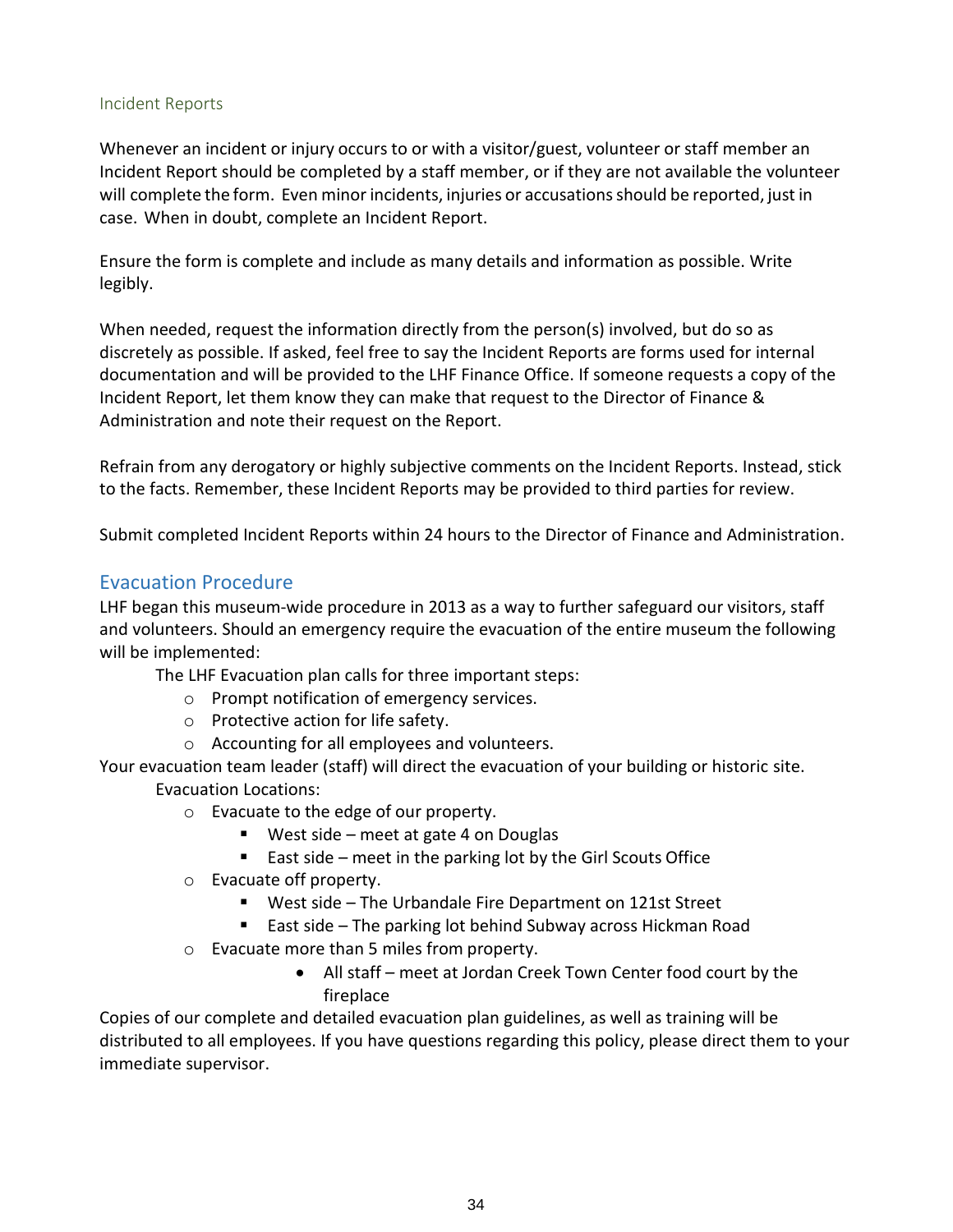#### <span id="page-34-0"></span>Active Shooter Procedure

LHF follows guidelines of the Department of Homeland Security for how to respond to an active shooter. LHF staff have received training on this procedure.

- If there is an accessible escape path, attempt to evacuate the premises.
- If evacuation is not possible, hide out.
- Finally, as a last resort, and only when your life is in imminent danger, attempt to disrupt and/or incapacitate the active shooter.
- Deploy law enforcement by calling 911 as soon as you are safe.

Copies of our complete and detailed response guidelines, as well as training will be distributed to all employees. If you have questions regarding this policy, please direct them to your immediate supervisor.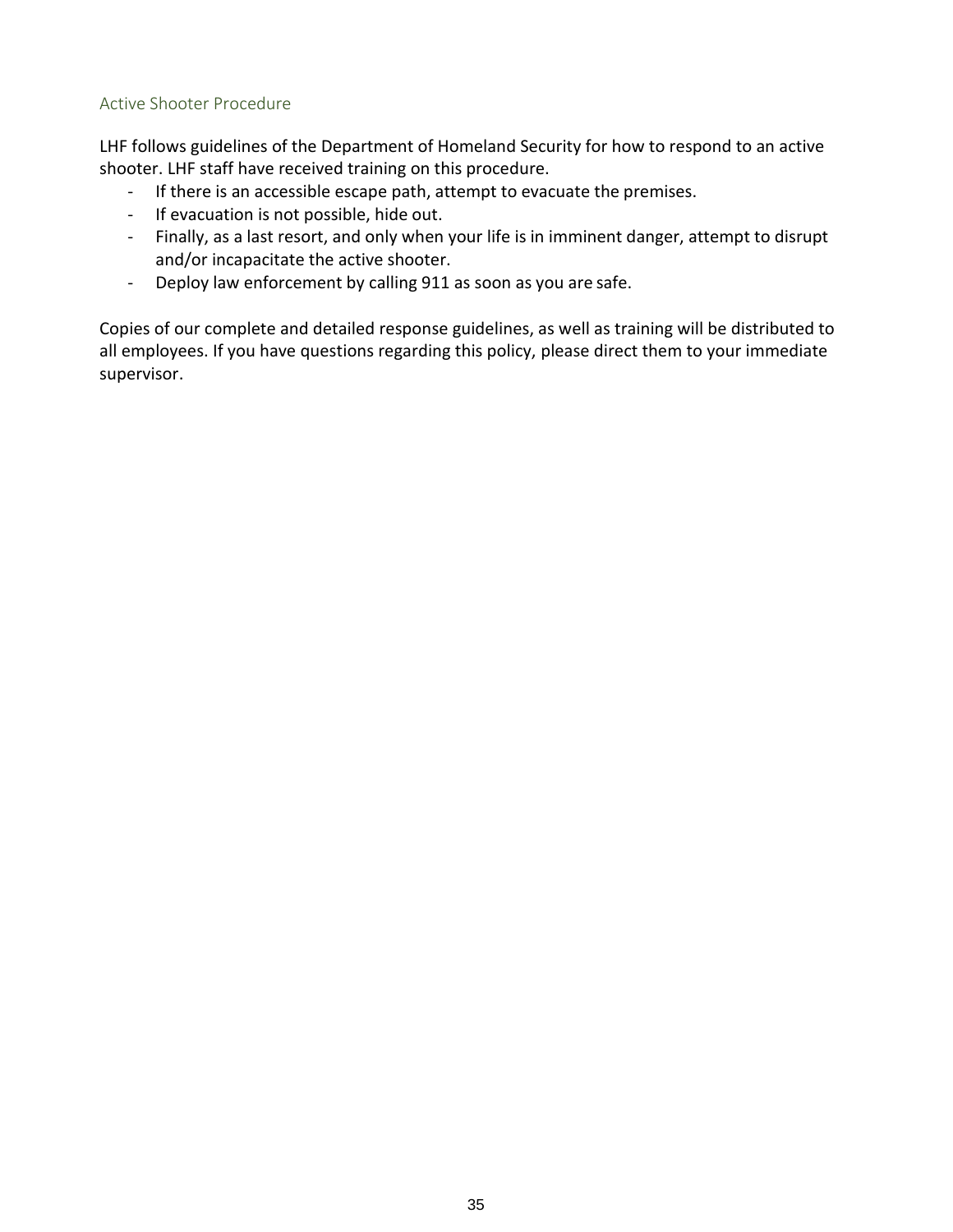# <span id="page-35-0"></span>Weather and Disaster Procedures

## <span id="page-35-1"></span>Severe Weather

Copies of the severe weather procedure are on printed on brightly-colored laminated sheets and should be kept at each site for easy reference.

#### <span id="page-35-2"></span>Lightning

If someone sees lightning in the area, contact your supervisor. The following procedures will take place. Tractor carts do NOT take out new visitors to the west side when lightning is visible, even if there is no severe weather warning. The 1700 Farm staff should go to the 1850 Farm during visible lightning. The tractor carts can continue to bring people back to town during lightning. HOWEVER, during weather warnings, the transportation system STOPS until the "All Clear."

#### <span id="page-35-3"></span>Severe Thunderstorm and Tornado Warnings

The Marketplace will notify the staff in charge when the weather radio has sounded about a SEVERE THUNDERSTORM WARNING or a TORNADO WARNING. If someone else sees severe weather, contact your supervisor. Then, refer to the shelter assignment list for where to direct guests to take shelter.

Staff, volunteers, and guests should be inside a building during a SEVERE THUNDERSTORM WARNING. They do not need to take shelter in the designated shelter area unless the staff member feels it is needed or the building is unsafe. Use your judgment and err on the side of safety for yourself and guests.

All staff, volunteers, and guests should always be in a designated shelter area for TORNADO WARNINGS.

A staff member will run the procedure outlined below for all severe weather issues.

Announce the warning overthe LHF cell phone's group call feature**:** "We have visible lightning in the area and the tractor carts have been stopped until further notice." or "The national weather service has issued a severe thunderstorm warning for our area. Please direct all visitors to the nearest indoor facility for shelter." or "The national weather service has issued a tornado warning for our area. Please direct all visitors to their designated shelter area." Repeat the message.

Announce the warning over the desk telephone system using the "all call" feature.

Send the Maintenance staff to Walnut Hill to notify town sites**.** 

The Marketplace staff will assign someone from the Visitor Center to drive to the Church and assist those sheltering during Tornado Warnings.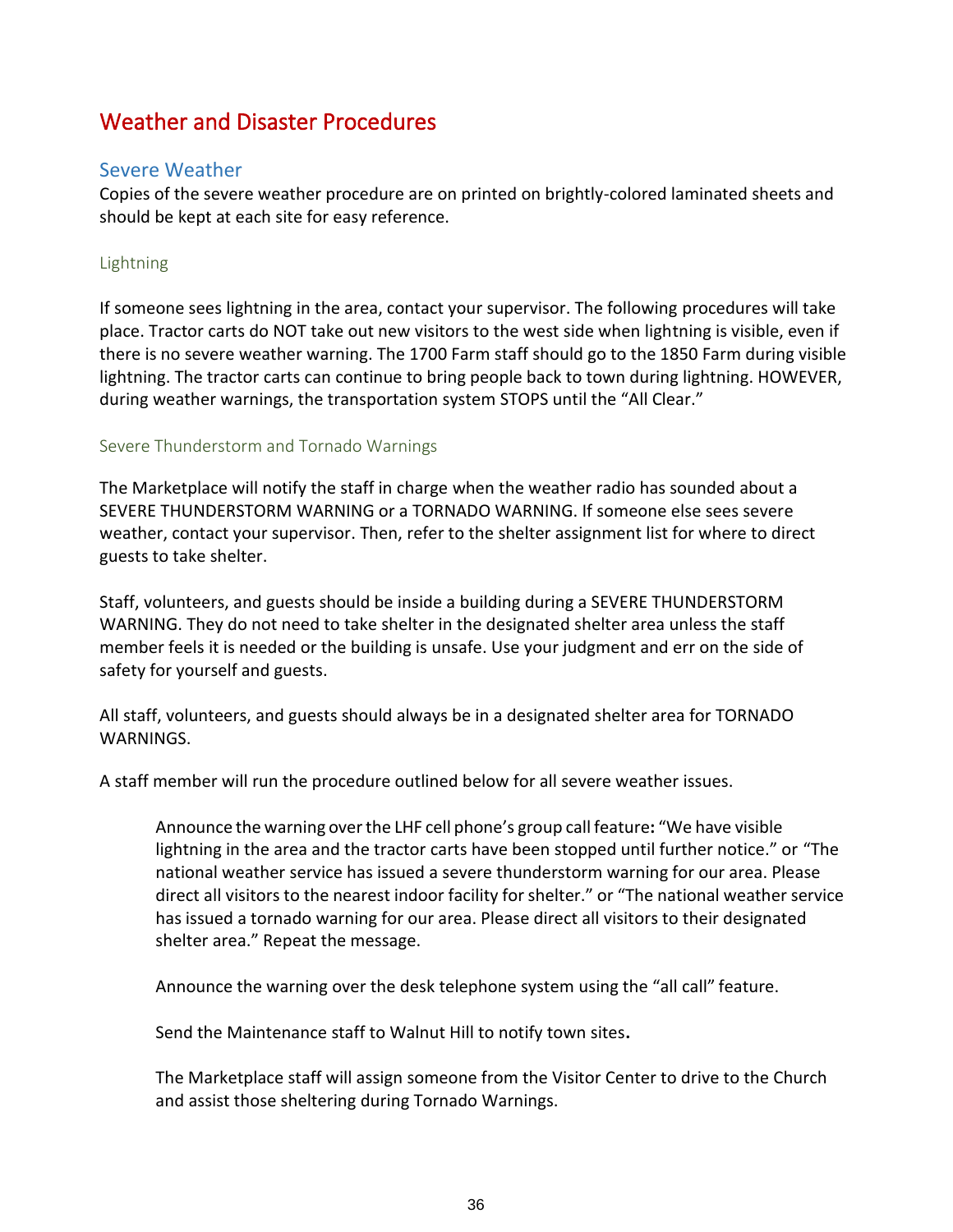A staff member will announce any updates needed on both the cell and desk phones.

When the warning has expired, an "All Clear" message will be announced and we will resume normal operations.

Closed doors on buildings in town means the building has been checked and cleared.

#### <span id="page-36-0"></span>Tornado Shelter Areas

Copies of the shelter areas are on printed on brightly-colored laminated sheets and should be kept at each site for easy reference.

| Cabinetmaker<br>Vet Clinic<br><b>Broom Shop</b><br><b>Picnic Shelter</b><br>Flynn House<br>Blacksmith<br>Schoolhouse<br><b>Snack Shop</b><br>Flynn Café | Flynn House basement                                                                        |
|---------------------------------------------------------------------------------------------------------------------------------------------------------|---------------------------------------------------------------------------------------------|
| Church<br>Print<br>Millinery<br><b>Bank</b><br>Law<br>Tractor Cart bldg.                                                                                | Church basement (Marketplace to Monitor)                                                    |
| Drug Store<br><b>Tangen House</b><br>Implement<br><b>General Store</b><br>Doctor Office<br>Flynn Barn                                                   | Tangen House basement                                                                       |
| <b>Visitor Center</b>                                                                                                                                   | <b>Celebration Room</b>                                                                     |
| Admin Bldg.<br>1928 House                                                                                                                               | <b>Admin Basement</b><br>1928 Basement<br>Sever Weather - 1700 Orientation Building         |
| 1700 Site*                                                                                                                                              | Tornado Warning - Murray Conference Center                                                  |
| 1850 splits into 2<br>1900<br><b>Exhibit Center</b>                                                                                                     | 1/2 Conference Center<br>1900 house basement and/or Exhibit Center<br><b>Exhibit Center</b> |
|                                                                                                                                                         |                                                                                             |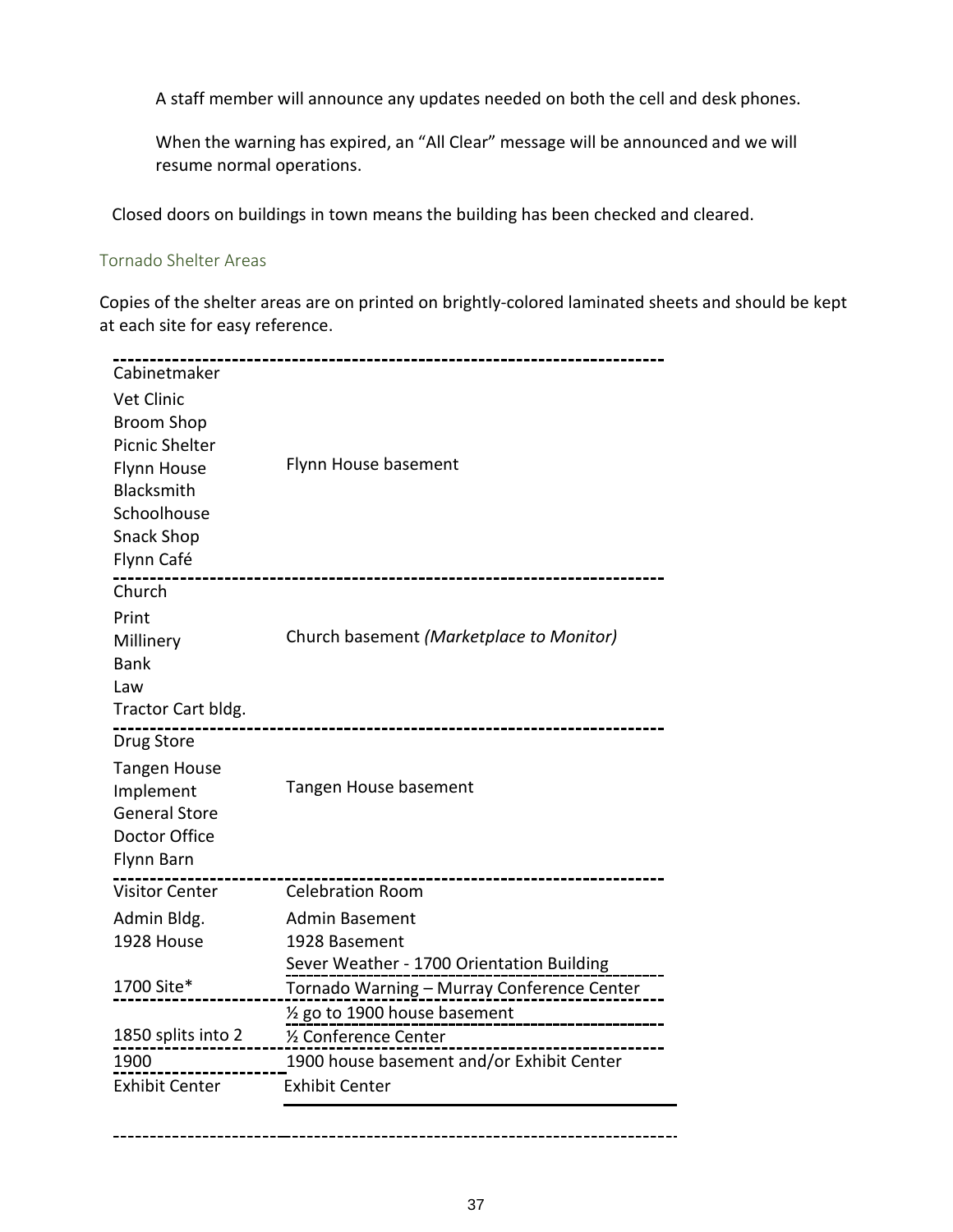#### 1700 Site Shelter Information\*

During a Severe Thunderstorm Warning:

The 1700 Farm staff person will gather any visitors at the 1700 Farm and all will take shelter at the 1700 Farm Orientation Building. The staff person should call the lead tractor driver notifying them the 1700 Farm is taking shelter. Tractor drivers should no longer bring any visitors to the 1700 site until the all clear signal has been given.

#### During a Tornado Warning:

Staff and visitors at the 1700 Ioway Farm should walk down the main road and take shelter at the Conference Center basement hallway (be sure to close all doors to the hallway). The 1850 Farm staff will divide with staff taking visitors down the path to shelter at the 1900 Farm basement and another 1850 staff member taking anyone that is unable to do the main trail back up the trail through the Ioway Farm and down the main road to take shelter at the Conference Center basement hallway. The 1700 staff will let the lead tractor know by phone (AFTER they are safely sheltered) that the 1700 Farm is currently unstaffed and all are sheltered at the Conference Center.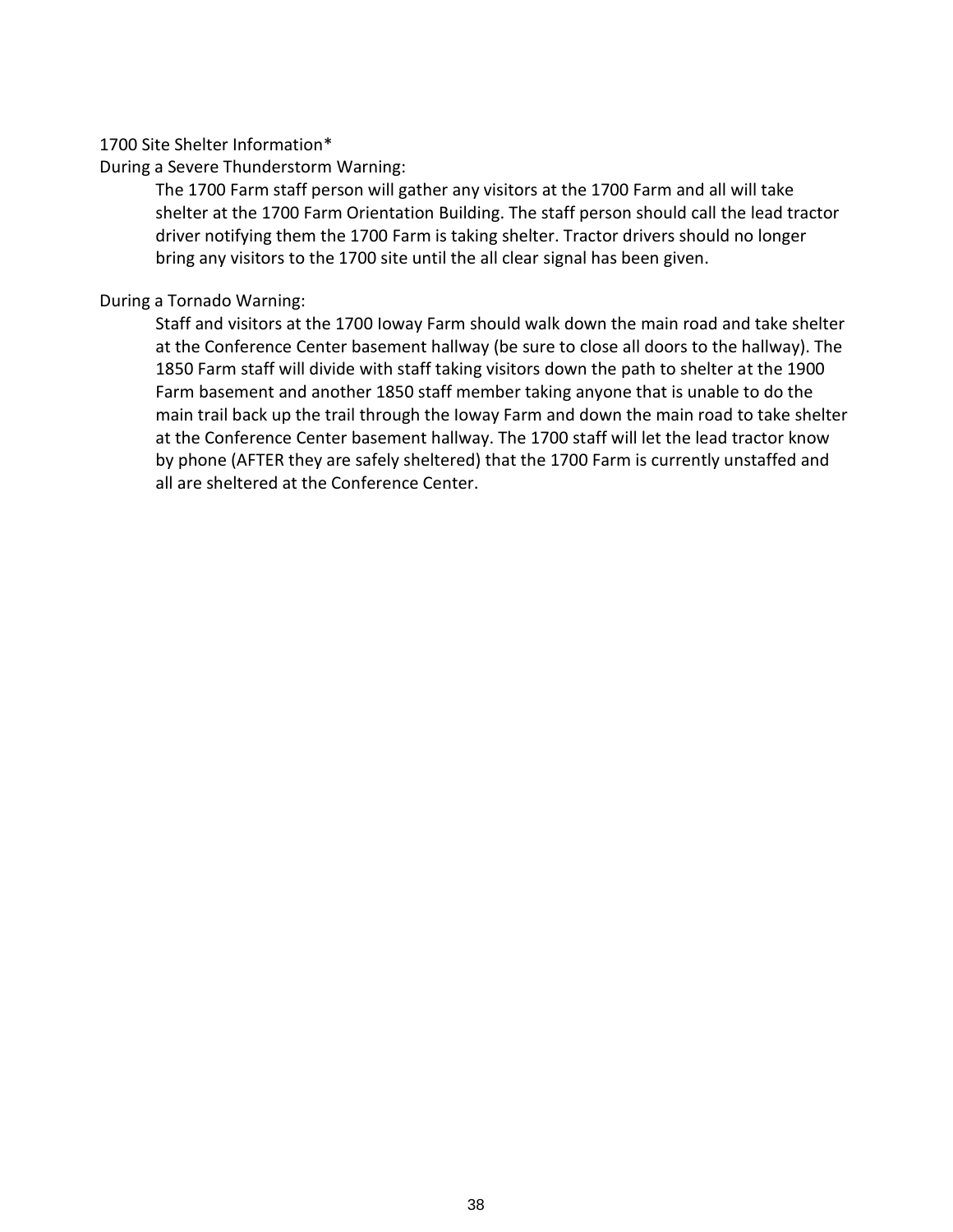# <span id="page-38-0"></span>Period Clothing Policy and Guidelines

"Period clothing" is a standard term for reproduction clothing and accessories for staff in museums. This designation avoids the term "costume" which can refer to theater garb and also "historical" which is used to describe original clothing in museums and private collections.

Period clothing is an important part of living history interpretation. You, the interpreter, are an exhibit which moves and works and breathes. Visitors watch you. The period clothing you wear is based on careful research to make your appearance as authentic as possible. Part of your job as an interpreter is to cultivate this personal authenticity. Effort should be made to demonstrate appropriate appearance and behavior whenever dressed in period clothing.

#### <span id="page-38-1"></span>Women

**Hats** - all sites have been supplied with appropriate hats or sunbonnets. These are to be worn when outside. The only exception is arriving or leaving the site for the day or shift. **Hair**—Long hair should always be pulled back and never left to hang. The basic adult hairstyle is a bun at the back of the head secured with hairpins or bobby pins. No French braids, scrunches, visible barrettes, or combs except fortortoiseshell-look combs. Only natural-looking colored hair and minimal amounts of styling products should be used. Period Clothing has examples of period hair styles for adults and children. Two good reference books are *Dressed for the Photographer* by Joan Severa and *An Illustrated History of Hairstyles 1830-1930* by Marian I. Doyle. Both books are available in the IRC and Period Clothing.

**Petticoat**—Petticoats are worn at all times. NO EXCEPTIONS.

**Jewelry**—Wedding rings may be worn. No wrist watches. Only jewelry that has been approved by the Period Clothing Department is allowed. Only one approved earring (hook or kidney wire, no posts) per ear lobe. No other visible piercings (eyebrow, nose, tongue). Reproduction jewelry sold in the General Store has been approved for use in 1876.

**Shoes and socks**—Shoes should be plain, dark, and comfortable—black or dark brown with dark soles. No white socks. Black or dark knee high socks are recommended for adults, and plain dark opaque tights for girls. Black tennis shoes are not allowed.

**Make-up**—No make-up is best. If you feel you must wear make-up, restrict it to foundation and a light blush for a natural look. No eye shadow, mascara, eyeliner or lipstick. No nail polish—not even clear.

**Tattoos**—any visible tattoos must be able to be covered by period clothing or makeup and must stay covered. Revlon Colorstay has a good reputation when properly applied.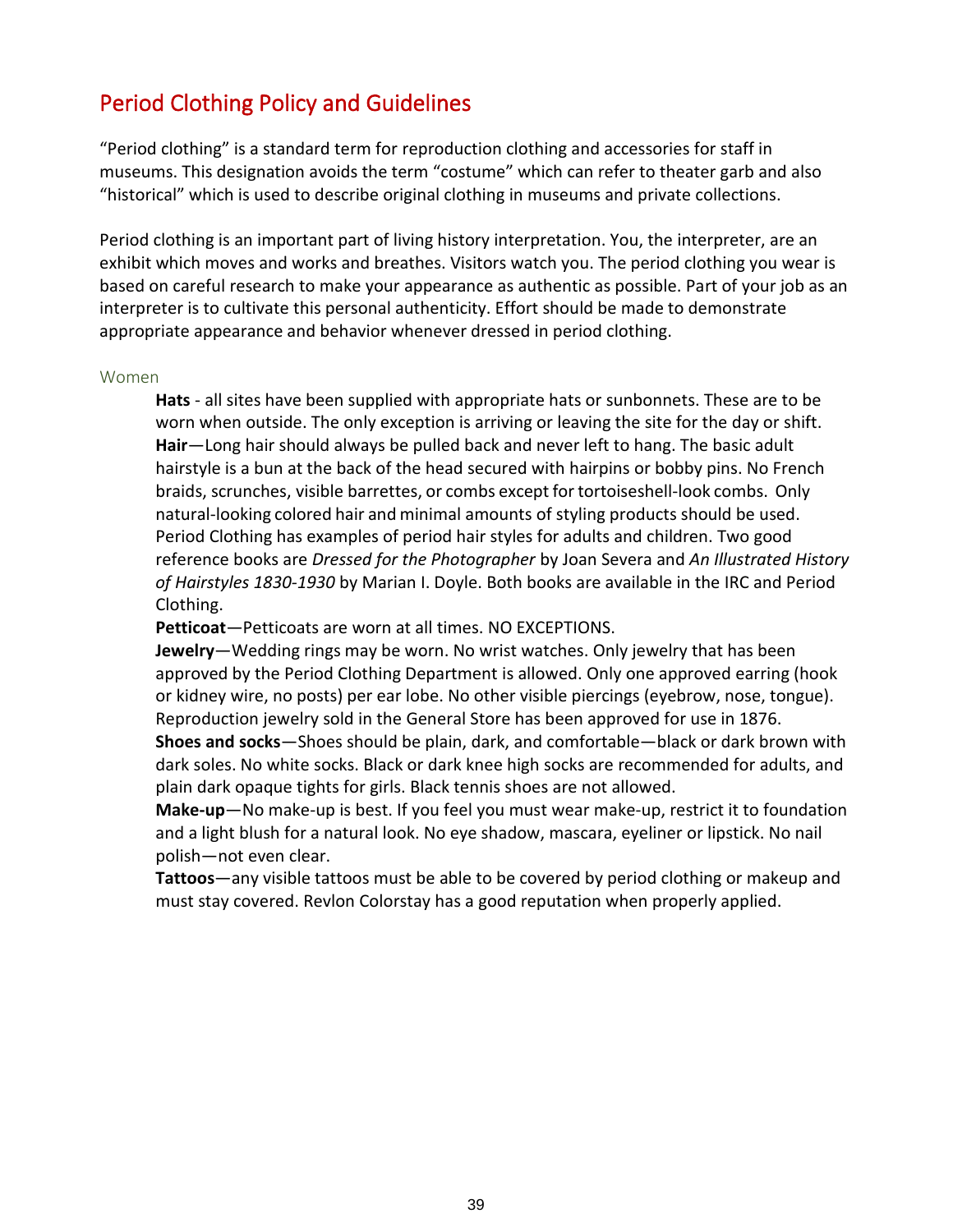#### <span id="page-39-0"></span>Men

**Jewelry**—Wedding rings may be worn. No wrist watches. No earrings or other visible piercings (eyebrow, nose, tongue). We do not have documentation of Iowa farmers with pierced ears.

**Hats**—Must be worn when outside.

**Hair**—Only natural colored hair and hair styles without styling products. Shirts—always wear your shirt. Always wear your shirt tucked in. NOEXCEPTIONS.

**Suspenders**—Must be worn when wearing trousers. Suspenders and bib overall straps should be worn on the shoulders and not left to hang from the waist.

**Shoes and socks**—Shoes and boots should be plain, dark and comfortable—black or dark brown with dark soles. Boots are recommended for Farm sites and the blacksmith's shop. Shoes are acceptable for other town sites. Socks should also be dark—no white socks. No black tennis shoes.

**Tattoos**--Any visible tattoos must be able to be covered by period clothing or makeup and must stay covered. Revlon Colorstay has a good reputation when properly applied.

#### <span id="page-39-1"></span>Additional Information

Most issued clothing is machine wash warm and tumble dry, although period clothing will look better and last longer if it is hung up to dry. Do not use chlorine bleach on or near the clothing issued to you. Period Clothing staff will advise you if your clothing needs special care. Iron as needed. Spray starch is permitted. You may use the irons and ironing boards in the Period Clothing office or Tangen House basement.

Please return clothing that needs repairs clean and dry to the Period Clothing office ASAP.

Period clothing should not be worn for any other time or for any other activity outside of interpreting on your specific day or work site. Period clothing may not be worn for parties, parades, pub crawls, school activities or dress-up for another organization's event. If you have been asked to represent LHF at an off-site event and/or outside of regular hours, you are permitted to wear period clothing.

Period clothing should not be worn on days when you are not interpreting, such as training days, cleaning days, staff meetings, staff trips, doing chores or other scheduled work days. You are liable for damages that occur if the clothing is worn for non-interpretive activities.

You may wear period clothing to and from LHF. If you prefer to dress at the Farms, please make sure you have all necessary items with you. Period Clothing cannot guarantee that extra clothing in your size will be available if you forget it.

Your period clothing is assigned to you for your use only. Do not borrow or lend period clothing with anyone. You are liable for any damages or lossif your clothing is worn by someone otherthan yourself.

TURN PERSONAL CELL PHONES OFF. These and modern purses, lunch and beverage containers, backpacks and other impedimenta do not belong in the 19th century and should be kept out of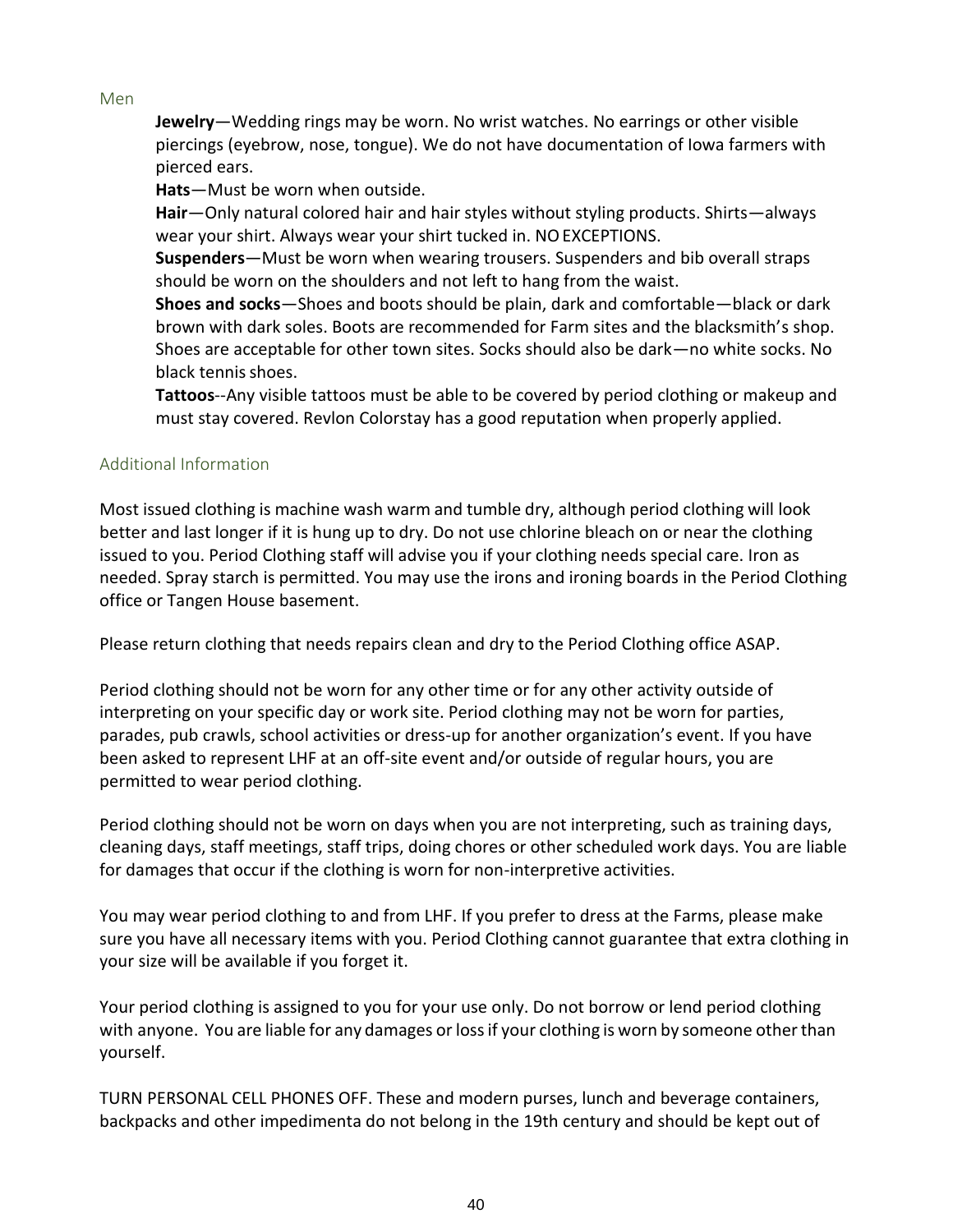public view. Your supervisor will show you where these things can be stored. If you need to carry modern objects during the day, please use the satchel or basket with cover that has been provided for your site. These containers are assigned to each site and must remain there at the end of your day or shift for others to use. You may use modern bags to carry your things to and from site at the beginning and end of your shift.

When lunch is not provided as part of site interpretation, you will need to provide your own lunch. To avoid confusing the public and interrupting your lunch time, please do not eatfood in modern packaging on site. Your supervisor will have suggestions on where to eat. If you are getting lunch at the Flynn Cafe, use a site basket or satchel to conceal the modern food containers. You may also ask for a paper sack to carry your food in.

You may wear anything you wish beneath your period clothing as long as it is not visible, for comfort or to reduce the need to wash the clothing issued to you. Make sure that modern clothing is not visible at the throat, wrists, or below the knee, particularly beneath skirts. Many interpreters are more comfortable wearing a t-shirt, tank top or shorts under their period clothing on hot days. Long-sleeved t-shirts, thermals, long johns and tights are good for cooler days. Period Clothing also recommends removable dress shields (to save washing dresses), which can be purchased at fabric stores.

Coats, capes, scarves and shawls are usually issued to sites, not individuals, and must return to sites at the end of your day or shift. Because the number and gender of interpreters at each site varies from day to day, there may not be sufficient outerwear for all interpreters. We suggest you dress in layers beneath your period clothing on cold days in case there isn't a wrap or coat available for you.

Painting is a common summer project. Please check with Period Clothingto see if you may paint in the clothing issued to you. 1900 has a supply of paint clothing intended to be worn over your own clothing to protect it. Paint generally does not wash out.

Family members or guests may not wear their own period clothing or LHF period clothing to join you during your scheduled interpretation time. Only our trained staff and volunteers are permitted to interpret on site. Any exceptions necessary for a special event must be authorized by the Textile Supervisor.

Period clothing is rarely issued for one time or short term use. Period Clothing should be consulted for such requests.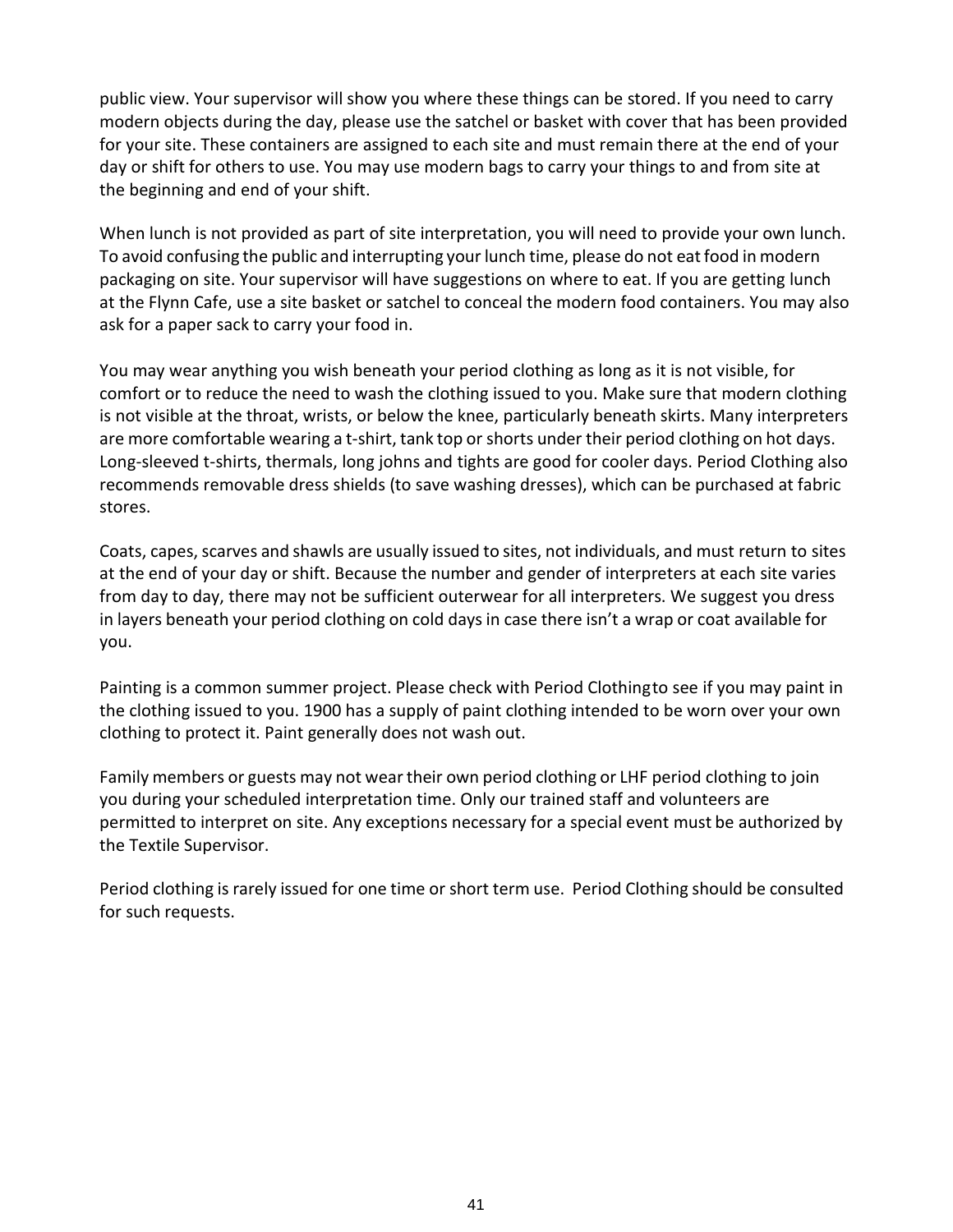# **PERIOD CLOTHING REPLACEMENT COSTS (updated 1/2016)**

| Apron                | \$40  | 1876/1900 Trousers  | \$100 |
|----------------------|-------|---------------------|-------|
| Petticoat            | \$50  | Victorian Shirt     | \$70  |
| 1900 Wrapper         | \$175 | <b>Bib Overalls</b> | \$80  |
| 1900 Shirtwaist      | \$70  | 1850 Trousers       | \$100 |
| 1900 Skirt           | \$100 | 1850 Shirt          | \$70  |
| 1850 Dress           | \$300 | Vest                | \$100 |
| 1876 Dress (1 piece) | \$250 | Suspenders          | \$20  |
| 1876 Dress (2 piece) | \$280 | Men's Hat           | \$27  |
| 1876 Dress (3 piece) | \$400 | <b>Bustle</b>       | \$60  |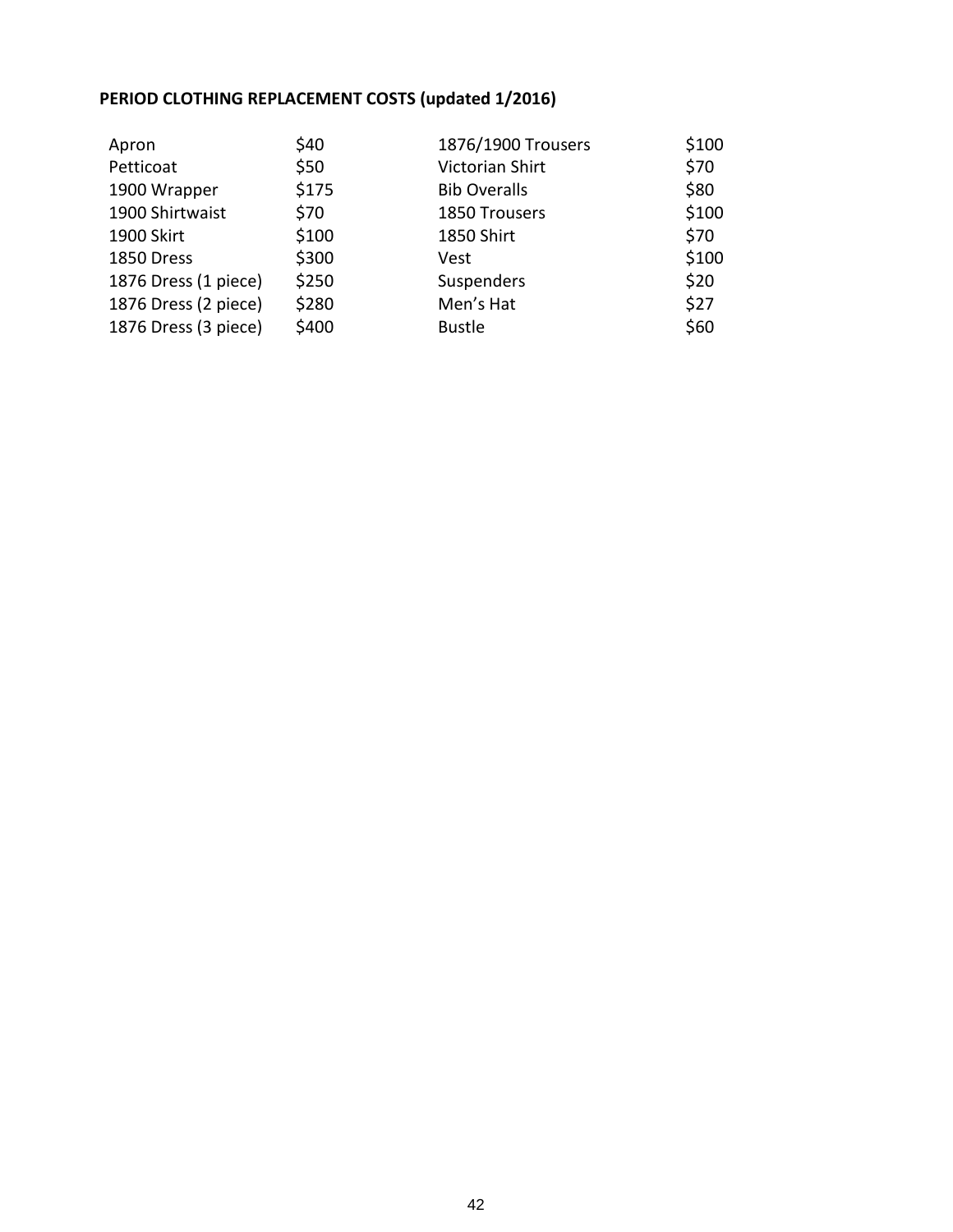# <span id="page-42-0"></span>Interpretation

At Living History Farms, the term "interpreters" has a special meaning. An "interpreter" explains or demonstrates historical information to the visitor. This might include showing how a pioneer woman baked a cake in a Dutch oven, explaining where a frontier merchant got his pots and pans for sale, how the electric generator works or discussing why a Victorian lady wore gloves whenever she appeared in public. Because we are a "living history" museum, our interpreters recreate the daily routines of our sites. There are basically three ways interpreters play their roles:

**Straight first-person** an interpreter who says "I am a farmer" or "I am a blacksmith" is interpreting in "straight first-person." They are pretending to be a figure from an earlier era. In the Flynn House, a maid might explain their duties by saying, "In the morning, I start the fire and prepare breakfast before I wake the mistress."

**Modified first-person**, the interpreter says or implies what they would have been doing IF they had been a pioneer farmer or blacksmith. "If I had been a pioneer, I might have had four children in this cabin through the winter." Modified first-person makes it clear that the interpreter is not trying to present themselves as the actual character from an earlier time but suggests ways to imagine them in that role.

**Third person,** the interpreter refers to the historical characters as "they." "Victorian ladies wore gloves outdoors to keep their skin pale. It was a sign that they devoted their time to refined activities and not manual labor." "This is what a 1900 farm wife would have been wearing. The aprons really came in handy."

**Each kind of interpretation has strengths and weaknesses, but Living History Farms uses 3 rd person interpretation for virtually all of our public programs**. While 3 rd person interpretation loses some of the immediacy of history and the "you are there" feeling, it is well suited to our mission of depicting change through time. First person interpreters are limited by the time period they depict. Using first person interpretation, an 1850 farmer can know nothing of the changes in agriculture at the 1900 Farm and cannot help visitors make direct connections to their lives. A third person interpreter at the 1850 site, however, can state, "Now that you have had a chance to try threshing with a flail, you can head up the path to the 1900 Farm where they are using a steam engine and threshing machine to do the same job. Since you are really interested, ask for Jim. He's a real expert on threshing machines."

The other reason we use third person interpretation isthat it enables interpreters to say, "I don't know." By acknowledging that our understanding of history is incomplete, or that we have not been trained on a particular task yet museum guests will be more likely to believe us when we do our interpretive activities.

Several times a year LHF interpreters will use first person interpretation; at the 1876 funeral, the 1850 wedding, Independence Day and Circuit Court day. These events are of short duration and begin and end with a third person introduction and conclusion.

Check with your Site Supervisor about what kinds of presentations are most appropriate.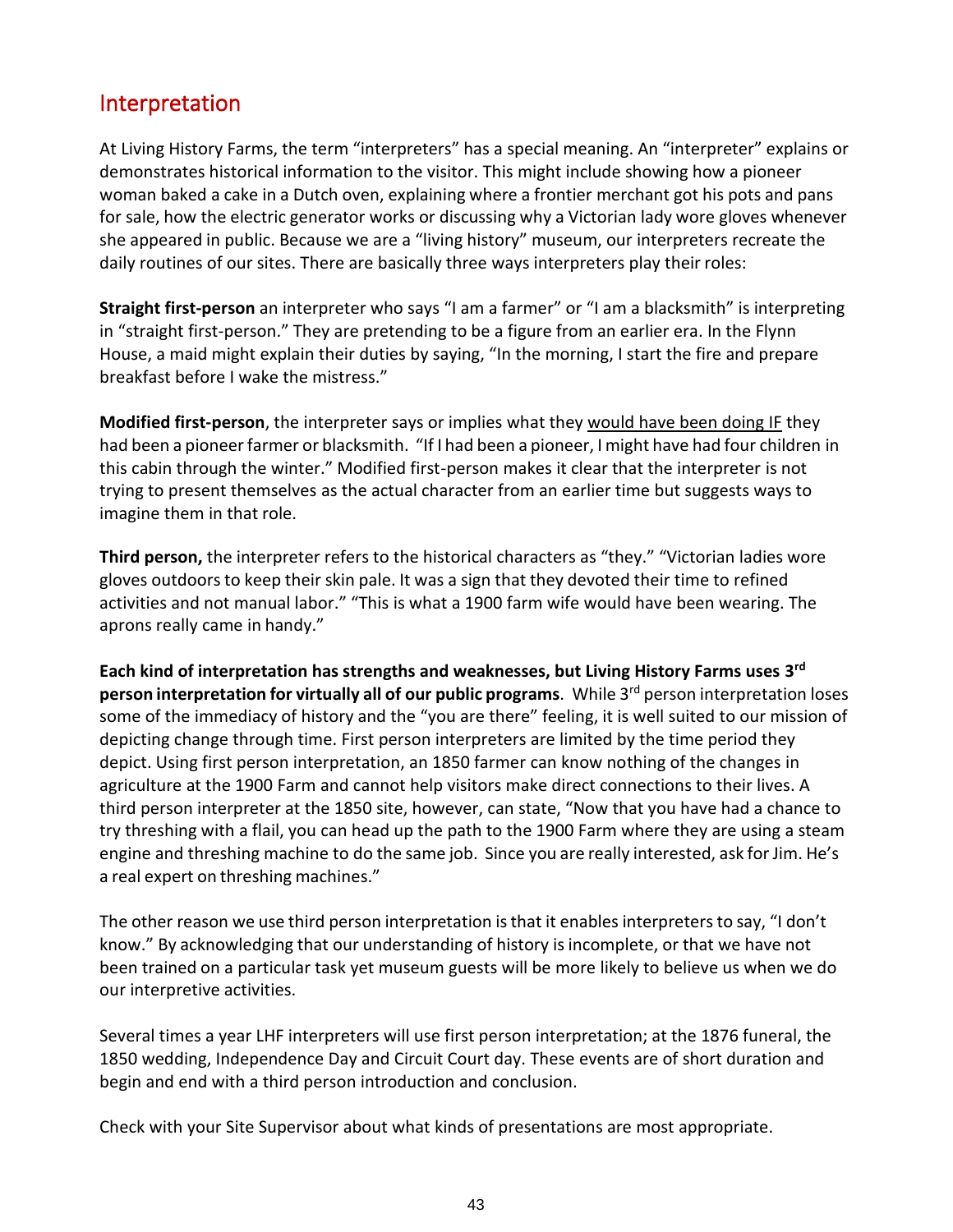# <span id="page-43-0"></span>**Visitors**

Visitors are the main reason we are here. They are not just tourists; they are our guests. They should be treated as you treat friends or guests in your own home. **Be especially mindful of our children visitors. Touching of children should be at a minimum. And do not ever allow yourself to be alone with a child. Should a school or youth group come to your location, look for the adult who will be accompanying them and ask them to remain with the group during your visit with them. As of 2011 any visitors under the age of 16 must be accompanied by an adult.**

You will encounter all types of people from all over the world during the season. Treat all visitors in a friendly and courteous manner. It only takes one unpleasant word or facial expression to create a poor impression of our entire museum.

Our best people are those who can adapt to meet the needs of our visitors. Be as flexible and accommodating as you can and still adhere to our rules and regulations.

Initiate discussion with our visitors. Let them meet you as one person, one distinct individual, and see them in the same way. Push aside any prejudices you may have about people because of their age, race, social or economic background and religion.

Be patient! Be prepared to answer the same question many times. Remember that the visitor who asks questions is making an effort to communicate with you.

Visitors come to Living History Farms expecting and hoping for a positive experience. Please do your part to provide them with that positive experience.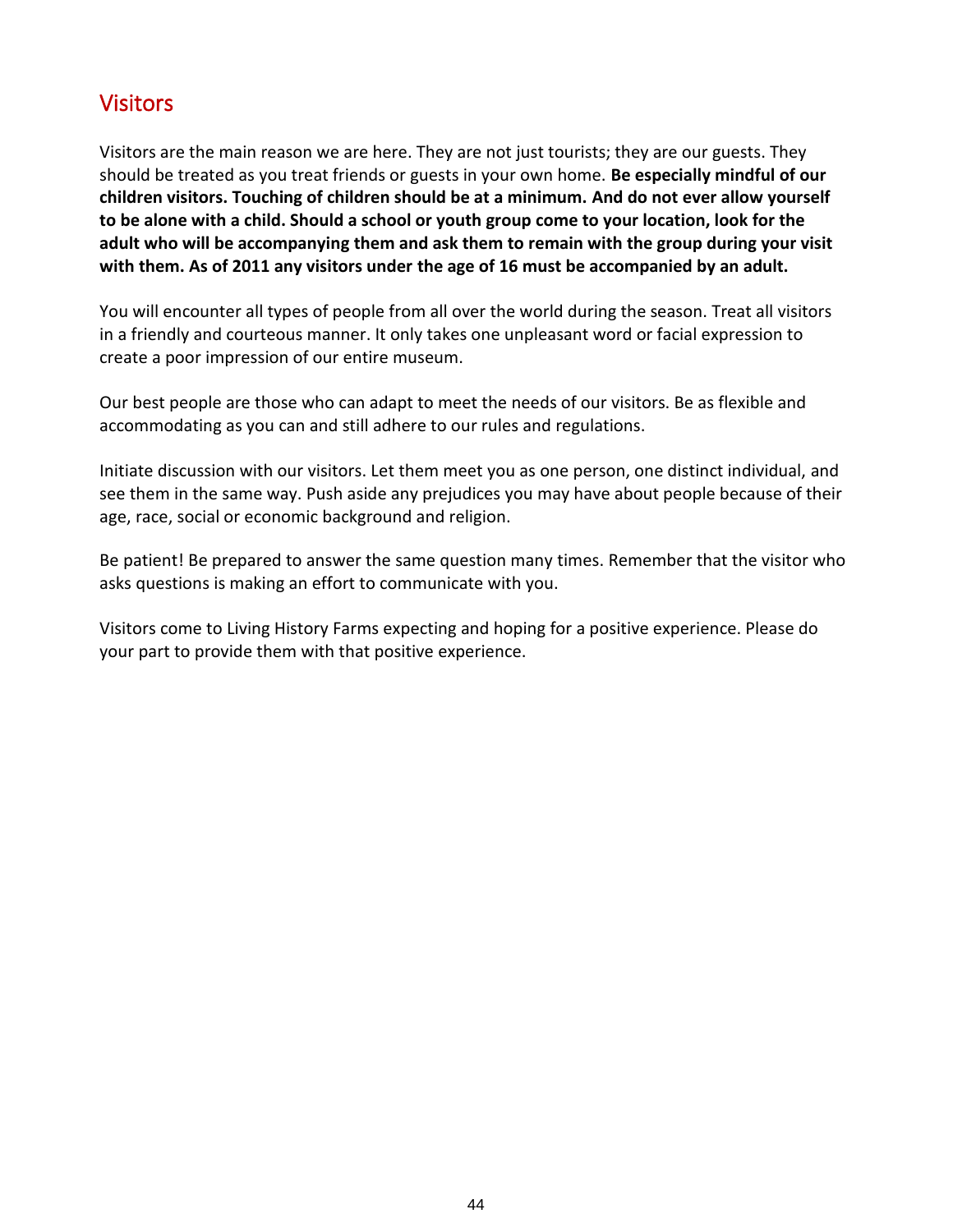# <span id="page-44-0"></span>LHF Museum Collections

The primary role of collections is to support the Living History Farms' interpretive and educational programming. The collections items document Midwest American history, and they portray and pertain to the time period comprised between the mid-1700 and early-1900 (XVIII century to XX century). Approximately 19,050 artifacts are currently registered in the museum main catalog database Past Perfect. These artifacts include both categories of: the historic objects and accurate replicas. The collections are sub-divided into four (4) separate catalogs: Objects, Library, Archives, and Photography. These four catalogs all together conform the main museum inventory and the core of information of Museum Collections' property.

The museum catalog contains a large variety of historic furnishing, textiles and clothing, farming equipment and tools, horse-drawn vehicles, agricultural tractors, automobiles, household and professional utensils, artwork, books, documents, and photographs. Also, the catalog contains several high-quality reproductions and accurate time-period replicas.

In addition to the artifacts listed above LHF Museum Collections also include seven (7) historic buildings located on the property, to which the organization is committed to their preservation and authenticity. These structures are entirely treated under the same rules and policies governing the Museum Collections. The list of the seven historic buildings as follows: Flynn Mansion & Barn, Doctor's Office, General Store, Law Office, and the 1900 Farm House & Carlson Barn.

## <span id="page-44-1"></span>Registration of artifacts

All collection artifacts are registered with an assigned accession number, which specifies the year the artifact has entered the collection, its donor or source for acquisition, and the numerical order of such artifact within the gift or purchase. Each accession number is unique and pertains to that artifact only. Accession numbers are marked onto each artifact according to current museum standards and these marks correspond with records and individual IDs for each artifact in the museum database. The location for these marks are located away from the main view for each artifact and most of the time remain hidden or concealed. Depending on the physical nature of each artifact these marks can be applied either by superficial writing, engraved, or sewn as in the case of fabric-based objects.

# <span id="page-44-2"></span>Distinction between historic artifact and replica (reproduction/facsimile)

LHF is primarily concerned with historic authenticity. We collect both historic artifact and highquality replicas. These objects are carefully selected according to the interpretive and educational criteria at the basis of furnishing existent historic sites, history-related programs, and seasonal events. The decisions of what to collect are overseen and dictated by the Collections Committee, while only artifacts that reunite such characteristics and conditions to fulfill the needs at historic interpretation and education departments are accepted.

Due to the variety of programs and events taking place at LHF makes a clear distinction between the use of historic artifacts and replicas. There are restrictions in-place regarding the proper use and manipulation of all artifacts. In essence most historic artifacts are handled by staff and trained seasonal personnel, while the large majority of replicas are part of public's hands-on activities at interpretive and educational programs. In addition, a small portion of historic artifacts is entirely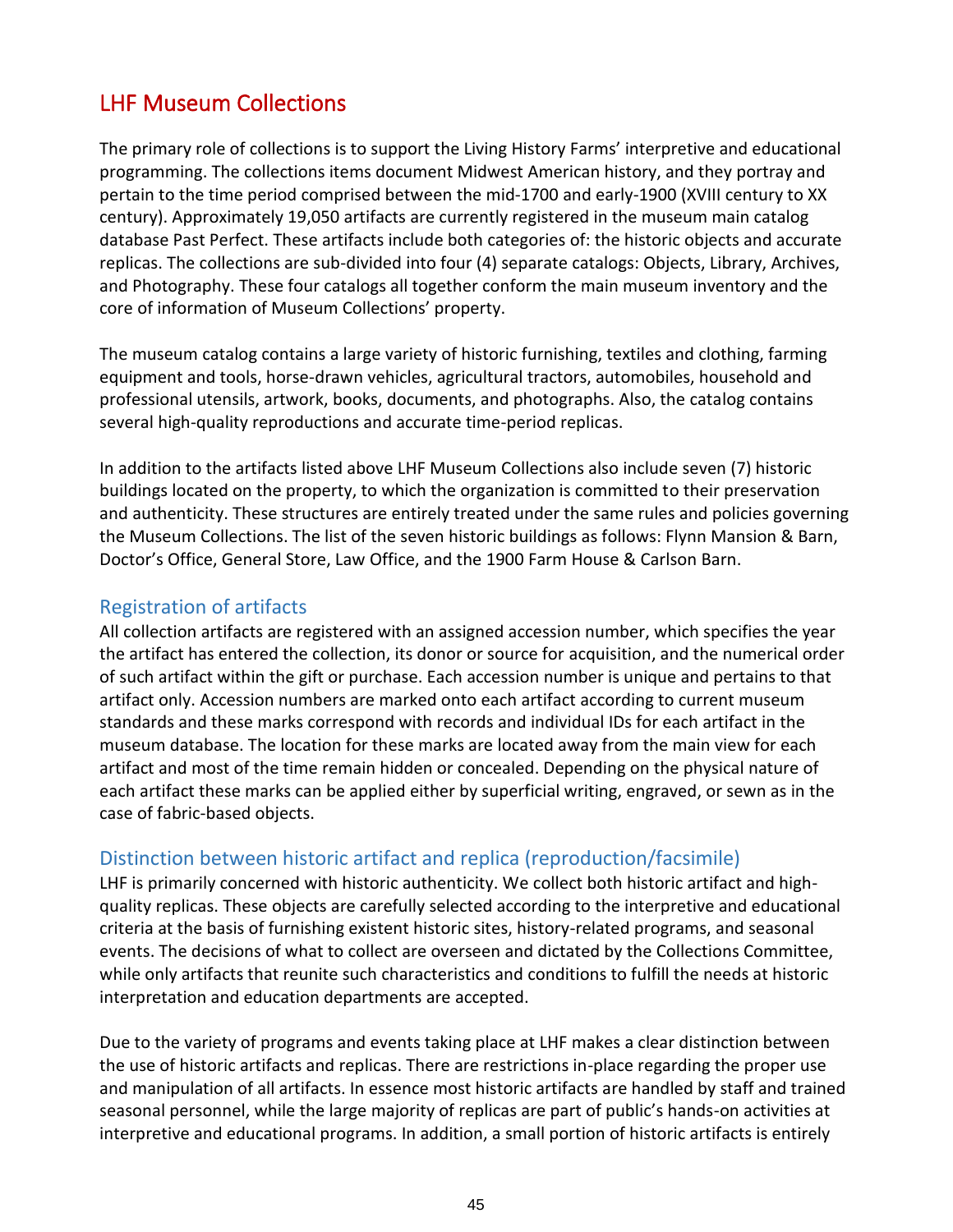kept away from direct interaction and it is only made available for display at exhibitions. A color code Tier system has been put in place since mid-2015 and it is currently a work-in-progress aiming to facilitate staff and collaborators about to make these distinctions.

Both categories of artifacts receive special attention and care as of all objects in the museum collections are to be treated with knowledge and respect.

## <span id="page-45-0"></span>Preservation of artifacts in the collections

As stated in the organization's mission, the main scope of our outdoor (open-air) museum is to educate, entertain and connect the general public with the knowledge and traditions from a bygone era in Mid-America. Within this context, the preservation of historic information is the organization's paramount responsibility, and makes it available to its audience through demonstrations and directed activities. In these respects all artifacts in the museum collections serve the mission in supporting the staff of interpreters, educators, volunteers, and other affiliates to recreate a particular historic period. Whether authentic historic artifacts or historic-accurate replicas being utilized at work and activities, or on display, their primary role is to support the organization's programs and activities in preserving history.

# <span id="page-45-1"></span>Use of Museum Collections artifacts

The use of all Museum Collections artifacts is primarily intended for programs and events within the LHF locations by staff interpreters, educators, volunteers, and other affiliates. Designated artifacts made available for public interaction must be supervised at all times by these individuals, and no artifact whatsoever is to be left unattended during public interaction. The usability of artifacts is designated and regulated according to the color code Tier System currently in place.

In addition, some artifacts in the Museum Collections are also available for short-term loan and exchange with other cultural institutions. Removal from the property of such artifacts is conditioned to consultation and approval by the Museum Collections department and the Museum Collections Committee. The release from the property of an artifact, in any circumstances, is recorded through the Short-term Outgoing Loan Agreement.

We also borrow artifacts from other institutions on a short-term incoming capacity. The borrowing of historic artifacts relevant to LHF programs and activities is also conditioned to consultation and approval by the Museum Collections department and the Museum Collections Committee. Incoming loans are recorded through the Short-term Incoming Loan Agreement.

## <span id="page-45-2"></span>Museum Collections Policy and Tier System

LHF Museum Collections Policy and its 2015 Tier System addendum are both available at the Registrar's office for all participating volunteers within the Museum Collections department (See copy of "Tier System-Quick Reference" document).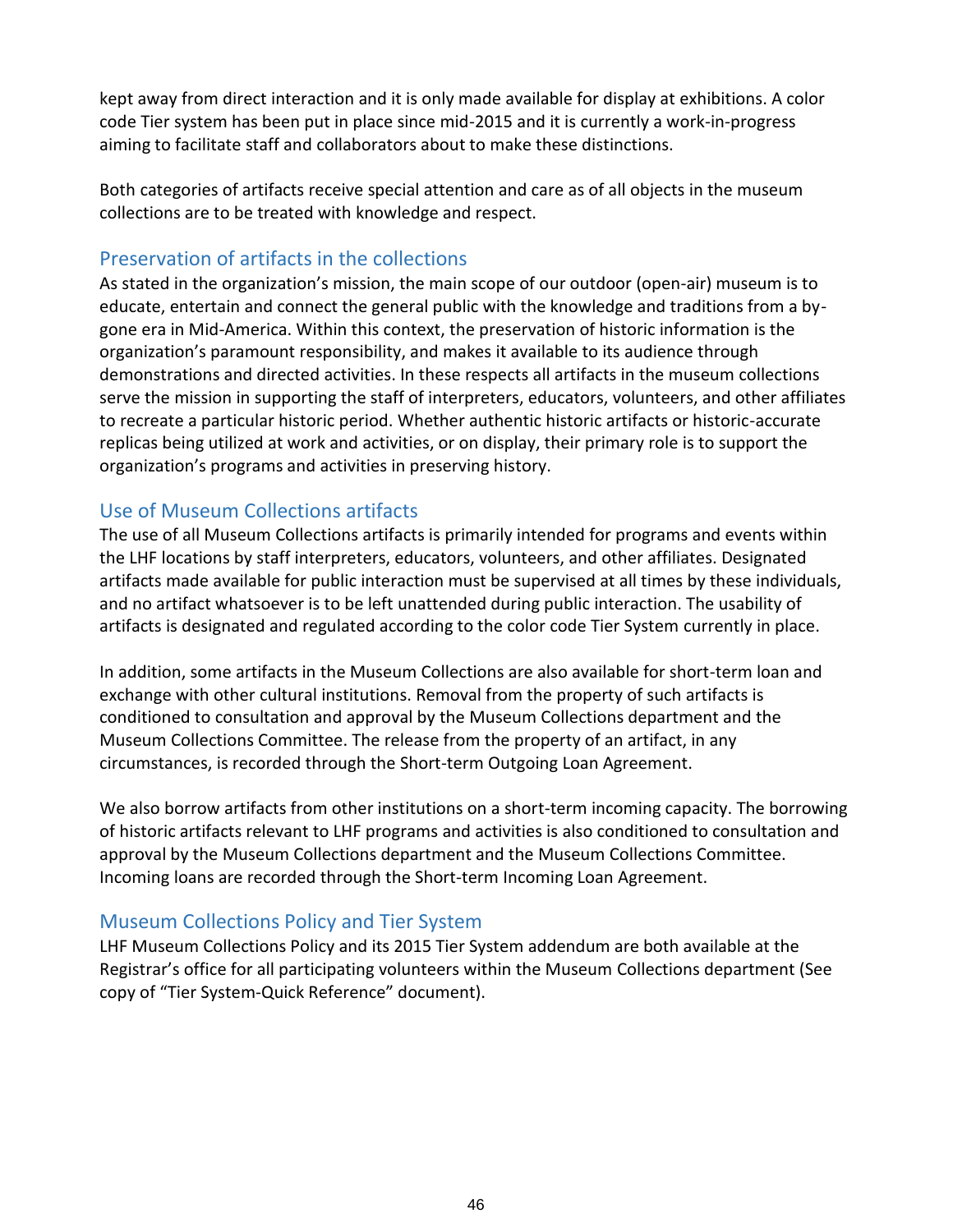# <span id="page-46-0"></span>Appendix

## <span id="page-46-1"></span>The History of Living History Farms

Living History Farms Foundation was chartered in 1967 to keep alive the traditions of Midwestern agriculture. The founder of Living History Farms, Dr. William G. Murray, saw that the essence of farming includes living things – crops, livestock, and people. While many museums preserve farm machinery and artifacts, Dr. Murray's view was that agricultural history can never be adequately interpreted through static exhibits of inanimate objects alone. Therefore, he envisioned a "living history" farm. Dr. Murray died in October, 1991, but his dream lives on.

Dr. Murray's dream became a reality in 1969 when LHF purchased 335 acres of land in the northwest corner of Des Moines along a combined section of 2 major interstate highways. . Programs began in 1970 with the construction of a log house and the establishment of a working 1850 Farm where interpreters use hand tools and ox power to raise three acres of crops. In 1970, the first event at Living History Farms, a Grain Harvest Festival, attracted more than 5,000 visitors. Also in 1970, LHF purchased an additional 25 acres that included the 1871 Martin Flynn House and Barn, both of which are listed on the National Register. In 1975, the 1900 Farm was added to demonstrate the tremendous impact the industrial revolution had on agriculture during the last half of the 19th century. The 1900 Farm's horse-drawn machinery provides a stark contrast to the oxen power at the 1850 Farm. LHF continued to purchase land and by 1979 LHF holdings totaled 556 acres. The largest crowd that ever gathered in the state of Iowa assembled at LHF on October 4, 1979, when Pope John Paul II gave a homily to 340,000 people regarding man's stewardship of the land. During this same period, LHF began construction of the 1876 town of Walnut Hill near the Flynn Farmstead to show the interdependence between farm families and townspeople. Today, Walnut Hill has 15 historic sites. The town includes a general store, pharmacy, working print shop, millinery, drug store, blacksmith, broom shop, cabinet maker shop, schoolhouse, vet clinic, farm implement warehouse, and middle class residence, in addition to the Flynn Mansion & Barn. In 1978, LHF added the Henry A. Wallace Exhibit Center to bring the story of Midwestern agriculture into the 20th century including a 1950s kitchen. Interactive exhibits and outdoor crop plots featuring modern crop varieties are also featured at the Exhibit Center.

Recognizing that Iowa's agricultural history began long before the arrival of European settlers, LHF used a grant from the Iowa Humanities Board to assemble a distinguished advisory committee, including members of the Ioway tribe, to research and construct gardens, bark lodges and work areas of a 1700 Ioway Indian Farm. The new site opened in 1982 with historical interpreters in modern clothing using Native American techniques to grow historic varieties of corn, beans, and squash. In 1983, the National Federation of State Humanities Councils named the 1700 Ioway Indian Farm as one of the most outstanding humanities projects in the nation.

In 1997, LHF opened the newly restored 1871 Flynn Barn and a new 8,000 square-foot Visitor Center with modern amenities and 500 paved parking spaces. In 1998, LHF built a 1,500 squarefoot State of Iowa Welcome Center as an addition to the Visitor Center. The Welcome Center closed December19, 2008.

Today, LHF includes 500 acres and attracts more than 100,000 visitors annually, including visitors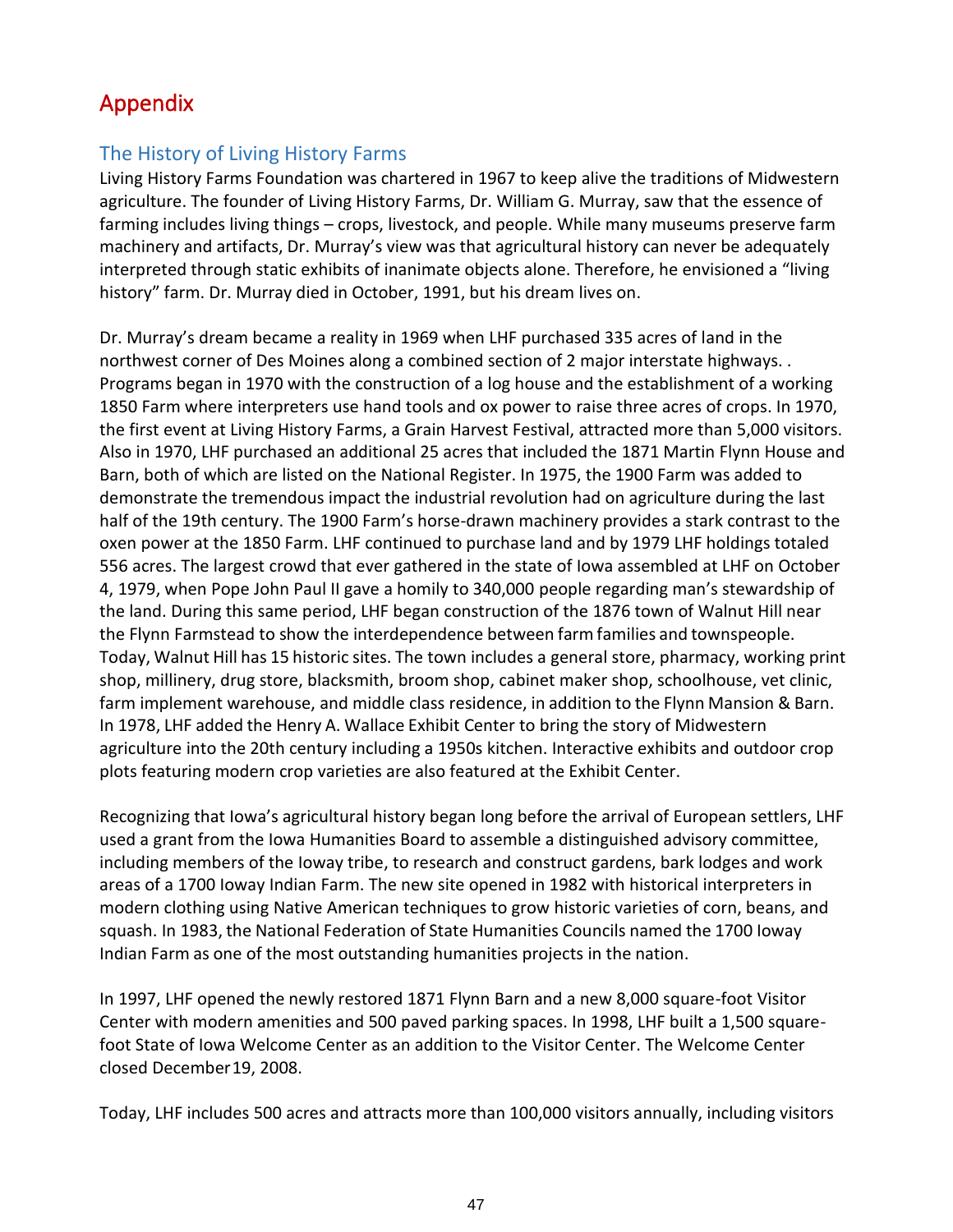from every state in the nation and, dozens of foreign countries. Each year, tens of thousands of school children from a majority of Iowa's 99 counties and five neighboring states participate in LHF's educational programs.

LHF has been a pioneer in the use of "living history interpretation" and is the only living history museum in the nation that interprets three centuries of agriculture by means of chronological comparisons. In 1996, Dr. G. Terry Sharrer of the Smithsonian Institution, praised LHF as "the best agricultural museum anywhere" for its "broad view over the history of ideas about how things grow and how to grow them."

LHF has received numerous awards and accolades since our inception. A current listing of Accolades can be found on the LHF website.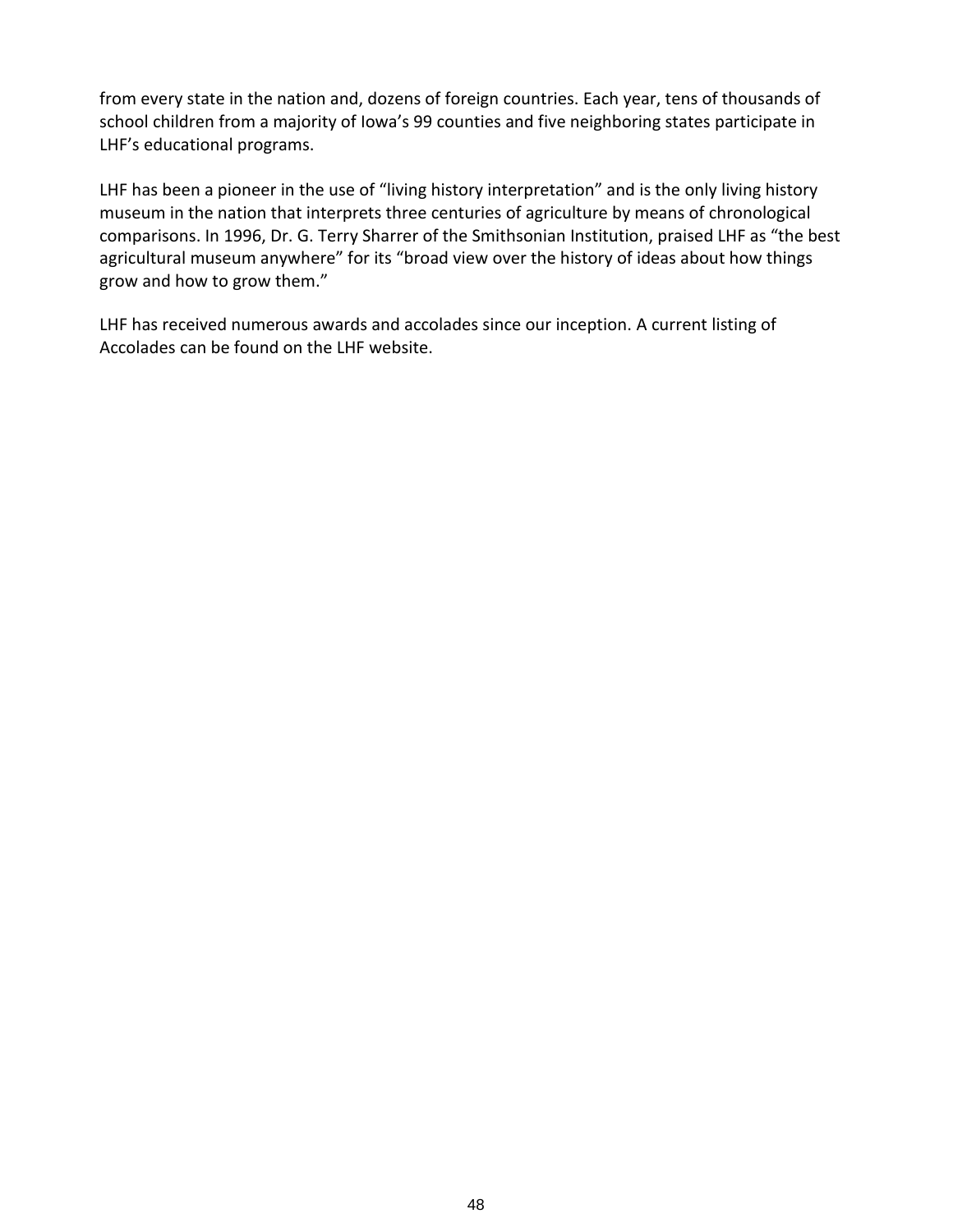## <span id="page-48-0"></span>Sources of Information

**Interpreter's Resource Center** - The Interpreter's Resource Center is a collection of reading materials that have been compiled for use by all those who work or volunteer at LHF. Included in the library are books, articles, reports, diary accounts and other materials that relate to topics interpreted at LHF. The Center is located in the 1928 House just west of the Flynn House. Please contact the Community Relations Manager for access. Any volunteer, regardless of assignment, is welcome to use this resource during museum hours.

**Site Interpretive Materials** - Available through your Supervisor or the Director of Interpretation.

**Printed Media Materials**- Copies of pressreleases; brochures, mailings and other printed materials are available at the Administration Office.

**Films/Slides -** The film, "Seeds of Survival," that was filmed at Living History Farms, as well as over 15,000 slides, are available to schools, group, and volunteer staff members. The 13-minute video "Unlocking the Fertile Prairie: A Video Tour of Living History Farms" is also available from the Administration Office.

Web Site – go to www.LHF.org for information on the museum sites, special events, job openings, education programs, etc.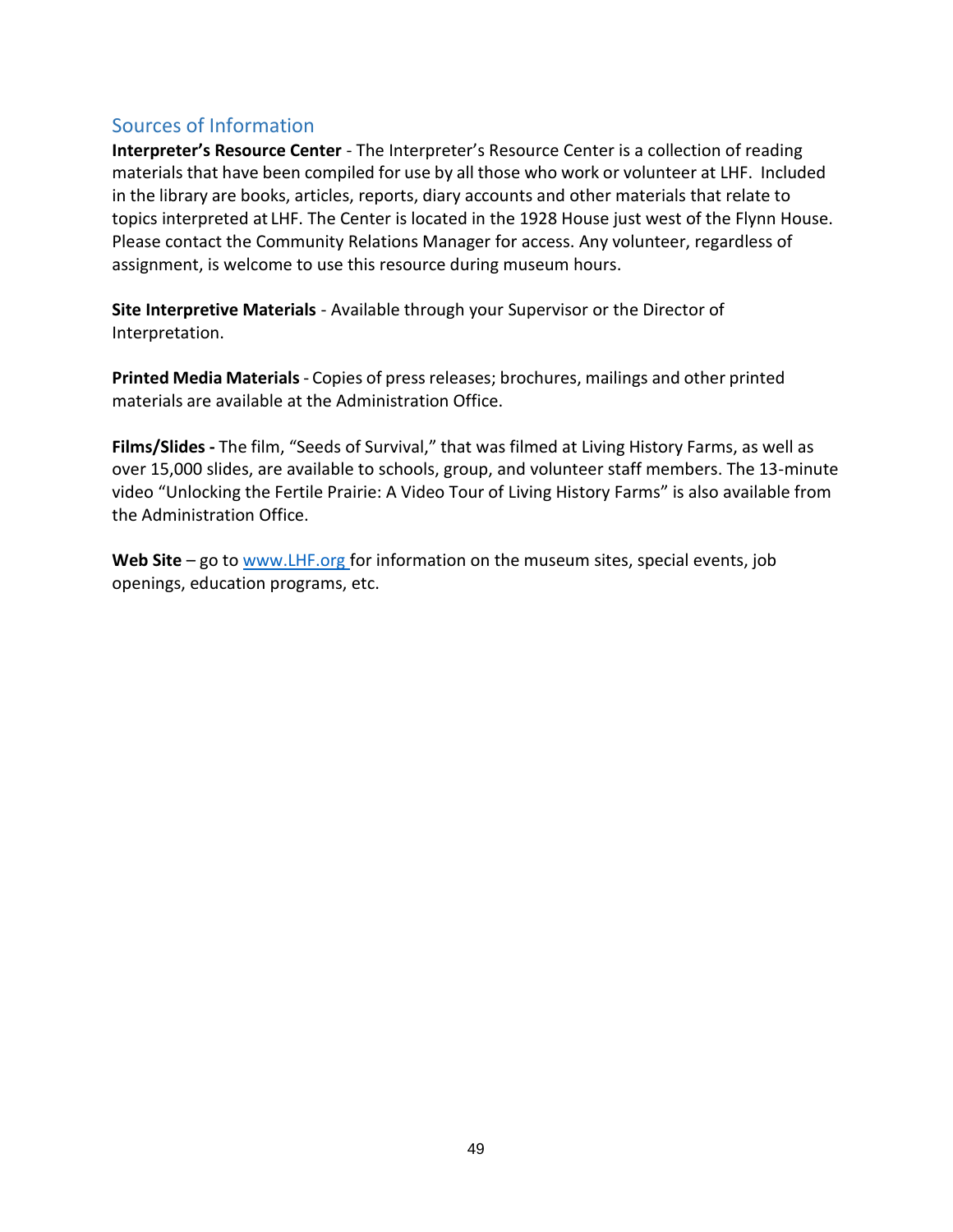# <span id="page-49-0"></span>FAQ

You may contact the Community Relations Manager about anything, any time – Stacie Hooker at [shooker@lhf.org.](mailto:shooker@lhf.org) Big questions, little questions, concerns, comments, whatever, do not hesitate to reach out.

- Announcements: All important announcements will be posted on the Volunteer Trello Board. Please check this frequently as your questions may be answered on Trello.
- Restrooms: We have modern restrooms located at the:
	- o Visitor Center
	- o Vending Snack Shop Building north end
	- o Wallace Exhibit Center
	- $\circ$  For volunteers and employees only: Church basement, Tangen Home basement, Flynn House basement.
	- $\circ$  Portable restroom facilities are also located at the tractor drop-off point before reaching the 1700 Site, the 1900 Site, and behind the Tractor Cart Shed in Walnut Hill.
- Food: You are welcome to bring snacks and refreshment if you are in period clothing, be sure to hide anything with a modern appearance appropriately at your site. If you work all day in the town area, you may put your lunch in the refrigerator located in the Tangen Home basement. Or, you can purchase lunch at our "Flynn Cafe" – again if you are in period clothing, be sure to not carry anything that is modern, and try to sit at a picnic table that is away from the general visitors. A good way to meet volunteers and staff is to join them in lunch at outside picnic tables, or in the Tangen Home basement. Farm sites often prepare and eat a meal on site. Check with site staff regarding details.
- How to reach staff:
	- o Monday-Friday, call the Community Relations Manager, Stacie Hooker, at 515.278.5286 ext. 158.
	- $\circ$  Nights or weekends, if you need an immediate response, please email the Community Relations Manager at [shooker@lhf.org.](mailto:shooker@lhf.org) If you do not need an immediate response call 515.278.5286 ext. 158 and leave a message.
- What do wear:
	- $\circ$  If you have been issued Period Clothing, please wear this as stated in the Period Clothing Policies above.
	- $\circ$  All Volunteers who have not been issued Period Clothing will receive a Volunteer t-shirt. This shirt must be worn anytime you are volunteering at any site or event.
- Where to park and check in for your volunteer shift:
	- o Walnut Hill interpreters: park in the large parking lot at the Visitor Center and then go inside the Visitor Center to record your volunteer hours. Or, if your site is on the west end of Walnut Hill, you may park in the Administration Office parking lot on the northwest end, and Monday thru Friday you may use the computer station that is located in the copier room of the Administration building.
	- o Farm Site interpreters: go directly to west side designated parking areas. Computer check-in stations are located at the Murray Conference Center and the